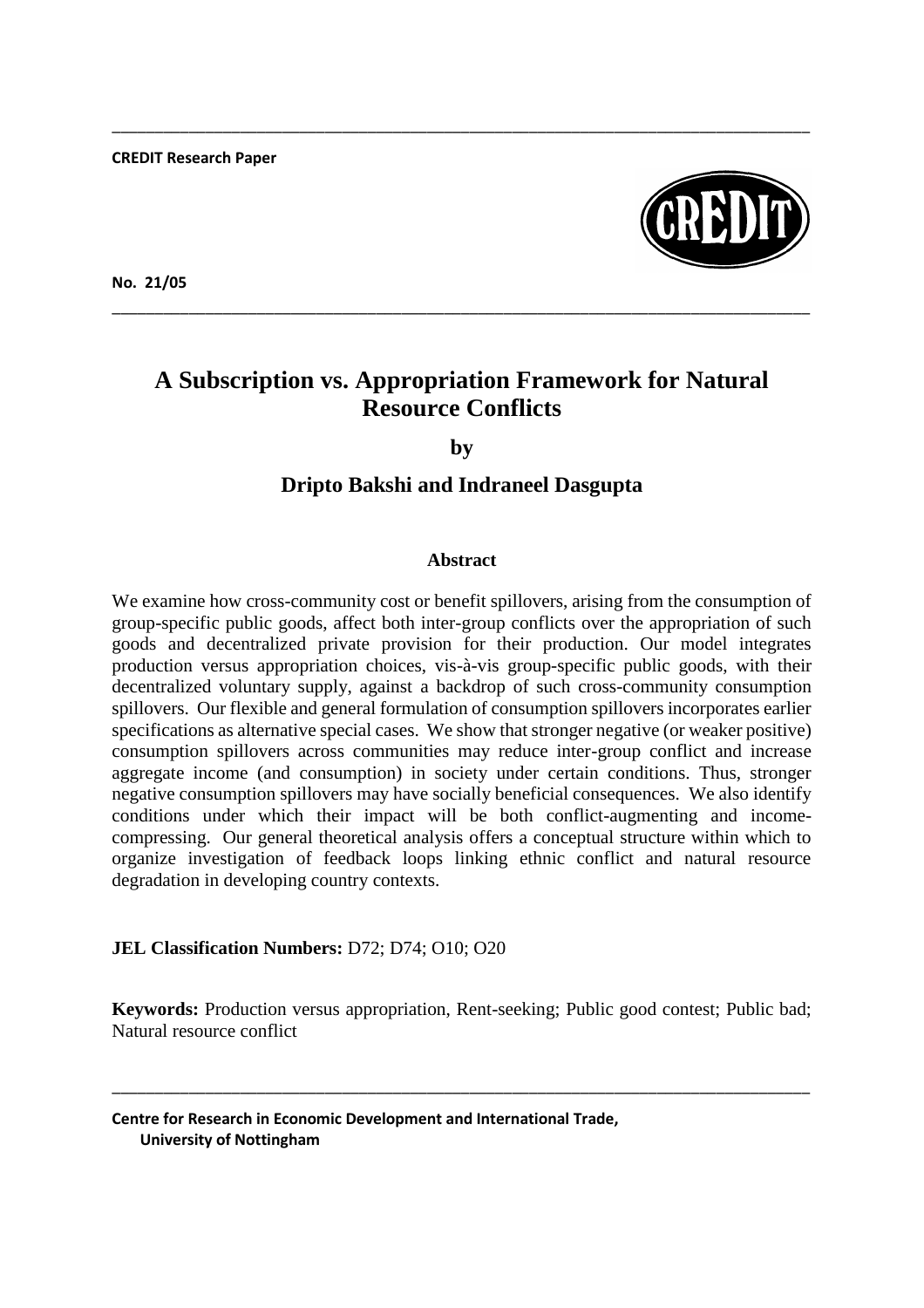**CREDIT Research Paper**



**No. 21/05**

# **A Subscription vs. Appropriation Framework for Natural Resource Conflicts**

\_\_\_\_\_\_\_\_\_\_\_\_\_\_\_\_\_\_\_\_\_\_\_\_\_\_\_\_\_\_\_\_\_\_\_\_\_\_\_\_\_\_\_\_\_\_\_\_\_\_\_\_\_\_\_\_\_\_\_\_\_\_\_\_\_\_\_\_\_\_\_\_\_\_\_\_\_\_\_\_

**by**

# **Dripto Bakshi and Indraneel Dasgupta**

Outline

- 1. Introduction
- 2. The Model
- 3. Equilibrium
- 4. Conflict, Aggregate Income and Cross-community Spillovers
- 5. Variants
- 6. Concluding Remarks

References

Appendix

## **The Authors**

Dripto Bakshi is Post-Doctoral Fellow at the Institute of Economic Growth, Delhi; Indraneel Dasgupta is Professor in the Economic Research Unit, Indian Statistical Institute, Research Fellow at IZA Bonn and an External CREDIT Fellow.

\_\_\_\_\_\_\_\_\_\_\_\_\_\_\_\_\_\_\_\_\_\_\_\_\_\_\_\_\_\_\_\_\_\_\_\_\_\_\_\_\_\_\_\_\_\_\_\_\_\_\_\_\_\_\_\_\_\_\_\_\_\_\_\_\_\_\_\_\_

*Corresponding Author:* [indraneel@isical.ac.in](mailto:indraneel@isical.ac.in)

Research Papers a[t www.nottingham.ac.uk/economics/credit/](http://www.nottingham.ac.uk/economics/credit/)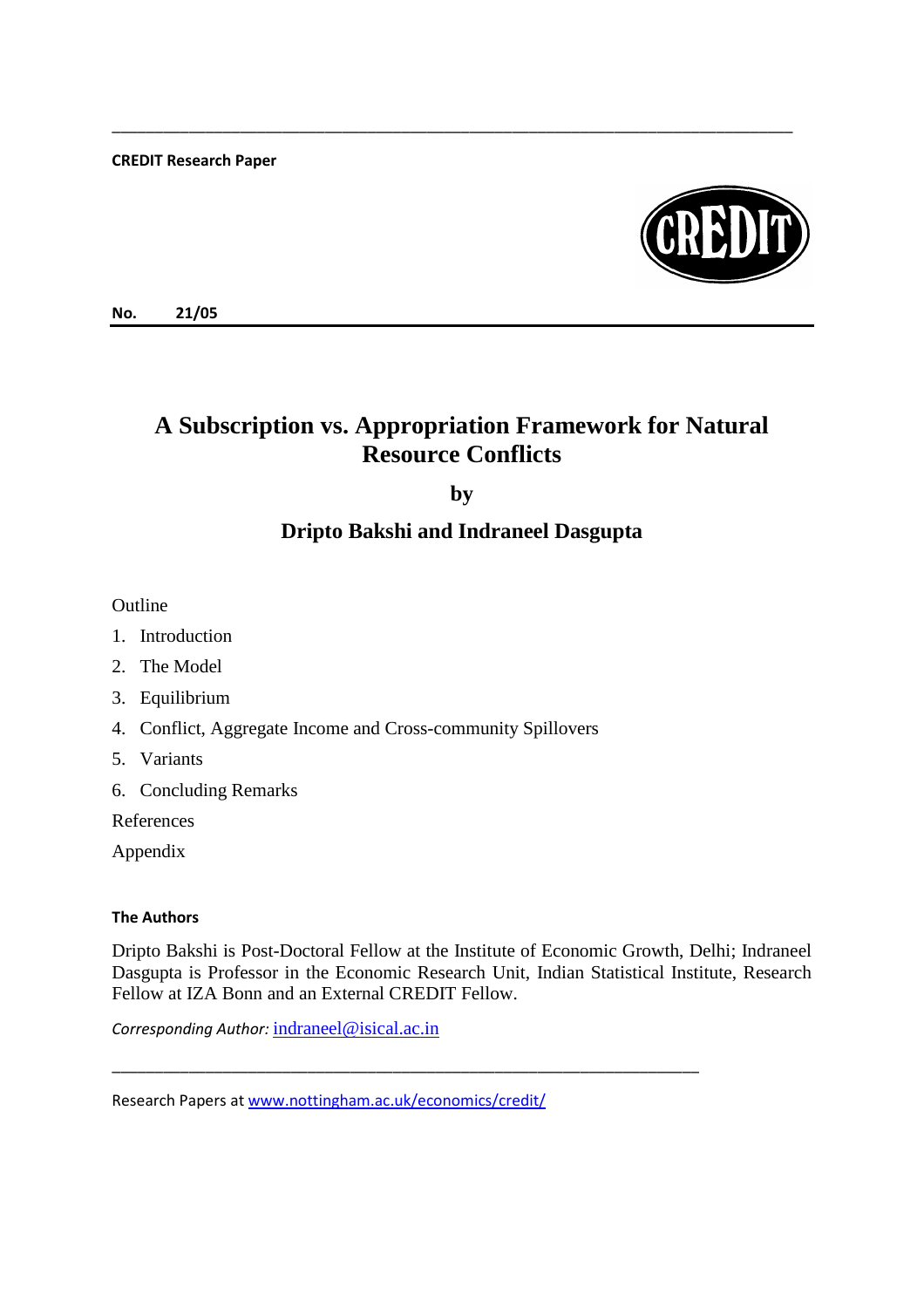#### **1. Introduction**

 $\overline{\phantom{a}}$ 

Many forms of social conflict are rooted in the fact that certain kinds of collectively consumed environmentrelated items have the characteristics of group-specific public goods. Their consumption, use or exploitation in some particular manner generates benefits that accrue in a non-rival manner to all members of one specific group. However, those benefits spill over to members of another group only to a lesser extent, or not at all. Indeed, in extreme cases, members of another group may all suffer some cost, so that what constitutes a public good within one community may constitute a public bad for another. In these situations, all members of either community benefit if a larger proportion of that item is reserved for exclusive use by their own community. Thus, there arises scope for inter-community conflict over environmental or natural resource policy and, more generally, modes of collective consumption.

To fix ideas, consider the case of cow protection in India. Orthodox Hindus consider the cow sacred. Hindu nationalist governments in many Indian states have drastically expanded the ambit of laws against cow slaughter and increased the penalty for their violation in recent years. At the same time, vigilante groups have engaged in violence against, and even murder of, cattle traders suspected of transporting cattle to other states and neighboring countries for slaughter. Consequently, farmers, unable to sell, have increasingly taken to abandoning their economically unproductive bullocks and older cows. This has led to a dramatic increase in the number of stray cattle, which in turn poses a serious threat to standing crops, imposes large fencing costs on farmers, degrades common grazing land and increases methane emissions. Thus, the crackdown on cow slaughter, and its attendant restrictions on inter-state and inter-country cattle trade, may be seen as generating non-rival and non-excludable benefits for orthodox Hindus who are not farmers, but constituting a public bad for the farming community, with significant negative environmental consequences. Evidently, this creates scope for political conflict over the content and implementation of laws against cow slaughter between the two groups.<sup>1</sup>

Inter-group conflicts over sharing of group-specific public goods in general, and such conflicts with environmental implications in particular, often acquire greater salience in developing countries, due to traditional concentration of particular ethnic groups in specific economic locations. For example, resource

<sup>&</sup>lt;sup>1</sup> For detailed discussions, see Alavi [2019] and Chari [2019]. Relatedly, in Sweden, while many nature lovers consider the Swedish wolf a public good, it constitutes a public bad for reindeer herders, whose livestock it preys on [Bostedt, 1999]. As noted by Buchholz *et al.* [2018], similar examples involving costly preservation of different animals can be provided from around the world.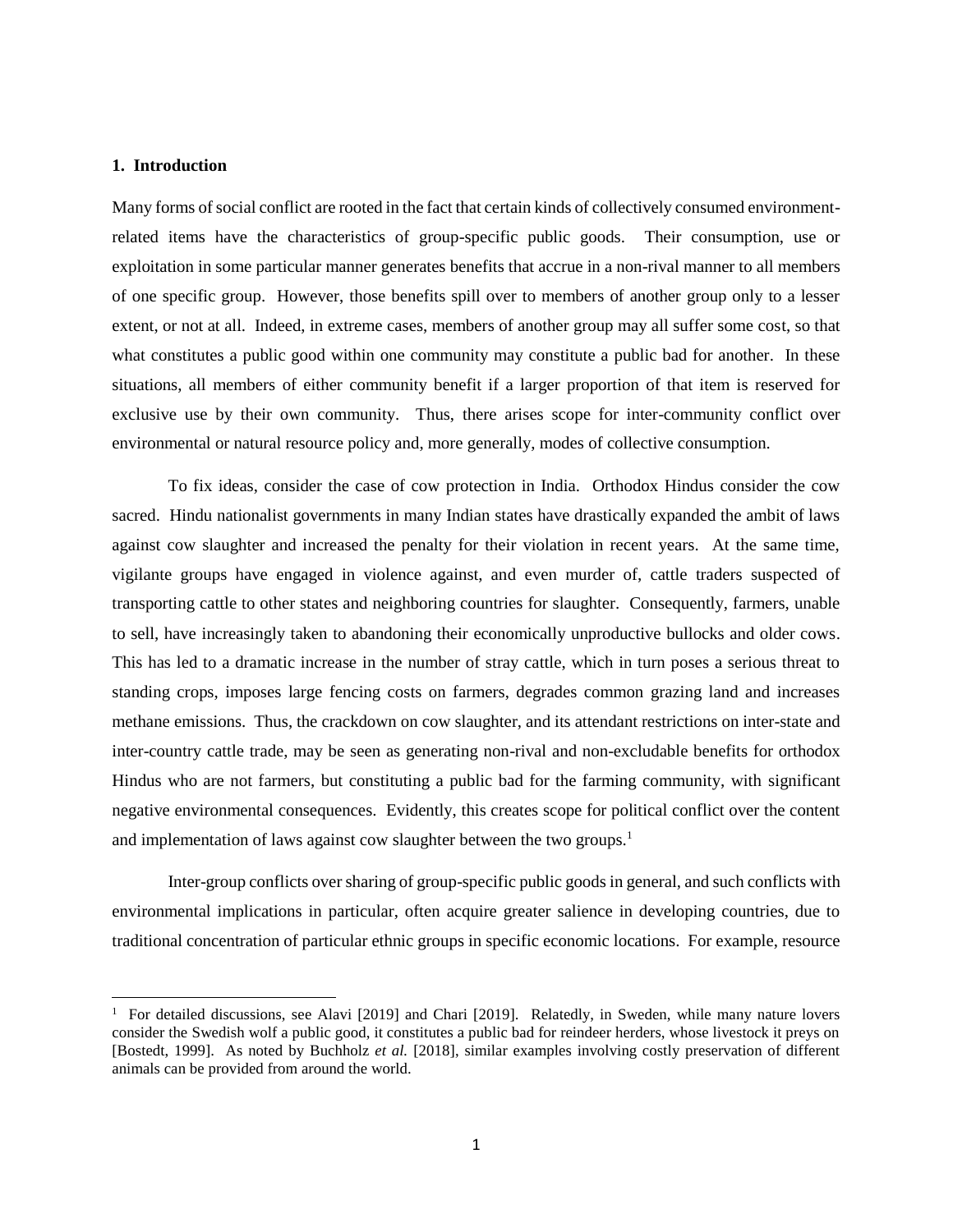conflicts between pastoralists and cultivators in West Africa often acquire broader ethno-linguistic and religious colors, because of strong correlations between such identities and economic interests.<sup>2</sup> In India, laws governing hunting and exploitation of forest produce, and conversion of forest land for commercial forestry, mining or industrial purposes, often bring traditionally forest-dwelling tribal communities into conflict with non-tribals [Aggarwal, 2020]. Thus, cross-community spillovers with environmental implications (whether positive or negative) in the group-specific use of natural resources carry important implications for both social conflict and overall economic wellbeing in many different, in particular developing country, contexts. But what exactly are those implications?

With a given stock of some natural resource, stronger negative spillovers, or greater exclusivity, across communities in its exploitation would imply stronger incentives for individuals to help appropriate that resource for exclusive use of their own community. This may be intuitively expected to increase conflict between competing communities and divert more resources overall to appropriation, rather than productive activities. But what happens then to individual incentives to contribute to public goods necessary for the maintenance or expansion of that resource stock itself?

For example, if degradation of common village grazing land leads to more destruction of standing crops by stray cattle, conflicts between farmers and 'cow protector' vigilante groups can be expected to increase. But what would happen to decentralized individual incentives to contribute to local veterinary clinics or NGOs that undertake immunization and treatment programs for all local cattle, thereby maintaining its stock? If reduced rainfall due to climatic change alters migration patterns of pastoralists and thereby causes greater damage to cultivators, conflict between the two groups over control of local waterbodies would rise. But what happens to individual incentives to contribute to the maintenance of local irrigation projects that replenish these contested waterbodies? If commercial afforestation involves planting trees that deplete groundwater more and thereby make both fruit trees and animal life less viable, conflict between hunter-gatherer communities and commercial planters, over what proportion of a given forest area should be allocated to commercial forestry, would rise. But what happens then to individual incentives to participate in forest protection associations meant to resist timber smuggling (or land grab attempts by third parties such as cultivator communities and mining companies)?

If individual incentives to contribute to its maintenance decline sufficiently overall, the stock of the resource being contested over would fall. The dampening effect of that contraction would counteract the

 $\overline{\phantom{a}}$ 

<sup>&</sup>lt;sup>2</sup> See Shettima and Tar [2008] for a discussion of the vast literature on such conflicts. Dasgupta and Kanbur [2005a, 2005b, 2007, 2011] develop the idea that intra-group sharing of group-specific public goods generates the cohesion of interest necessary to both make and maintain stable identity *communities* out of groups of individuals.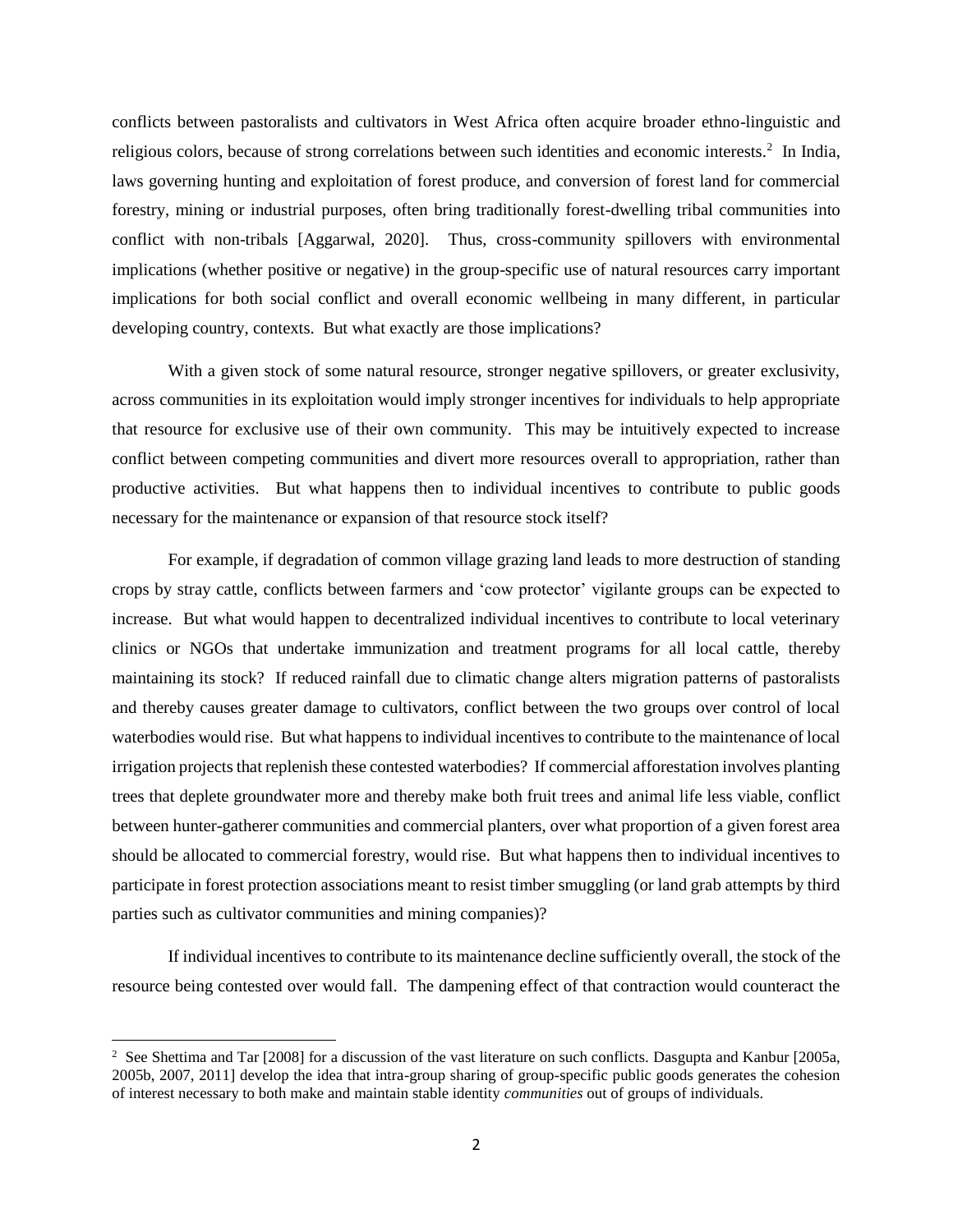conflict-expanding effect of stronger negative spillovers. What are the conditions, then, that determine whether the net effect would turn out to be conflict-expanding? Is it possible that stronger cross-community negative spillovers would actually increase the deployment of resources to production rather than appropriation, and thus increase aggregate social output, instead of reducing both, as one might perhaps intuitively expect? The purpose of this paper is to develop a parsimonious theoretical framework to address these issues.

We develop a model of a society populated by individuals who are partitioned into two equal-sized groups, or communities. All individuals are endowed with one unit of some resource ('money' or 'effort'). Individuals have to allocate their endowment among three alternative uses in decentralized manner. They can convert it to a privately consumed numeraire good, use it to subscribe to a society-wide common pool, or expend it on a Tullock [1980] style appropriation contest between the two communities. The common pool, or fund, generated through individual subscriptions produces, according to a strictly concave and isoelastic production technology, the item whose inter-group division is contested over. This item has the characteristics of a group-specific public good, in that, ceteris paribus, all members of either group are strictly better off if their own group achieves a larger share. The benefit received by members of either group from a given production of the contested good falls monotonically as the share achieved by its antagonist increases, according to a convex and iso-elastic *loss function*. A more elastic loss function implies a lower loss to a community from its antagonist achieving any given share, as does a fall in its scale parameter. Thus, the elasticity and scale parameters of the loss function capture the strength of consumption spillovers and externalities, whether positive or negative, impacting on either community in consequence of its antagonist exploiting any given share of the contested good accruing to it. All individuals allocate their respective endowments simultaneously.

Examining the properties of the Nash equilibrium, we find the following. Whether stronger crosscommunity negative consumption spillovers, modeled as either a fall in the elasticity of the loss function or an increase in its scale factor, will serve to increase group conflict depends critically on the production technology for the contested good. The total amount of resources wasted on appropriation will fall when the output elasticity of that production technology, which may vary over the open unit interval, is sufficiently close to unity. However, it will rise otherwise. A mean-preserving decrease in the spread of the scale parameters of the loss functions has the same effect. Given any elasticity of the production technology for the contested good, stronger cross-community negative consumption spillovers must reduce aggregate social income, measured in units of the numeraire good, when the numerical size of the communities exceeds a threshold value. In this very specific sense, stronger cross-community negative consumption spillovers may affect aggregate societal well-being adversely, as might be intuitively expected. Strikingly, however, given any arbitrary community size, and any arbitrary production elasticity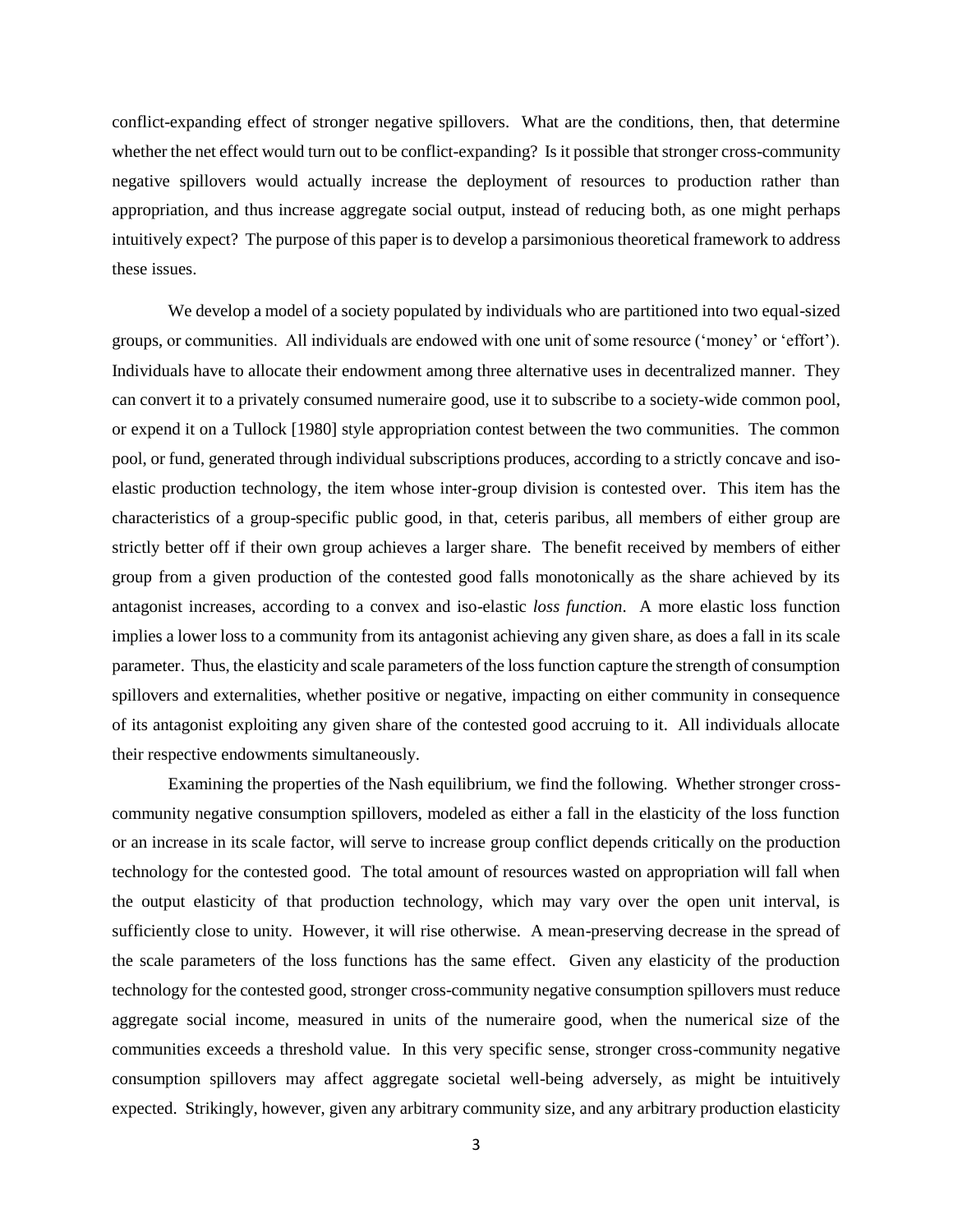for the contested good, there also exist parametric configurations under which the effect would be positive. Specifically, aggregate social consumption is likely to expand when the strength of negative spillovers increases further, from an already high initial level.

A large theoretical literature has developed, stemming from the seminal contributions by Hirshleifer [1991] and Skaperdas [1992], which investigates how, when property rights are not fully secure, appropriation opportunities impact on production incentives, and vice-versa.<sup>3</sup> In these (so-called 'production vs. appropriation') models, the magnitude of the item open to appropriation – the size of the prize – is endogenously determined. The item open to appropriation is typically one whose consumption is fully rival across individuals – a standard private good. Our analysis belongs to this tradition, in its focus on endogenous determination of the size of the prize, and, in consequence, mutual determination of production and appropriation. However, we extend this literature by highlighting inter-group appropriation conflicts over items which exhibit public good characteristics within groups; i.e., over group-specific public goods, whose size is endogenously determined through such interplay, via a process of society-wide voluntary subscriptions.

Parallel to the production vs. appropriation literature, and originating from Katz *et al.* [1990] and Ursprung [1990], a large theoretical literature has also developed to address inter-group contests over group-specific public goods. This literature originally developed to examine inter-community conflicts over the sharing of state investment in public goods of localized or jurisdiction-specific benefit like schools, roads, hospitals, security, public art and local anti-pollution measures when the communities exhibit locational segregation, but subsequently incorporated many other applications.<sup>4</sup> Most recently, it has expanded to include investigations of ethno-linguistic and religious conflicts over identity goods and social norms.<sup>5</sup> These models however almost all belong to the 'rent-seeking', rather than 'production and appropriation', tradition, in that the size of the public good prize being contested over between groups is

 $\overline{\phantom{a}}$ 

<sup>3</sup> See, for example, Murphy *et al.* [1993], Grossman and Kim [1996], Anderton *et al.* [1999], Noh [2002], Hausken [2005], Caruso [2010], Dal Bo and Dal Bo [2011, 2012], Mitra and Ray [2014], Cornes *et al.* [2019] and Bakshi and Dasgupta [2020].

<sup>4</sup> Contributions include Katz *et al.* [1990], Ursprung [1990], Gradstein [1993], Riaz *et al.* [1995], Baik [2008, 2016], Epstein and Mealem [2009], Nitzan and Ueda [2009], Esteban and Ray [2001, 2011a, 2011b], Lee [2012], Kolmar and Rommeswinkel [2013], Chowdhury *et al.* [2013], Dasgupta [2017], Bakshi and Dasgupta [2018, 2020], Cheikbossian and Fayat [2018], Dasgupta and Guha Neogi [2018], Baik and Jung [2021] and Dasgupta and Pal [2021].

<sup>&</sup>lt;sup>5</sup> Esteban and Ray [2011a], Dasgupta [2017], Bakshi and Dasgupta [2018, 2020], Dasgupta and Guha Neogi [2018] and Dasgupta and Pal [2021] are examples of such recent application.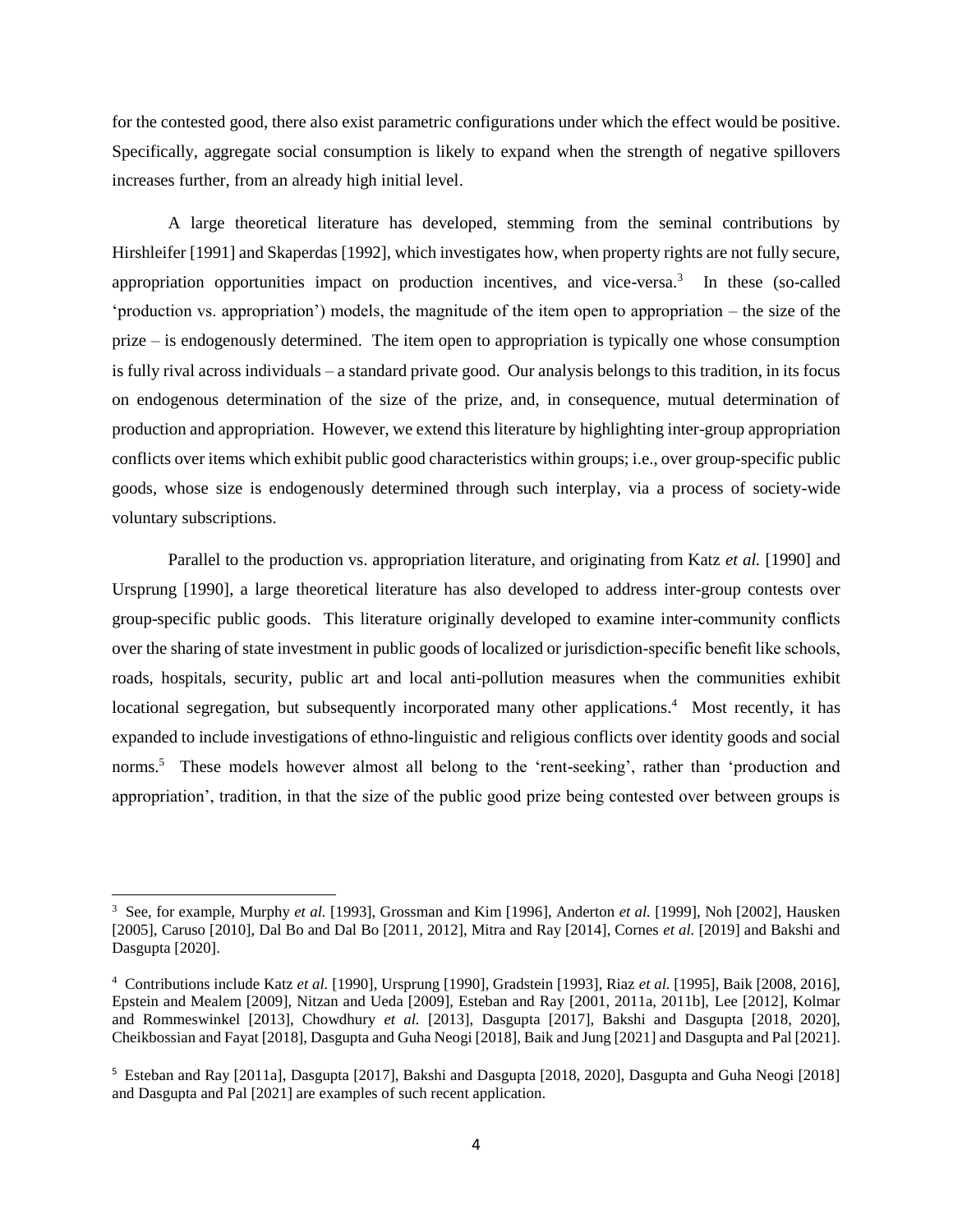exogenously given, instead of being determined as an endogenous consequence of the interplay of production and expropriation.<sup>6</sup> Our model expands this literature precisely through such endogenization.<sup>7</sup>

Thus, like Bakshi and Dasgupta [2020], the present paper builds a bridge between the production and appropriation literature and that on inter-group contests over group-specific public goods. However, we depart fundamentally from that analysis by endogenizing the size of the public good prize being contested over between groups.<sup>8</sup>

The third dimension along which we expand the literature is by incorporating a quite general and flexible specification of cross-community consumption spillovers and externality effects with regard to the contested and group-specific public good. Ihori [2000] and Buchholz *et al.* [2018] formalize the idea that an item may be a public good for members of one group, but a public bad for members of another. They develop models where the benefits members of one group receive from an item generated by voluntary contributions on their part may be reduced by another item similarly generated by members of another group. We expand this idea to the domain of public good contests. In our model, the benefits received by all members of one group from its share of an item, acquired in consequence of contestation with another group (over a stock produced through voluntary contributions by members of *both* groups), may be reduced (or augmented) by the use its antagonist group makes of its own share. These inter-group spillover or externality effects may be asymmetric – the strength of the spillovers from, say, community *A* to community *B* may be different from that from *B* to *A*. This permitted asymmetry extends the formulation introduced by Dasgupta and Guha Neogi [2018], incorporating it as a special case. Indeed, we even permit the association of positive spillovers in one direction with negative spillovers in another. Furthermore, the strength of these spillovers may vary in a non-linear fashion with the level of consumption. This last feature of our model extends it beyond the linear aggregative structure adopted by both Ihori [2000] and Buchholz *et al.* [2018], which constitutes a special, limiting case of our analysis.

 $\overline{\phantom{a}}$ 

<sup>6</sup> One partial exception is Gradstein [1993]. See footnote 7 below.

 $^7$  Gradstein [1993] examines endogenous determination of the size of a local public good prize in the context of interjurisdiction contests over location of that local public good. The local public good, whose size is determined according to the preferences of members of the winning jurisdiction, is however generated through taxation of the entire society in his model, not through society-wide voluntary subscriptions (as in ours). Another related contribution is Cheikbossian [2008], who focuses on the size of (uniform lump-sum) tax-funded government spending on public good provision, when two competing groups have differing preferences over that size and can lobby the government in Tullock [1980] fashion to reflect their respective preferences more closely. Neither voluntary private supply of public goods, nor group-specificity in their consumption, appears in that analysis. These however constitute critical elements of our model.

<sup>&</sup>lt;sup>8</sup> The present paper also ignores both within-group conflict over sharing of private consumption and cross-territorial conflict spillovers – key features of the model in Bakshi and Dasgupta [2020].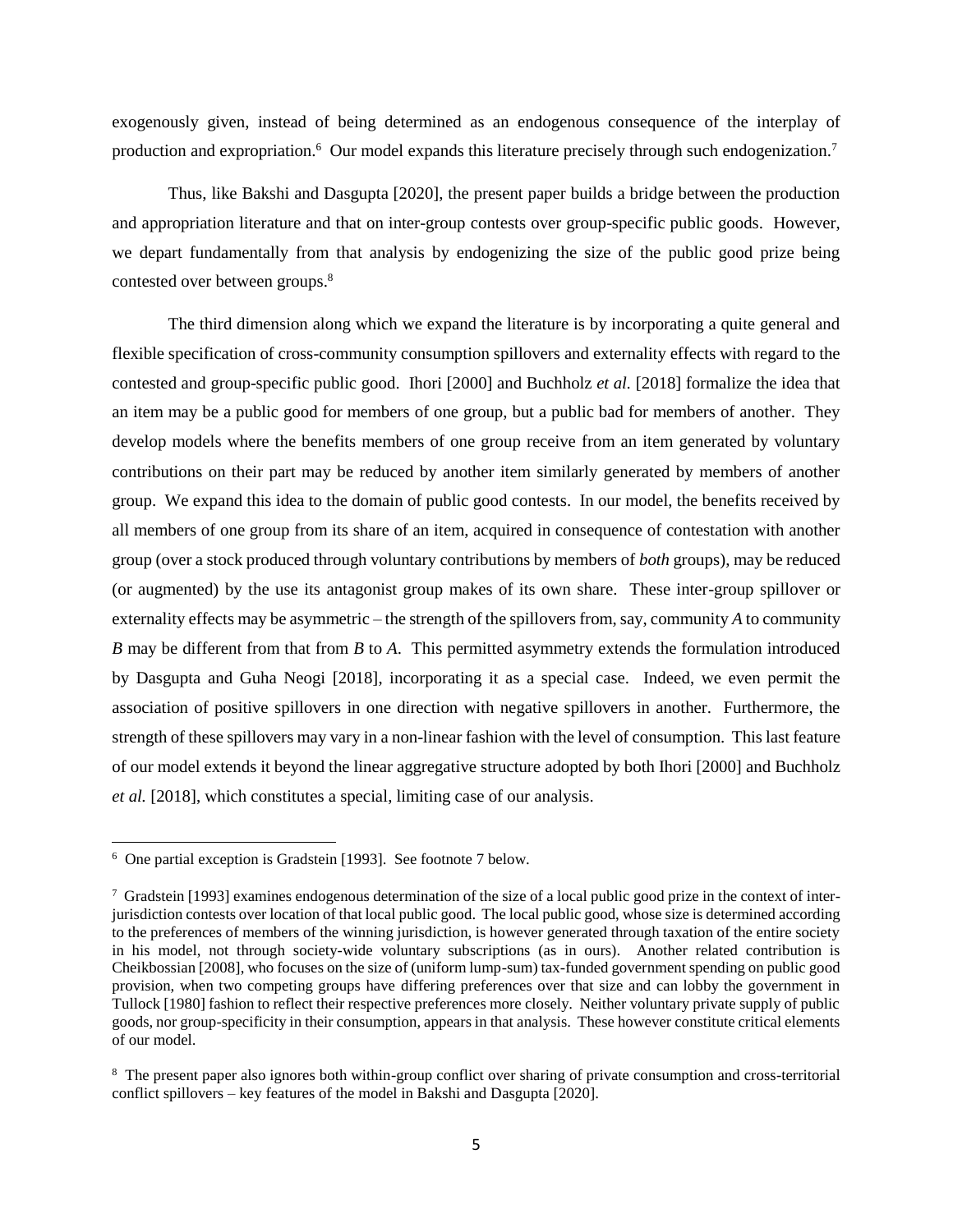Lastly, our contribution has relevance for the literature on voluntary contribution to public goods. This literature typically asks the following question: how would an exogenously supplied redistribution of income/wealth affect private supply of public goods?<sup>9</sup> The question we address instead is: how would intergroup conflict over their distribution affect private supply of public goods?

Section 2 sets up the model. Equilibrium outcomes are characterized in section 3. Our main comparative static conclusions are presented in section 4. Section 5 discusses some possible variants of our model. Section 6 concludes. Detailed proofs of propositions are provided in an appendix.

#### **2. The Model**

 $\overline{a}$ 

Consider a society partitioned into two mutually exclusive equal-sized groups or communities, *H* and *M*. Each community has *n* members,  $n \geq 1$ . Given any community  $k \in \{H, M\}$ , we shall use  $-k$  to denote the other. Individuals are indexed by a pair  $\langle i, k \rangle$ , where  $i \in \{1, 2, ..., n\}$  and  $k \in \{H, M\}$ . Every individual in this society is endowed with one unit of a numeraire good, *C* (intuitively, 'money' or 'effort') which she can directly convert to fully rival and non-contestable consumption  $(c_{ik})$ , contribute to a common fund for the production of some contestable good  $Y(y_{ik})$ , or allocate to appropriation, i.e., inter-group conflict over division of that contestable good so produced  $(x_{ik})$ . Thus, each individual's budget constraint is:

$$
c_{ik} + y_{ik} + x_{ik} = 1; \tag{1}
$$

with  $c_{ik}$ ,  $y_{ik}$ ,  $x_{ik} \ge 0$ . The size of the common fund for production of *Y*, *B*, is given by the sum of individual contributions, so that:

$$
B = \sum_{i=1}^{n} y_{iH} + \sum_{i=1}^{n} y_{iM};
$$
\n(2)

and that good is produced according to a strictly concave and iso-elastic production function:

$$
\tilde{Y} = B^{\alpha},\tag{3}
$$

where  $\alpha \in (0,1)$ . The parameter  $\alpha$  measures the output elasticity of *Y* (i.e.,  $\frac{B d\tilde{Y}}{\tilde{Y} dB}$ ). Intuitively, the common fund *B* may be identified with either a pool of voluntary labor, or a sum of money raised through decentralized and voluntary individual subscriptions, that may be deployed to produce or maintain some

<sup>&</sup>lt;sup>9</sup> This literature originates from Bergstrom et al. [1986]. See, for example, Andreoni [1990], Cornes [1993], Cornes and Sandler [1994, 1996, 2000] and Buchholz *et al.* [2018] for subsequent developments. Dasgupta and Kanbur [2005a, 2005b, 2007, 2011] analyze how private supply of public goods affects anti-poverty transfer policy, demand for income or wealth redistribution, and welfare inequality.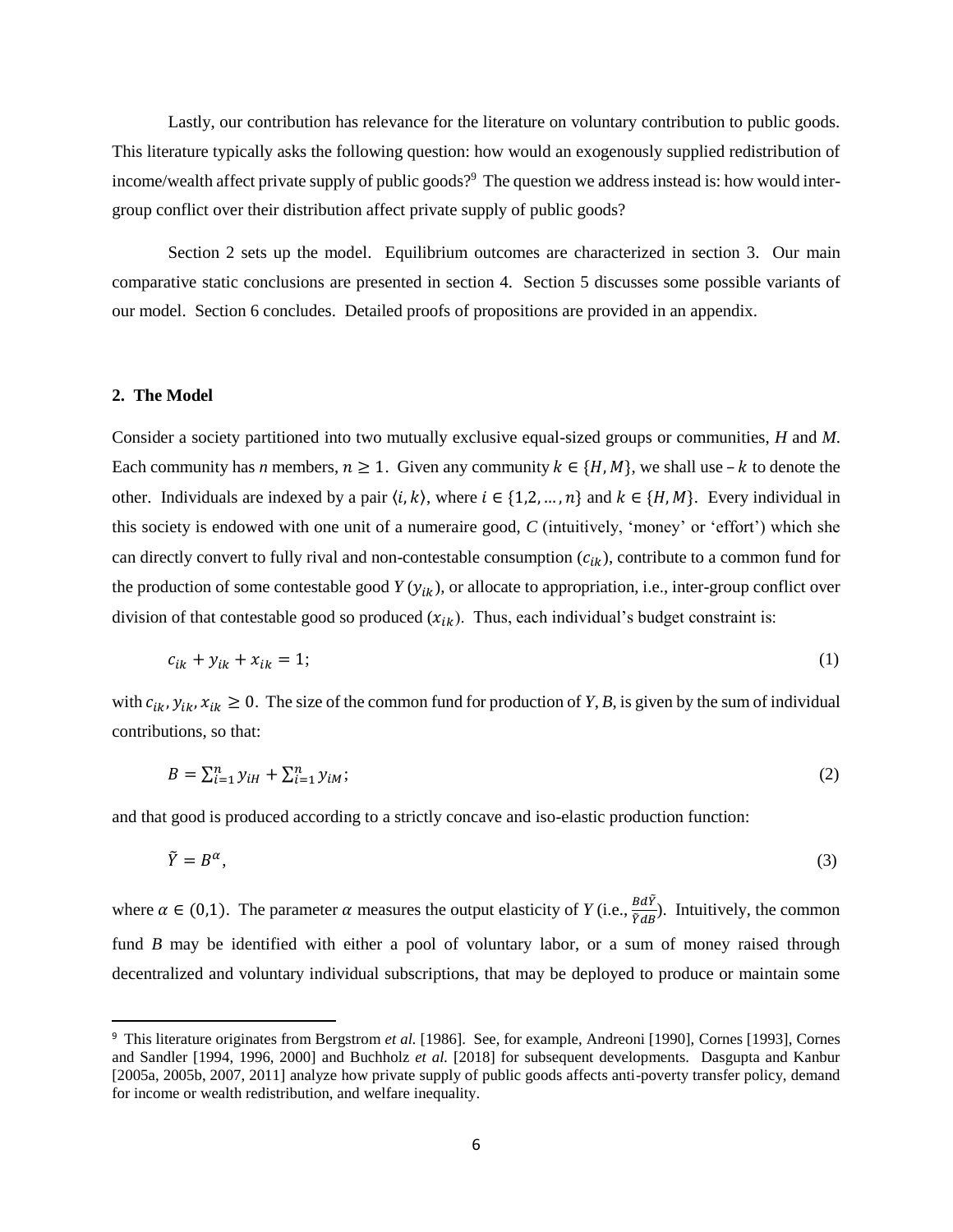collective good. The assumed strict concavity of the production function ascribed to *Y* may be interpreted in standard fashion as a technological given. Evidently, the case of inter-group conflict over division of the common fund itself constitutes one limiting case of our model ( $\alpha = 1$ ). We discuss a possible alternative formulation of the production technology for *Y* in Section 5 below.

The good *Y* is contestable at a community level - its division between competing user groups is determined by a political process involving group-specific resource investment in lobbying, bribery, and possibly violence. More formally, the proportion of any produced amount of that good unilaterally controlled, and exploited or utilized, by community *k* is given by the symmetric Tullock (1980) contest success function:

$$
p_k = \frac{x_k}{x} \text{ if } X > 0 \text{, and } \frac{1}{2} \text{ otherwise;}
$$
\n<sup>(4)</sup>

where the community conflict allocations are simply the sum of individual members' allocations, so that  $X_k = \sum_{i=1}^n x_{ik}$ , and total (society-wide) conflict allocation is defined as  $X = X_H + X_M$ .<sup>10</sup>

The consumption of *Y* may, in effect, be less than or more than fully rival across communities due to cross-community consumption spillovers, which may be either positive or negative. This key feature of our model is captured via a distinction between a community's *control* share of that good,  $p_k$ , arrived at through a process of Tullock contestation, and the proportion that it would need to be able to use/exploit, in order to achieve the same benefit, in case its antagonist *did not* exploit or utilize its own control share,  $p_{-k}$ . We term this the community's *effective* share:

$$
g_k = \max\{1 - a_k\left(\frac{p_{-k}^{\rho}}{\rho}\right), 0\};\tag{5}
$$

where  $a_k \in (0,2)$  and  $\rho \ge 1$ . We shall provide a detailed explanation of the distinction between control and effective shares, and the various properties of the latter, once we finish specifying our model.

Consumption of *Y* is at least partly non-rivalrous within each community, so that the each member of community *k* has, effectively, consumption access to  $\frac{\tilde{Y}g_k}{n^\theta}$  amount of the good *Y*, with  $\theta \in [0,1)$ . *Y* is a

 $\overline{\phantom{a}}$ 

 $10$  One can generalize the model to permit inter-community differences in conflict efficiency, by replacing (4) with the following condition:  $p_H = \frac{\vartheta X_H}{X_{11} + \vartheta Y_{12}}$  $\frac{\partial X_H}{\partial X_M + \partial X_H}$  if  $[X_M + \partial X_H] > 0$ , and  $\frac{\partial}{\partial X_M}$  otherwise; where  $\vartheta > 0$ . Then  $\vartheta$  captures the relative productivity of investment in appropriation by *H*. Evidently, (4) is simply the symmetric special case of this general formulation, where  $\vartheta = 1$ . This generalization would considerably increase the algebraic burden, but not add anything of substance to our comparative static conclusions.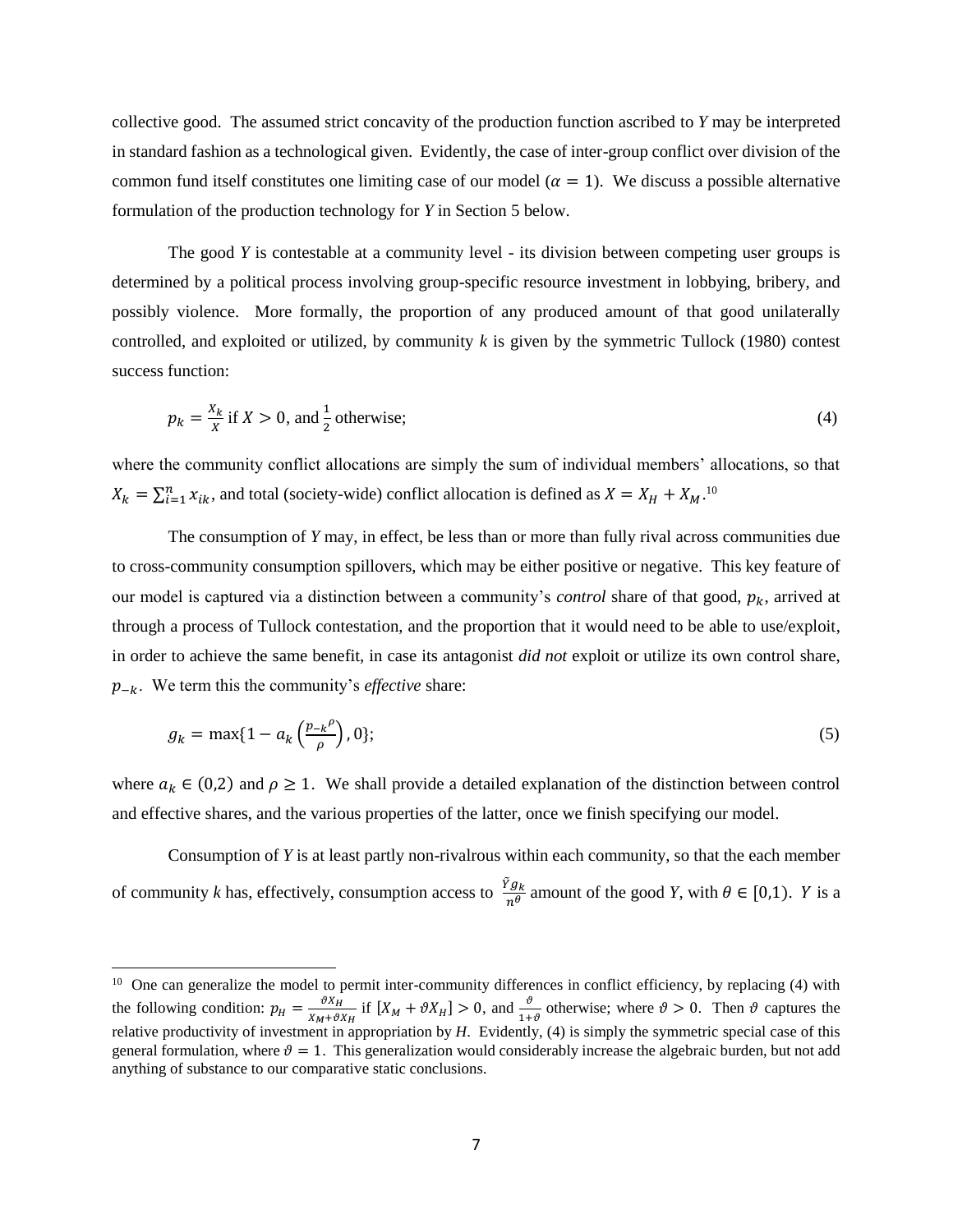pure public good within either community when  $\theta = 0$ , and a pure intra-community private good in the limiting case of  $\theta = 1$ . For any individual *i* in community *k*, the payoff function is given by:

$$
u_{ik} = c_{ik} + \frac{T\tilde{Y}g_k}{n^{\theta}};
$$
\n<sup>(6)</sup>

where  $T \in (0,1]$ . All individuals simultaneously choose their private consumption  $c_{ik}$ , production common fund subscription  $y_{ik}$  and expropriation investment  $x_{ik}$  so as to maximize (6), subject to the constraints (1)  $-$  (5) above.

#### *Control vs. effective share*

We now proceed to lay out in detail the key features of the effective share function introduced in (5). To fix ideas, it is helpful to start with an illustrative example. Suppose pastoralists and cultivators both contribute voluntary labor for maintaining a network of drainage channels that feed rainwater into a reservoir. Through a process of political contestation, pastoralists (*H*) acquire exclusive access to the reservoir for  $p_H$  proportion of the year, and cultivators  $(M)$  the rest. Pastoralists use the reservoir as a water source for their herds, while cultivators use its water for irrigation. Then the control shares of the two communities are, respectively,  $p_H$  and  $p_M$ . Suppose now that pesticides and chemical fertilizers used by the cultivators seep into the water of the reservoir, reducing the survival rate of the pastoralists' livestock, even as greater irrigation by the cultivators, by increasing their crops, allows the pastoralists' animals to forage better, increasing their survival rate. The proportion of the livestock which survives the year is then determined jointly by these two effects, as well as by the proportion of the year that the pastoralists can access the reservoir (their control share). This aggregate survival rate is captured by the pastoralists' effective share  $g_H$ . Notice that, by (5), any positive effective share on their part implies:

$$
g_H = p_H + \left[p_M - a_H \left(\frac{p_M^{\rho}}{\rho}\right)\right].
$$

The second term on the right hand side captures the aggregate effect on livestock survival stemming from the cultivators' mode of utilization of their (control) share of access to the reservoir  $(p_M)$  – the net spillover effect of their actions on the pastoralists. Suppose, for example, that access is equally shared, so that both control shares take the value  $\frac{1}{2}$ . Suppose further that  $a_H = \frac{4}{3}$  $\frac{4}{3}$ . Then, if  $\rho = 2$ , the pastoralists' effective share takes the value  $\frac{5}{6}$ : greater than their control share  $\frac{1}{2}$ . Pastoralists can access the reservoir only half the year, which, by itself, would let only half their livestock survive. However, the actions taken by cultivators while exploiting their access to the reservoir generates net positive spillovers for the pastoralists,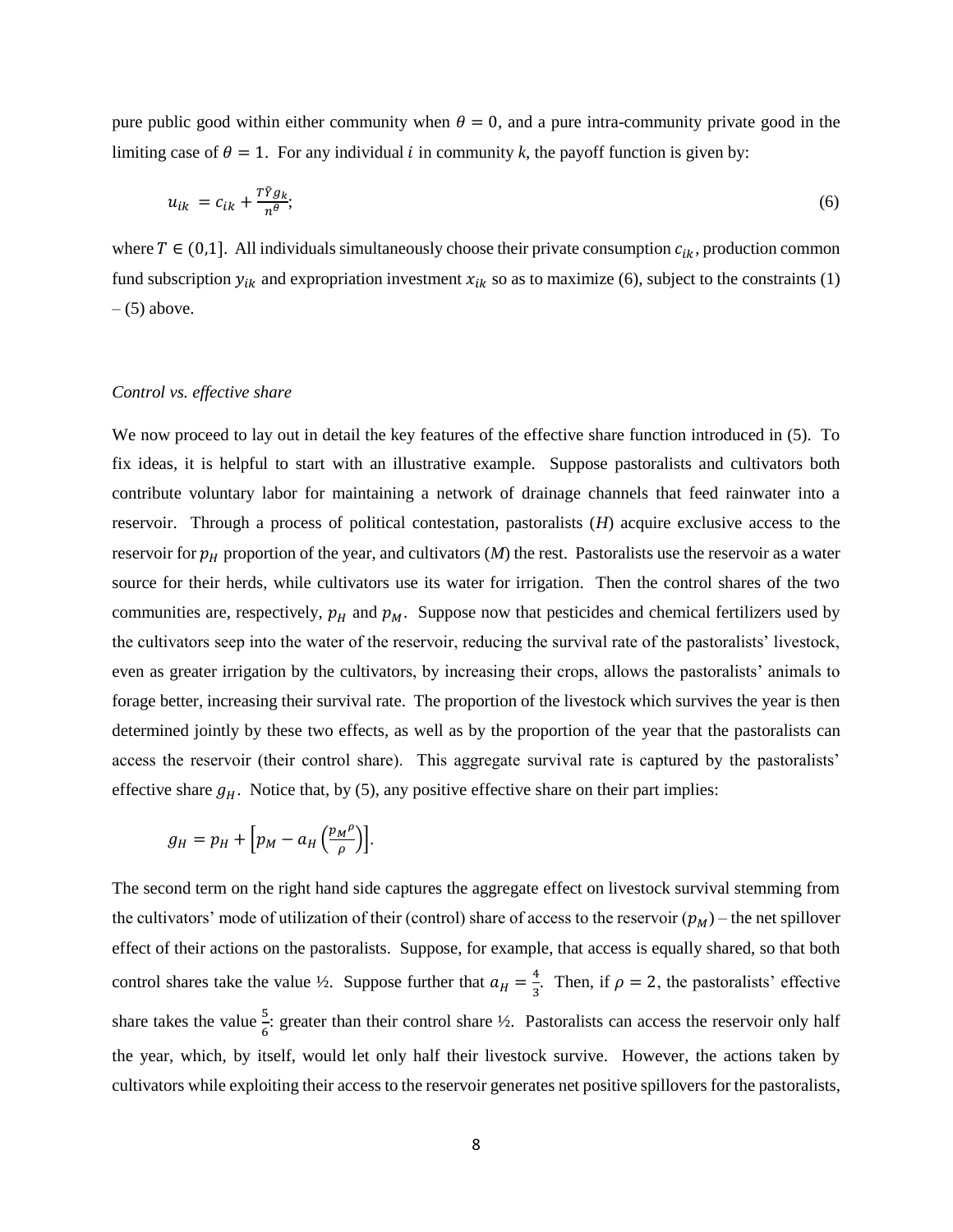which increases the survival rate of their livestock to  $\frac{5}{6}$ . In the absence of these actions, then, the pastoralists would need access to the reservoir for an additional four months per year to attain the same survival rate for ten months instead of the assumed six.

Now suppose, as before, that  $p_H = \frac{1}{2}$  $\frac{1}{2}$ ,  $a_H = \frac{4}{3}$  $\frac{4}{3}$ , but  $\rho = 1$ . Then,  $g_H = \frac{1}{3}$  $\frac{1}{3}$ . In this case, negative spillovers from cultivators to pastoralists reduce the latter's effective share below their control share. Pastoralists can access the reservoir only half the year (as before), which, by itself, would let half their livestock survive. However, pesticides and chemical fertilizers applied by cultivators poison the water of the reservoir to such an extent that only a third of the pastoralists' livestock actually survive after drinking it. Clearly, this situation for the pastoralists is identical to one where cultivators do not poison the water, but permit others to access the reservoir only four months of the year, instead of the assumed six.

The general case of positive externalities and spillovers is captured by  $g_k > p_k$ .<sup>11</sup> Then, the use of its control share  $p_{-k}$  of the public good by its opponent augments the benefit k can receive from unilateral exploitation of its own control share,  $p_k$ , to the extent of  $\tilde{Y}(g_k - p_k)$ . If its antagonist were to stop exploiting its control share, community *k*'s control share would need to be augmented by  $(g_k - p_k)$ , for it to be able to achieve the same benefit from *Y* as before. In our example, such positive externalities and spillovers may be generated by cultivators for pastoralists if their farming practices generate grass or fodder that the pastoralists' herds can feed on.

Alternatively,  $g_k > p_k$  may also capture a combination of imperfect rivalry and incomplete excludability in consumption across groups. Within this class, since  $\lim_{a_k \to 0} g_k = \lim_{\rho \to \infty} g_k = 1$ , fully nonrival and non-excludable (but spillover-less) consumption of *Y* across communities constitutes one limiting case. In this case, the benefits that can be derived by a community, say *M*, from *Y* does not depend on how much of that good is unilaterally exploited by *H*, instead of *M*. In terms of our example, this may capture a situation where: (a) water from the reservoir seeps into and thereby replenishes aquifers which supply sufficient water for cultivators' needs throughout the year, and (b) cultivators can entirely prevent pastoralists' herds from destroying crops, say through fencing. Then what proportion of the year the pastoralists (*H*) have exclusive access to the reservoir (their control share  $p_H$ ) makes no difference to the cultivators (*M*), who can extract all the water they need from the aquifers which are replenished by water from the reservoir. The pastoralists cannot prevent this seepage regardless of the extent of their control over the surface of the reservoir; nor can their herds affect the cultivators' crops in any manner. Thus,

<sup>&</sup>lt;sup>11</sup> Note that the symmetric specification introduced by Dasgupta and Guha Neogi [2018], viz.,  $[g_k = 1 - p_{-k}^\rho]$ , with  $\rho > 1$ , falls in this class.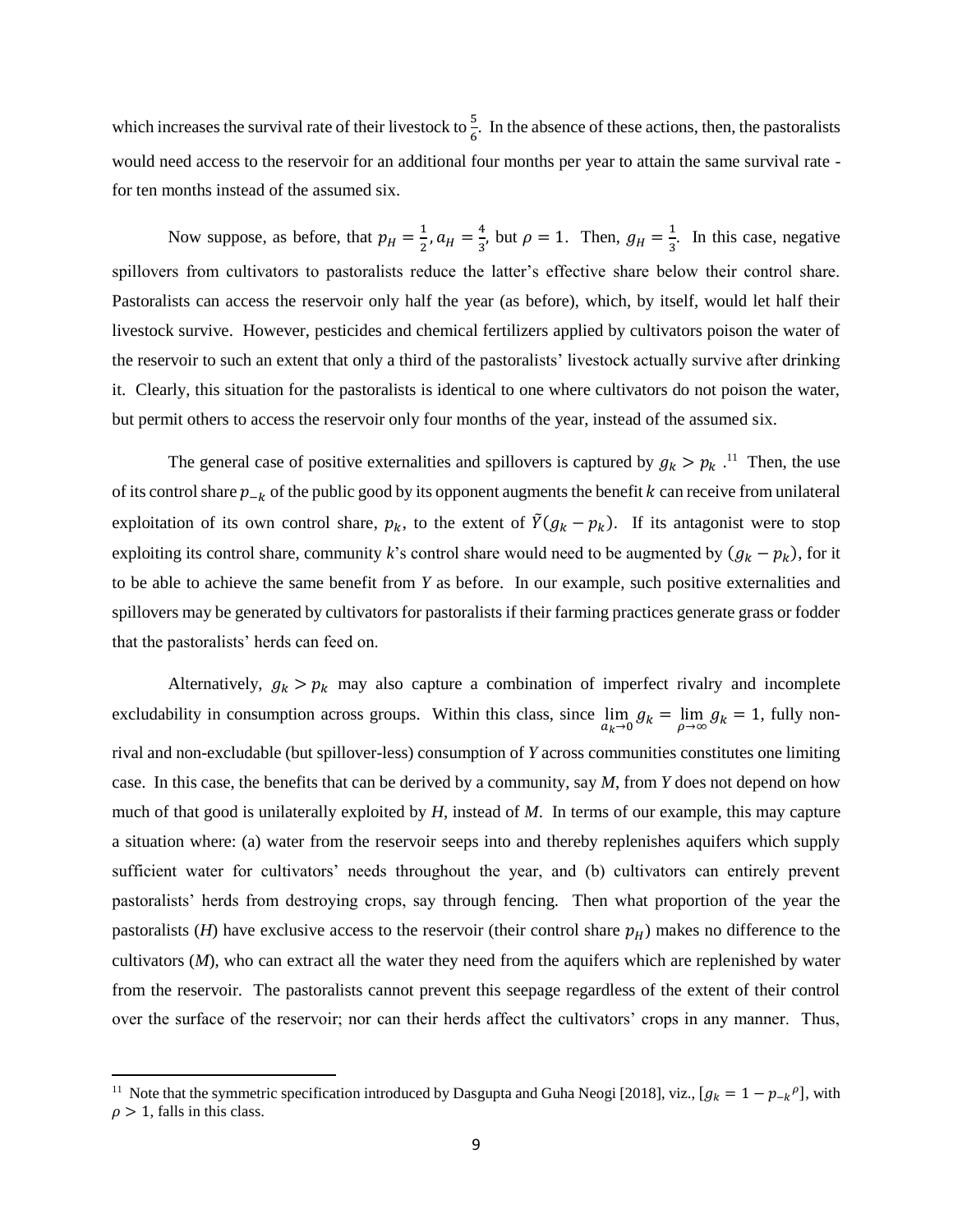regardless of their control share, the cultivators' effective share of the reservoir,  $g_M$ , is 1. Notice that nonexcludability may be asymmetric – it may be possible (though not rational) for cultivators to prevent pastoralists from accessing the reservoir. Similarly, there may be spillovers from the former to the latter – say through contamination of the reservoir water due to the use of pesticides. Hence, neither the control share nor the access share of the pastoralists need equal 1 even in this case.

As  $g_k = p_k$  at  $a_k = \rho = 1$ , fully rival, excludable and spillover-less consumption constitutes another special case of the effective share function  $g_k$ . In this case, each community can only benefit from the public good to the extent it comes to own or control it through the process of political contestation, so that control and access shares become identical. In other words, the actual unilateral use of its control share by, say,  $M$  does not impose any additional cost or benefit on  $H$  - only possession matters.<sup>12</sup> In the context of our example, this captures the case where: (a) physical access to the reservoir alone determines water availability for either community, and (b) cultivators do not contaminate the water for pastoralists, nor do pastoralists' herds affect or benefit from cultivators' crops in any manner.

When  $g_k < p_k$ , not only does the use of its control share  $p_{-k}$  of the public good by its opponent imply a loss of access for community  $k$  by the same proportion, such use also imposes a net additional cost on *k* via negative externalities and spill-over effects. The magnitude of this cost, measured in units of the contested good, is  $\tilde{Y}(p_k - g_k)$ . Thus, if its antagonist were to merely cease exploiting its own share, community *k* would receive this additional benefit, even with the same control share  $p_k$ . Intuitively, this may happen through an across-the-board decline in the productivity of *k*'s stock of the good *Y*, because of negative externalities and spillovers stemming from the actions its antagonist takes while unilaterally exploiting its own stock.<sup>13</sup> In our example, such negative externalities and spillovers are imposed on

 $\overline{a}$ 

<sup>&</sup>lt;sup>12</sup> This particular special case of our model is the standard formulation adopted in the literature on contests over group-specific public goods.

<sup>&</sup>lt;sup>13</sup> Ihori [2000] and Buchholz *et al.* [2018] use a linear aggregative structure for net benefits to capture the idea that an item may constitute a public good for one community, but a public bad for another. Since, given  $\rho = 1$ ,  $[g_k = 1 - a_k p_{-k}]$ , translated to our framework, their formulation, in essence, falls out as a special case of our formulation when  $a_k > 1$  and  $\rho = 1$ . When the contest success function is interpreted as providing the success probabilities, instead of the group *shares* as in our model, assuming risk neutrality, the expected utility of an individual must take the form:  $E u_{ik} = c_{ik} + \left(\frac{T\tilde{Y}}{n\theta}\right)^2$  $\frac{T\tilde{Y}}{n\theta}\Big[\overline{p}_k+(1-p_k)\Big(1-\frac{a_k}{\rho}\Big)$  $\left[\frac{a_k}{\rho}\right]$  =  $c_{ik} + \left(\frac{T\tilde{Y}}{n\theta}\right)$  $\left(\frac{T\tilde{Y}}{n\theta}\right)\left[1-a_k\left(\frac{p_{-k}}{\rho}\right)\right]$  $\rho$ Hence, the individual pay-off function must always reduce to this special limiting form, regardless of the specification of the effective share function in (5). Thus, the linear aggregative structure considered by Ihori [2000] and Buchholz *et al.* [2018] can alternatively be derived as a special case of our formulation when: (a)  $\left(\frac{a_k}{a_k}\right)$  $\left(\frac{a_k}{\rho}\right)$  > 1, (b) the contest success function is assumed to provide success probabilities instead of group shares, and (c) agents are assumed to be riskneutral expected utility maximizers.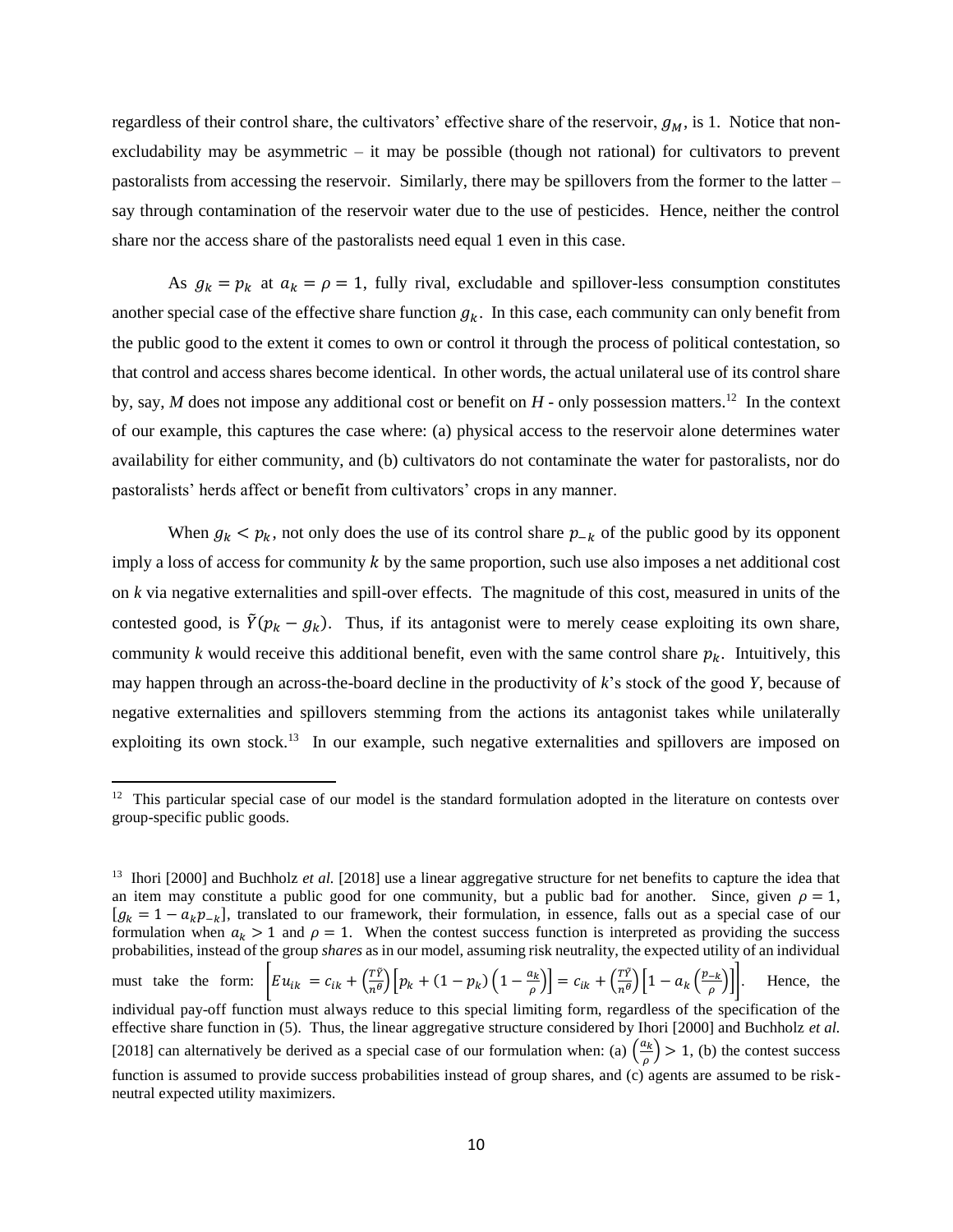pastoralists by cultivators through their farming practices, which poison the reservoir water and thereby increase the mortality rate of the former's livestock. Conversely, foraging by such livestock, by destroying standing crops, generates negative spillovers from pastoralists to cultivators.

Notice that the effective share function in (5) is monotonically increasing in own control share. Thus, the inter-community contest over control shares remains salient, despite the effective share diverging from the control share. Recalling (5), let  $L_k \equiv a_k \left(\frac{p - k^{\rho}}{q}\right)$  $\frac{c}{\rho}$ . The term  $L_k$  can be thought of as a *loss* function, in that it specifies the loss (measured in terms of effective share) to *k*, that is generated in consequence of its antagonist exploiting any given control share. As noted above,  $[L_k > p_{-k}]$  implies negative spillovers from its antagonist to community k, while  $[L_k < p_{-k}]$  implies positive spillovers. Notice that spillovers must necessarily be positive if  $\left[\frac{a_k}{a_k}\right]$  $\left(\frac{a_k}{\rho}\right)$  < 1], and necessarily negative if  $\left[\left(\frac{a_k}{\rho}\right)\right]$  $\left(\frac{\mu_{k}}{\rho}\right)$  > 1 and  $\rho = 1$ ]. However, since:

$$
a_k\left(\frac{p_{-k}\rho}{\rho}\right)-p_{-k}=p_{-k}\left[p_{-k}\rho^{-1}\left(\frac{a_k}{\rho}\right)-1\right];
$$

 $\overline{\phantom{a}}$ 

when  $\left[\frac{a_k}{a}\right]$  $\left(\frac{\hbar k}{\rho}\right)$ ,  $\rho > 1$ , spillovers will be negative at high values of  $p_{-k}$ , but positive at low values, reflecting non-monotone effects of its antagonist's actions on community *k*. 14

Changes in the parameters  $a_H$ ,  $a_M$  and  $\rho$  capture changes in cross-community spillovers. The effective share  $g_k$  is monotonically increasing in  $\rho$  and monotonically decreasing in  $a_k$ . The parameter  $\rho$ measures the *elasticity* of the loss function of either community with respect to its antagonist's control share. Higher loss elasticity implies a lower loss to either community from any positive control share accruing to its antagonist. It also implies a lower loss to either community from a marginal increase in its antagonist's control share. Thus, intuitively, a more elastic loss function implies, in effect, a *symmetric* decline in inter-group consumption rivalry with respect to *Y*. In the context of our example, greater use by cultivators of non-contaminating farming methods, in conjunction with greater adoption by pastoralists of feeding practices which reduce foraging (and consequent crop destruction) by their herds, might be modeled through a rise in the loss elasticity. We ignore inter-group asymmetry in loss elasticity for the sake of

<sup>&</sup>lt;sup>14</sup> Recall that an interpretation of the contest success function as generative of success probabilities leads to a reduced form linear aggregative structure for  $g_k$  (recall footnote 13). Under a linear aggregative structure,  $\left[\frac{a_k}{a_k}\right]$  $\left(\frac{\mu}{\rho}\right)$  > 1 | must always imply negative spillovers, regardless of the value of  $\rho$ . In this specific sense, our interpretation of the contest success function, as generating group shares, yields a strictly richer set of possibilities than the alternative interpretation in terms of success probabilities (with risk-neutral expected utility-maximizing agents).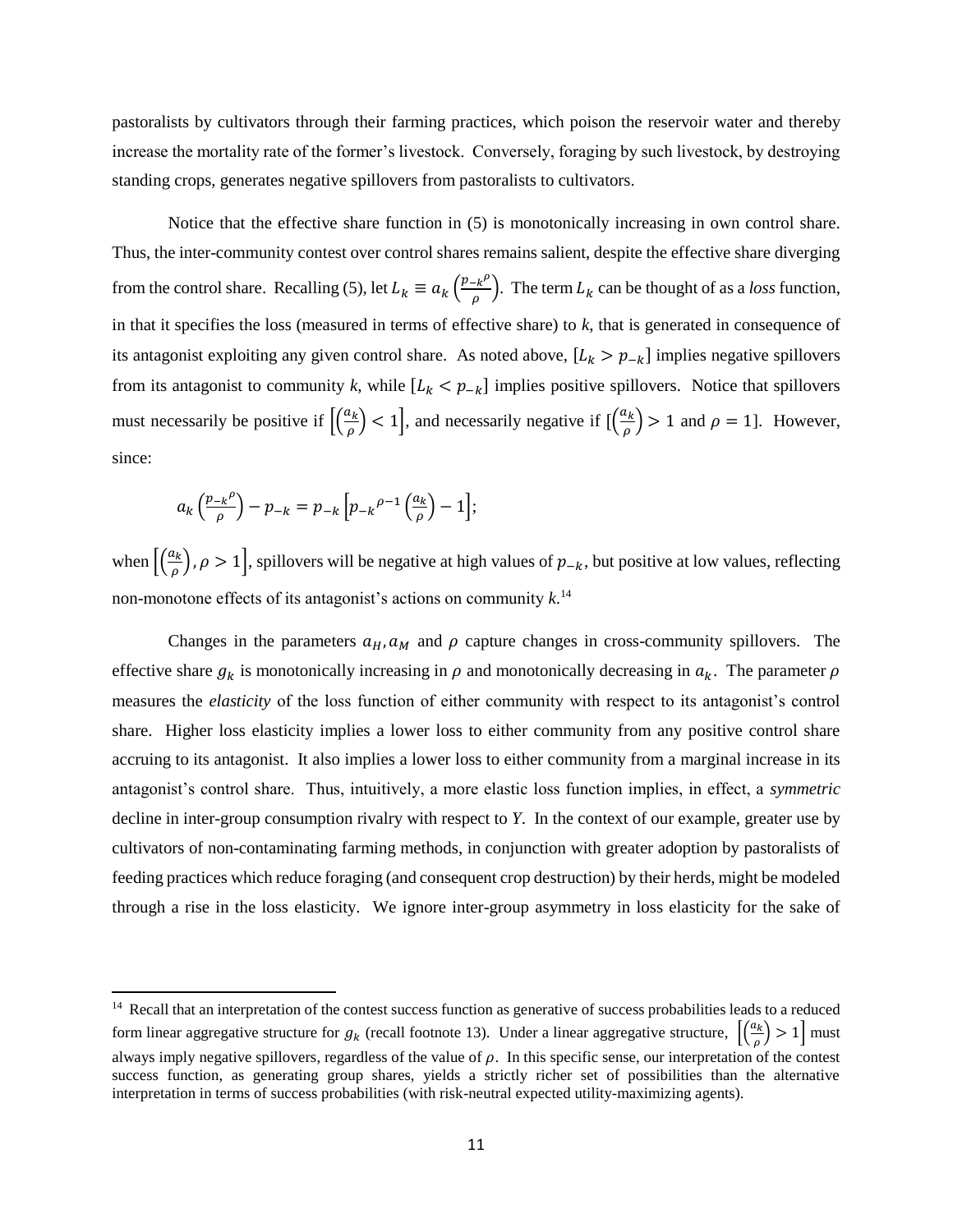simplicity and tractability – permitting such asymmetry greatly adds to the algebra, without much compensation in the way of substantive additional insights.

Since 
$$
\lim_{\rho \to 1} \frac{dL_k}{dp_{-k}} = \lim_{p_{-k} \to 1} \frac{dL_k}{dp_{-k}} = a_k
$$
, the scale parameter  $a_k$  provides the upper bound for the loss to

 $k$  due to a marginal increase in its antagonist's control share. We shall accordingly call  $a_k$  the *marginal degradation* rate for community *k*. This is the channel through which we introduce spillover *asymmetry* in our model. The marginal degradation rates may vary across communities -  $a_H$  need not be equal to  $a_M$ . Thus, the spillover effect on *H* due to *M*'s exploitation of its control share may differ from that flowing in the reverse direction, even under an equal division of control. It follows that equal control shares do not, in general, imply equal effective shares in our model.

Lastly, note that the lower bound of *0* imposed on effective shares in (5) implies that the effect of any negative spillovers from, say, *H* to *M*, is confined to degrading the latter's stock of the contestable good. Such negative spillovers do not affect the benefits derived by members of *M* from their non-contested (and private) consumption. This assumption is made entirely for expositional clarity. As we shall establish in Section 3 below, equilibrium effective shares must be positive under our parametric restrictions. The lower bound of *0* will thus be non-binding in equilibrium. We can therefore eliminate it altogether and thereby relax (5) to  $\int g_k = 1 - a_k \left(\frac{p - k^{\rho}}{g}\right)$  $\left[\frac{R'}{\rho}\right]$ , without any consequences for our conclusions.

Figure 1 below illustrates the relationship between control and effective shares for the linear case of unit loss elasticity ( $\rho = 1$ ), and for a given community, say *H*. The distance OA equals the distance OC, with both representing 1. The broken horizontal line AB represents the limiting case of perfectly non-rival, non-excludable and spillover-less consumption of *Y* by *H* (i.e., of  $a_H = 0$ ). Here the benefit received by members of *H* from *Y* is entirely independent of its use by *M*, and thus of the proportion of *Y* that *H* has exclusive control over (its control share  $p_H$ ). EB represents the case of net positive spillovers flowing to *H* from its antagonist's consumption (or that of imperfect rivalry and incomplete excludability) – the case where  $0 < a_H < 1$ . Here, the effective share of *H*,  $g_H$ , exceeds its control share whenever *H* has less than perfect control (i.e., whenever  $p_H < 1$ ). The 45<sup>0</sup> line OB captures fully rival, excludable and spilloverless consumption between the two communities; here,  $a_H = 1$ . Control and effective shares turn identical in this case. The schedule ODB represents net negative spillovers due to *M*'s actions degrading the stock of the contested good controlled by *H* (alongside perfect rivalry and complete excludability in consumption of the contested good across communities). Due to such degradation, the effective share of *H* falls short of its control share whenever *H* has less than perfect control over *Y*. Here,  $1 < a_H < 2$ . Given the loss elasticity, weaker positive spillovers (or stronger negative spillovers) from *M* to *H* are captured by a rise in the latter's marginal degradation rate  $a_H$ , which swivels the effective share schedule of *H* downward. Such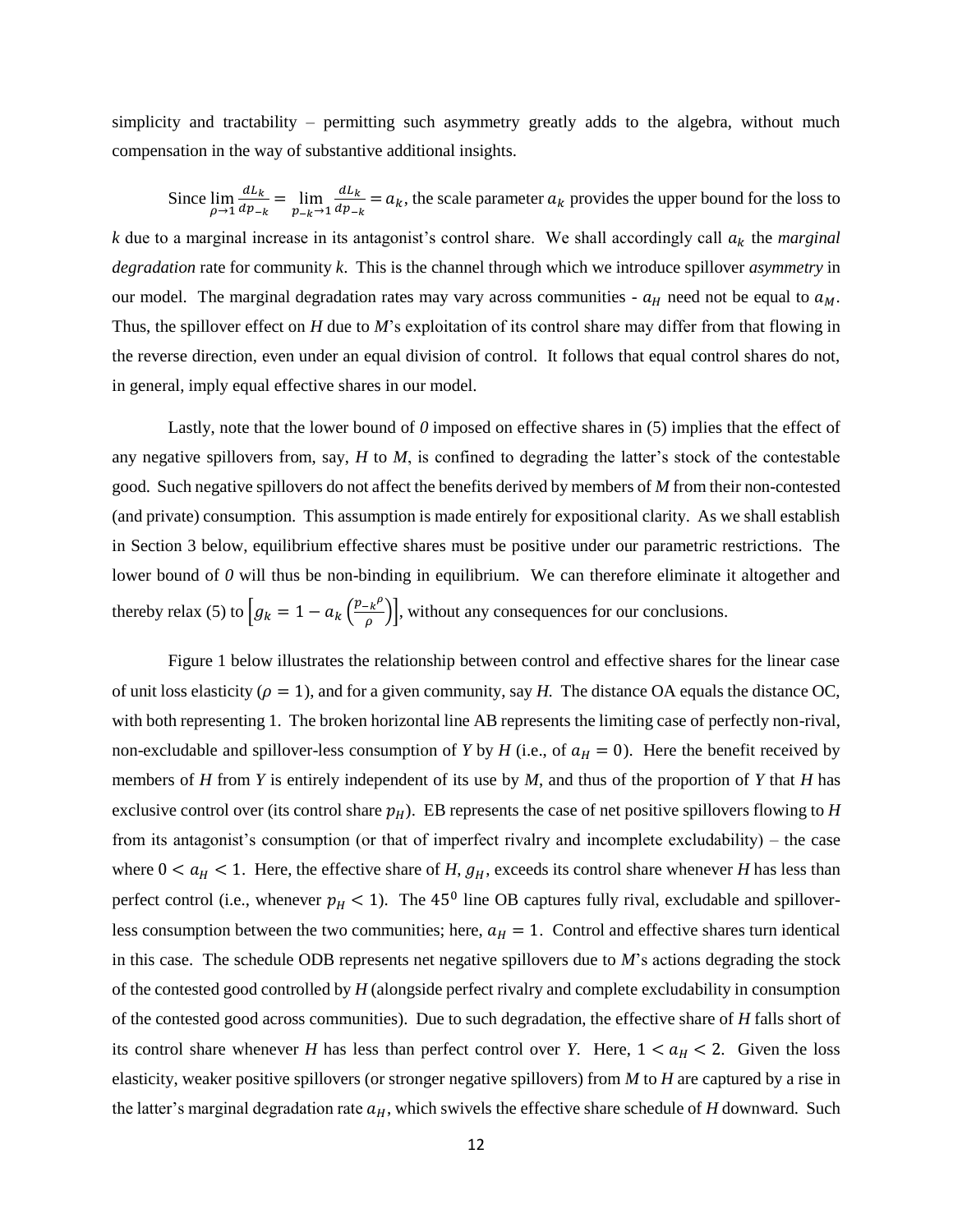a change is depicted in Figure 1, for the case of net positive spillovers from *M* to *H*, by the downward shift of EB to E'B. For the case of net negative spillovers from *M* to *H*, this change is depicted in Figure 1 by the rightward shift of ODB to OD'B.





## **3. Equilibrium**

We proceed now to characterize the equilibria of our model. In light of (1)-(6), remembering that  $[p_k = 1 - p_{-k}]$ , and assuming an interior solution, the first order conditions yield:

for every 
$$
k \in \{H, M\}
$$
:  $X_{-k}T\tilde{Y}\left(\frac{dg_k}{dp_k}\right) = n^{\theta}X^2$ . (7)

From (7), denoting equilibrium values of all variables by the superscript *E*, the relative marginal degradation rate by  $A_k$   $(A_k \equiv \frac{a_k}{a_k}$  $\frac{a_k}{a_{-k}}$ , noting (5), and that, by (4),  $\frac{X_{-k}}{X_k} = \frac{p_{-k}}{p_k}$  $\frac{\partial E_k}{\partial k}$ , we have the equilibrium control share ratio:

$$
\left(\frac{p_{-k}E}{p_kE}\right)^{\rho} = A_{-k}.\tag{8}
$$

Equation (8) implies:

$$
p_k^E = \left(A_{-k}^{\frac{1}{\rho}} + 1\right)^{-1}.
$$
\n(9)

Together, (5) and (9) yield: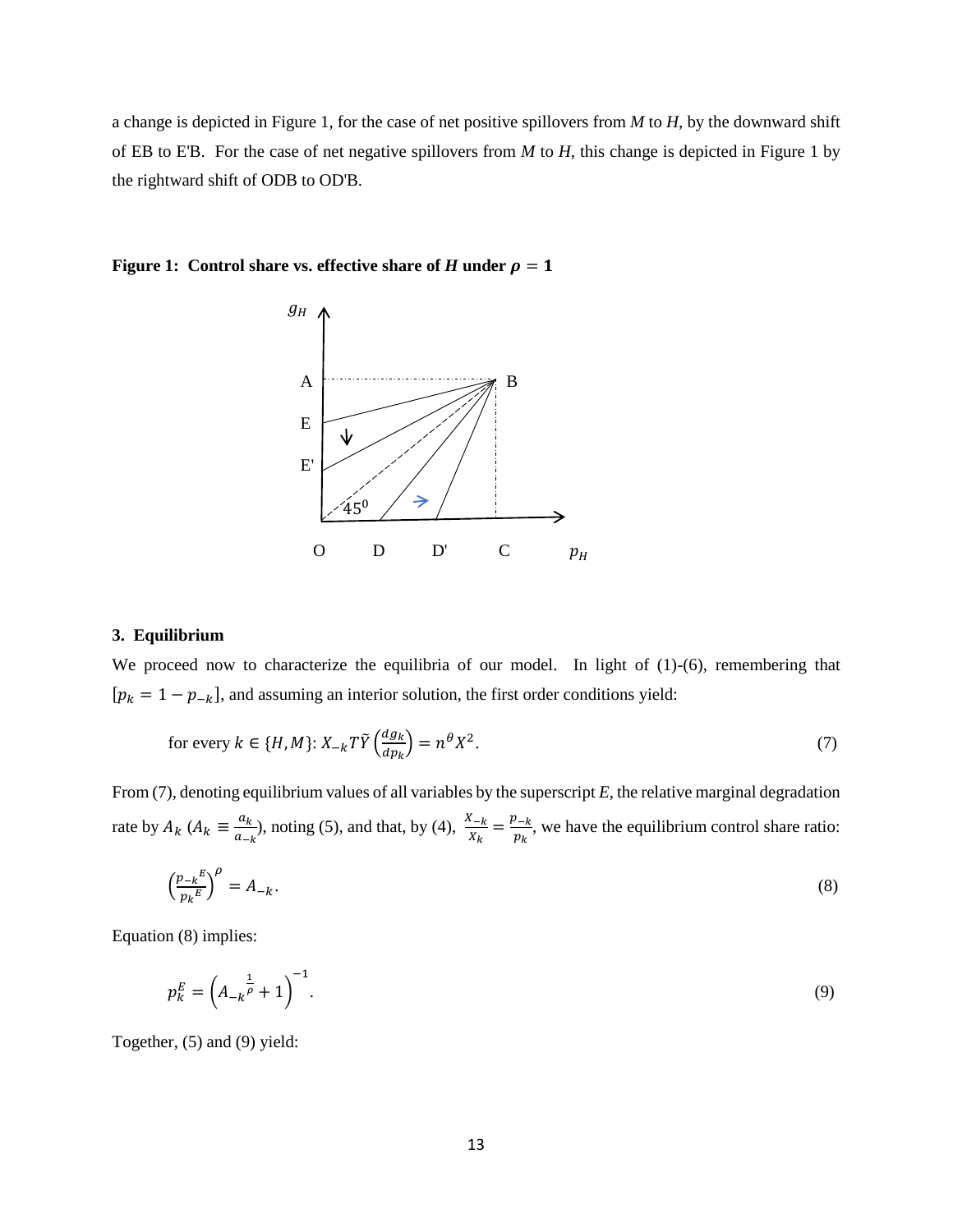$$
g_k^E = g_{-k}^E = 1 - \frac{a_H a_M}{\rho \left( a_H \bar{\rho} + a_M \bar{\rho} \right)^{\rho}}.
$$
\n(10)

Thus, the equilibrium control shares differ across communities when their marginal degradation rates differ. The community with the higher marginal degradation rate stands to lose more from its antagonist achieving any given control share. It consequently allocates more resources to appropriation – to the contest over sharing of *Y*, and therefore receives the higher control share. In marked contrast, the equilibrium effective shares are always identical across communities. Thus, control shares provide a misleading picture of crosscommunity benefit disparity – any control advantage is completely compensated by a higher degradation rate – indeed, such control advantage comes about only as a compensatory response to higher negative spillovers, as captured by a higher degradation rate. Recall that  $a_k \in (0,2)$  and  $\rho \ge 1$  by assumption, which implies  $\left[\frac{1}{\sqrt{1}}\right]$  $\rho$ (  $a_H$  $\frac{-1}{\rho} + a_M \frac{-1}{\rho}$  $\frac{1}{\sqrt{2}}$  < 1]. It then follows immediately from (10) that equilibrium effective shares must

be positive, less than 1, increasing in the spillover (loss) elasticity and decreasing in the marginal degradation rates. These properties are stated more formally in Observation 1.

**Observation 1**. *For all*  $k \in \{H, M\}$ ,

(i) 
$$
\lim_{\rho \to \infty} g_K^E = 1 \text{ and } \left[1 > \lim_{\rho \to 1} g_K^E > 0\right];
$$

$$
(ii) \qquad \frac{dg_k^E}{d\rho} > 0;
$$

*and* 

$$
(iii) \qquad \frac{dg_k^E}{da_H}, \frac{dg_k^E}{da_M} < 0.
$$

Now notice that, in light of (10), the first order conditions also imply that, in an interior equilibrium:

$$
T\left(\frac{\alpha}{B^{1-\alpha}}\right)\left(\frac{g_H}{n^{\theta}}\right) = T\left(\frac{\alpha}{B^{1-\alpha}}\right)\left(\frac{g_M}{n^{\theta}}\right) = 1.
$$
\n(11)

Together, (10) and (11) imply: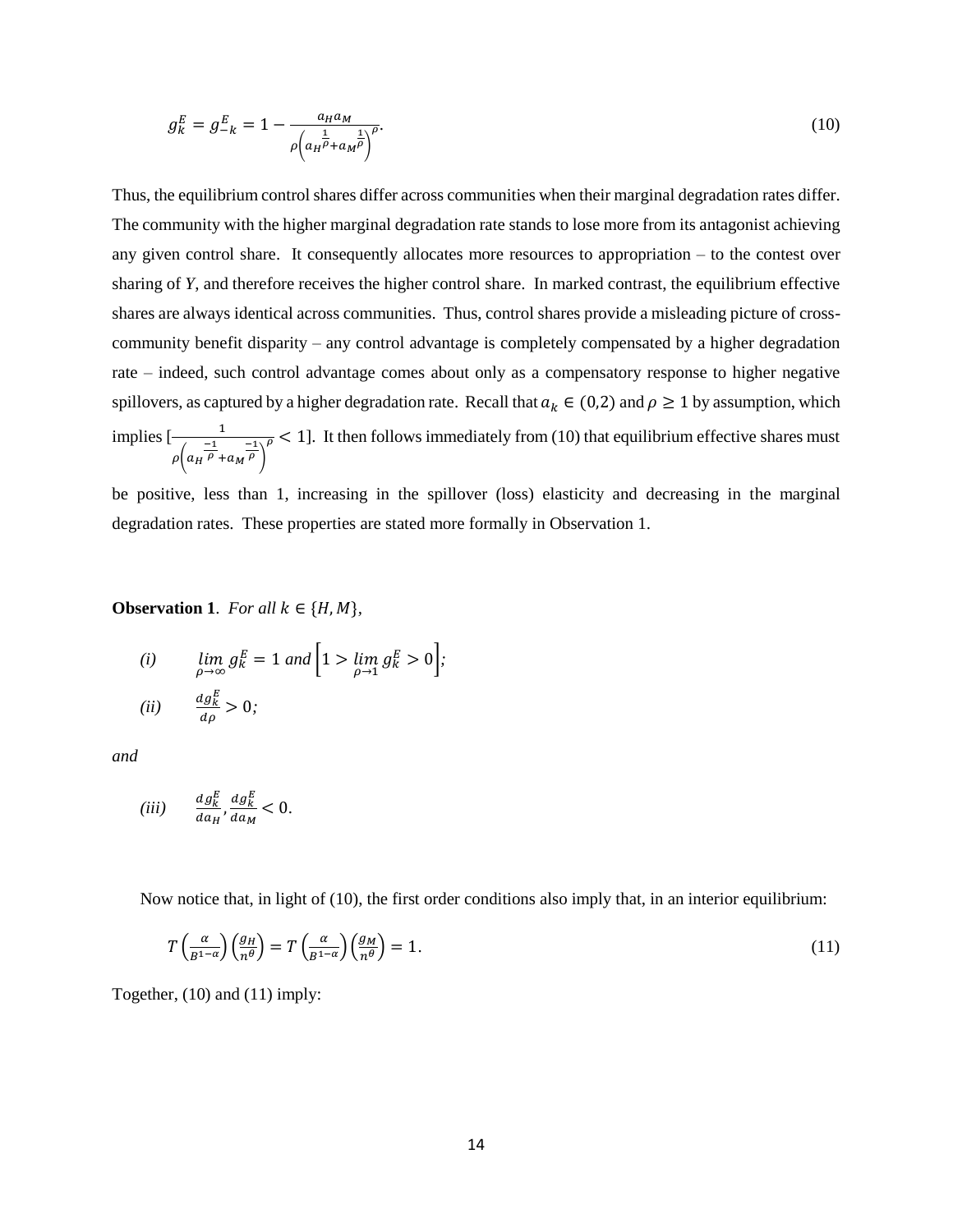$$
B^{E} = \left( \left( \frac{T\alpha}{n^{\theta}} \right) \left( 1 - \frac{a_{H} a_{M}}{\rho \left( a_{H} \frac{1}{\rho} + a_{M} \frac{1}{\rho} \right)^{\rho}} \right) \right)^{\frac{1}{1-\alpha}}.
$$
\n(12)

The following conclusions may be then deduced about the equilibrium size of the subscription fund, *B*, dedicated to the production of the contested good *Y*.

#### **Observation 2.**

\n- (i) 
$$
B^E \in (0,1);
$$
\n- (ii)  $\frac{d^E}{d\rho} > 0$  and  $\frac{d^E}{d\alpha_M}, \frac{d^E}{d\alpha_H} < 0;$
\n- (iii) there exists  $\hat{\alpha} \in (0,1)$  such that  $\frac{d^E}{d\alpha} > 0$  (resp. < 0) at every  $\alpha < \hat{\alpha}$  (resp. >  $\hat{\alpha}$ ).
\n

*Proof.* See the appendix.

Total subscription for production of *Y* increases as the loss elasticity rises, reducing inter-community rivalry in its consumption and thereby increasing the effective shares of both communities. It decreases if either marginal degradation rate rises, reducing both effective shares. The effect of a marginal increase in the output elasticity of the contested good is however non-monotone. At low levels of such elasticity, total subscription rises as the elasticity increases, but it falls at output elasticities close to 1.

Since the equilibrium subscription fund expands as the loss function becomes more elastic, or as either marginal degradation rate declines, it is obvious from (3) that the amount of the contested good produced,  $\tilde{Y}$ , must correspondingly expand as well. More interestingly, it turns out that the latter necessarily declines as its production technology becomes more elastic, even when more input is forthcoming in response to such an increase (recall Observation 2(iii)).

#### **Observation 3.**

(i) 
$$
\tilde{Y}^E \in (0,1);
$$
  
\n(ii)  $\frac{d\tilde{Y}^E}{d\rho} > 0$  and  $\frac{d\tilde{Y}^E}{da_M}, \frac{d\tilde{Y}^E}{da_H} < 0;$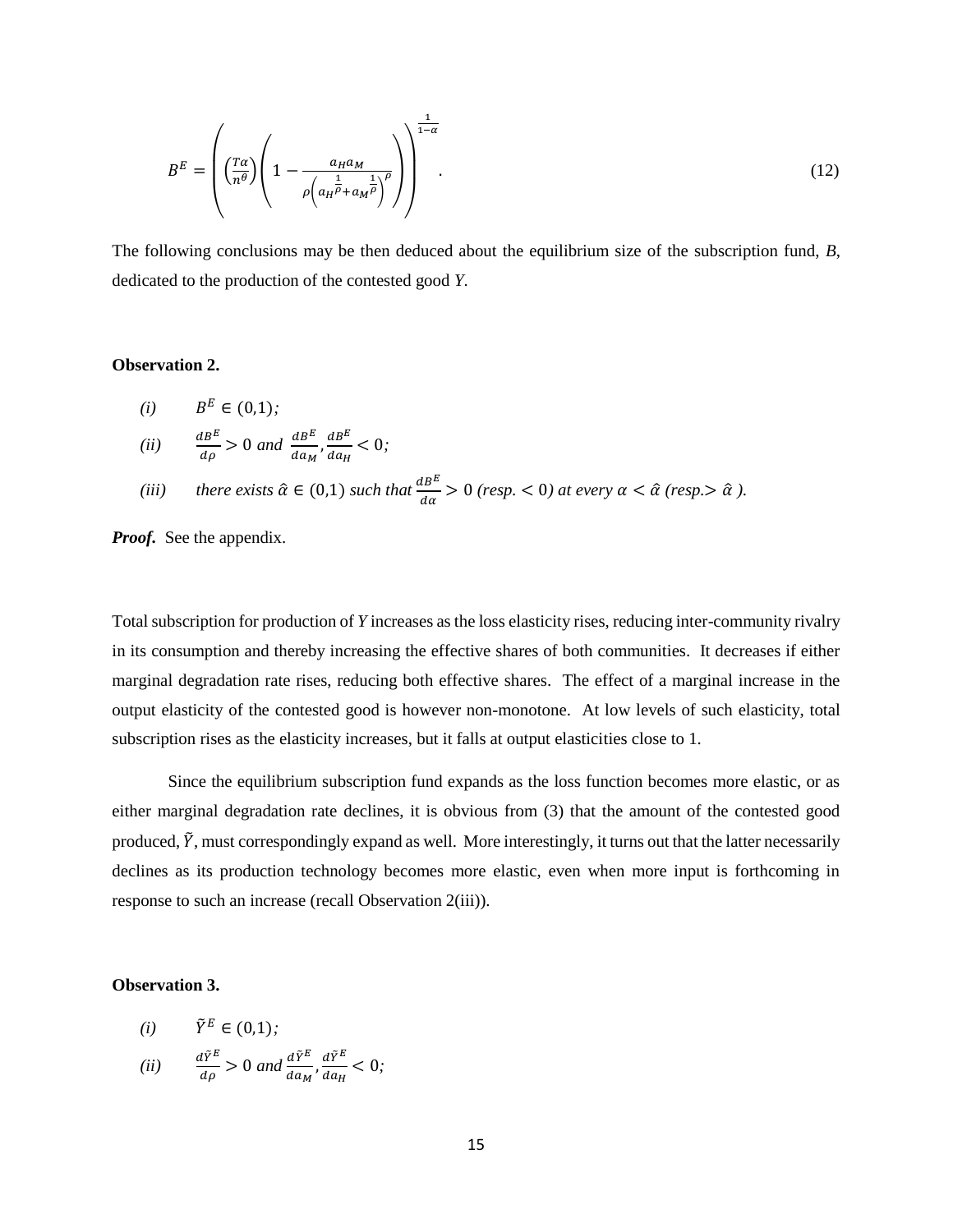$$
(iii) \qquad \frac{d\tilde{Y}^E}{d\alpha} < 0.
$$

*Proof.* See the appendix.

We now turn to characterizing aggregate conflict, measured in standard fashion by the total resource expended on appropriation, in equilibrium. Using (3) and (7), we get:

$$
X^{E} = \left(\frac{r}{n^{\theta}}\right)(B^{E})^{\alpha} \left(\left(\frac{dg_{H}(p_{H}^{E})}{dp_{H}}\right)^{-1} + \left(\frac{dg_{M}(p_{M}^{E})}{dp_{M}}\right)^{-1}\right)^{-1};
$$
\n(13)

where  $\frac{dg_H(p_H^E)}{dx}$  $\frac{d_{H}(p_{H}^{E})}{dp_{H}}$  and  $\frac{dg_{M}(p_{M}^{E})}{dp_{M}}$  $\frac{M(VM)}{dp_M}$  are the derivatives of the effective share functions in (5) with respect to the corresponding own control shares, evaluated at the equilibrium values of the latter. Combining (4), (9) and (13), we get the expressions for community conflict allocations:

for every 
$$
k \in \{H, M\}
$$
:  $X_k^E = \left(\frac{T}{n^{\theta}}\right)(B^E)^{\alpha} \left(\left(\frac{dg_H(p_H^E)}{dp_H}\right)^{-1} + \left(\frac{dg_M(p_M^E)}{dp_M}\right)^{-1}\right)^{-1} \left(A_{-k} \frac{1}{\rho} + 1\right)^{-1}$ . (14)

By (4) and (5), recalling that  $a_k \in (0,2)$  by assumption, and that  $p_H^E, p_M^E > 0$  by (9),

$$
0 < \frac{dg_k(p_k^E)}{dp_k} = a_k \left( p_{-k}^E \right)^{\rho - 1} < 2. \tag{15}
$$

An explicit solution for  $X^E$  can be derived by combining (9), (12), (13) and (15), while those for  $X_H^E$  and  $X_M^E$  are derived by combining (9), (12), (14) and (15). Note that, since, by assumption,  $T \in (0,1]$ ,  $\alpha \in (0,1)$ and  $n^{\theta} \ge 1$ , together, Observation 2(i), (13) and (15) imply that:

$$
X^E \in (0,1). \tag{16}
$$

*Remark 1.* Since each community must have resource endowment of at least 1 (as  $n \ge 1$ ), Observation 2(i) and (16) imply that an interior Nash equilibrium must be feasible. Any interior equilibrium must satisfy (9) and (12)-(15), and satisfaction of these conditions guarantees the interiority of the equilibrium. It can checked that, given our assumption  $a_H$ ,  $a_M \in (0,2)$ , every Nash equilibrium must satisfy equations (9) and (12)-(15). Hence, our model uniquely characterizes total common fund subscription and group conflict allocations in equilibrium. However, individual consumption of the private good *C*, individual common fund subscription and individual conflict contribution are all indeterminate, as are group private consumption and group common fund subscription levels. Thus, the model produces multiple Nash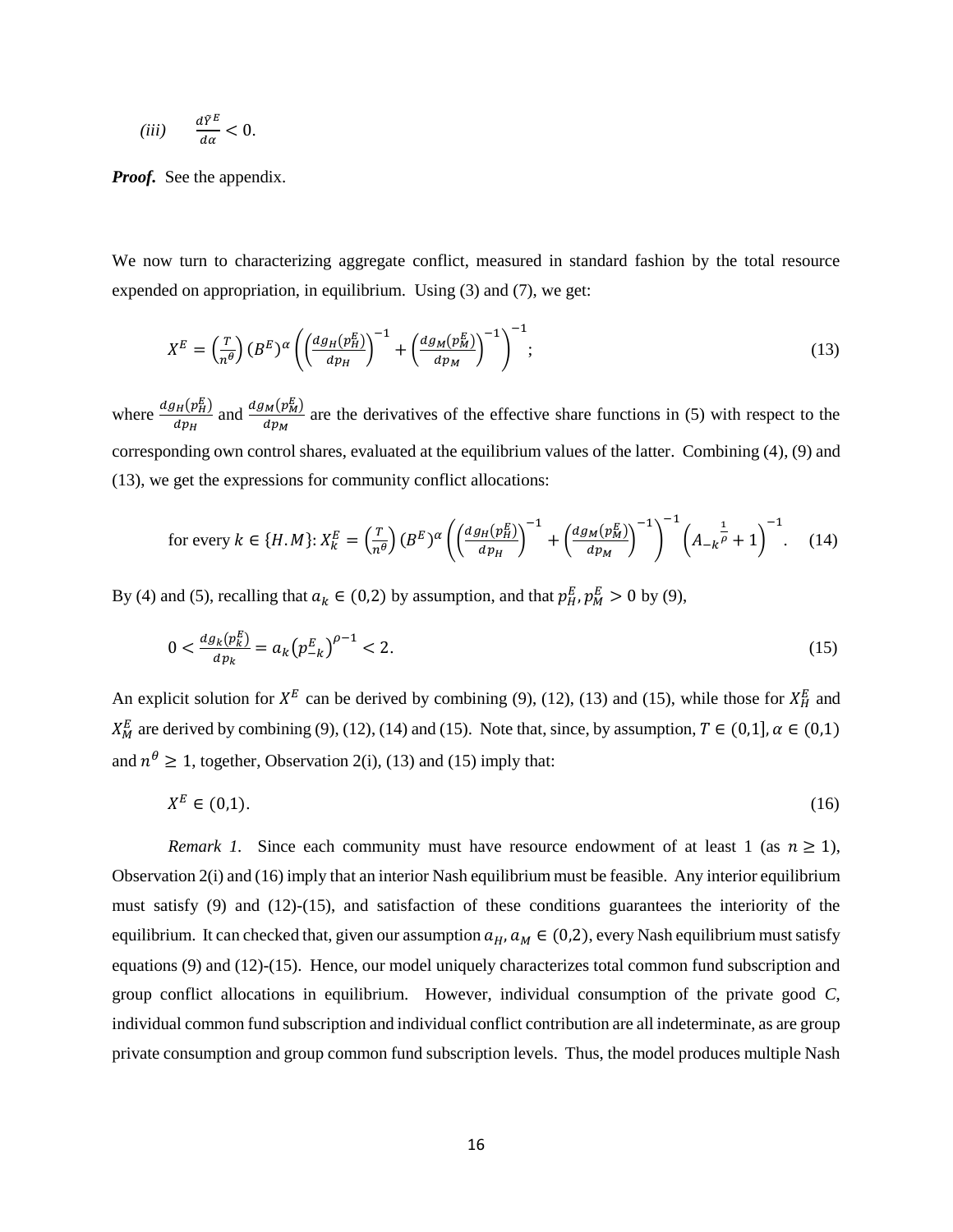equilibria – essentially a consequence of the quasi-linearity of the reduced form of our preference specification.

#### **4. Conflict, Aggregate Income and Cross-community Spillovers**

We are now ready to address our central questions. What happens to aggregate conflict as cross-community negative consumption spillover effects become stronger, leading to either a decline in the loss elasticity or an increase in the marginal degradation rates? Furthermore, how do such changes affect aggregate social income (or consumption), measured in units of the numeraire good, *C*?

Noting (1)-(6), define the total consumption of community  $k \in \{H, M\}$ , measured in terms of units of the numeraire good – the private consumption good  $C$  – as follows:

$$
W_k^E = \sum_{i=1}^n (1 - x_{ik} - y_{ik}) + nT \tilde{Y}^E \left(\frac{g_k^E}{n^{\theta}}\right).
$$
 (17)

Total equilibrium consumption in society, measured in units of *C*, is therefore:

$$
W^{E} \equiv W_{H}^{E} + W_{M}^{E} = \left(2n - X^{E} - \left(\tilde{Y}^{E}\right)^{\frac{1}{\alpha}}\right) + \left(\frac{r}{n^{\theta-1}}\right)\tilde{Y}^{E}\left(g_{H}^{E} + g_{M}^{E}\right). \tag{18}
$$

It is evident from (18) that cross-community spillovers affect aggregate social consumption in equilibrium, measured in units of the numeraire good, through three distinct, but inter-related, channels. These are: aggregate conflict investment ( $X^E$ ), magnitude of the contested good ( $\tilde{Y}^E$ ) and size of the effective shares  $(g_H^E \text{ and } g_M^E).$ 

Ceteris paribus, stronger negative spillovers from its antagonist increase the benefit, in terms of a gain in its effective share, to a community from a marginal increase in its control share (recall (15)). By itself, this effect will, clearly, incentivize greater conflict over control shares (note (13)). However, stronger cross-community negative spillovers, by effectively degrading more the stock of *Y* controlled by either community) will also reduce the equilibrium effective shares (note (10)). Since this reduces the benefit to either community from contributing to the common pool for production of the contestable good, the common fund will shrink, correspondingly reducing the production of *Y* (recall (12)). This fall in the size of the prize being contested over will dampen individual incentives to engage in appropriation. Thus, two contradictory effects obtain, which makes the net conflict consequence of stronger negative spillovers a priori ambiguous, and therefore non-trivial.

Is it possible, then, for stronger negative spillovers across communities to, somewhat counterintuitively, reduce inter-community conflict? If so, noting (18), we have the intriguing possibility that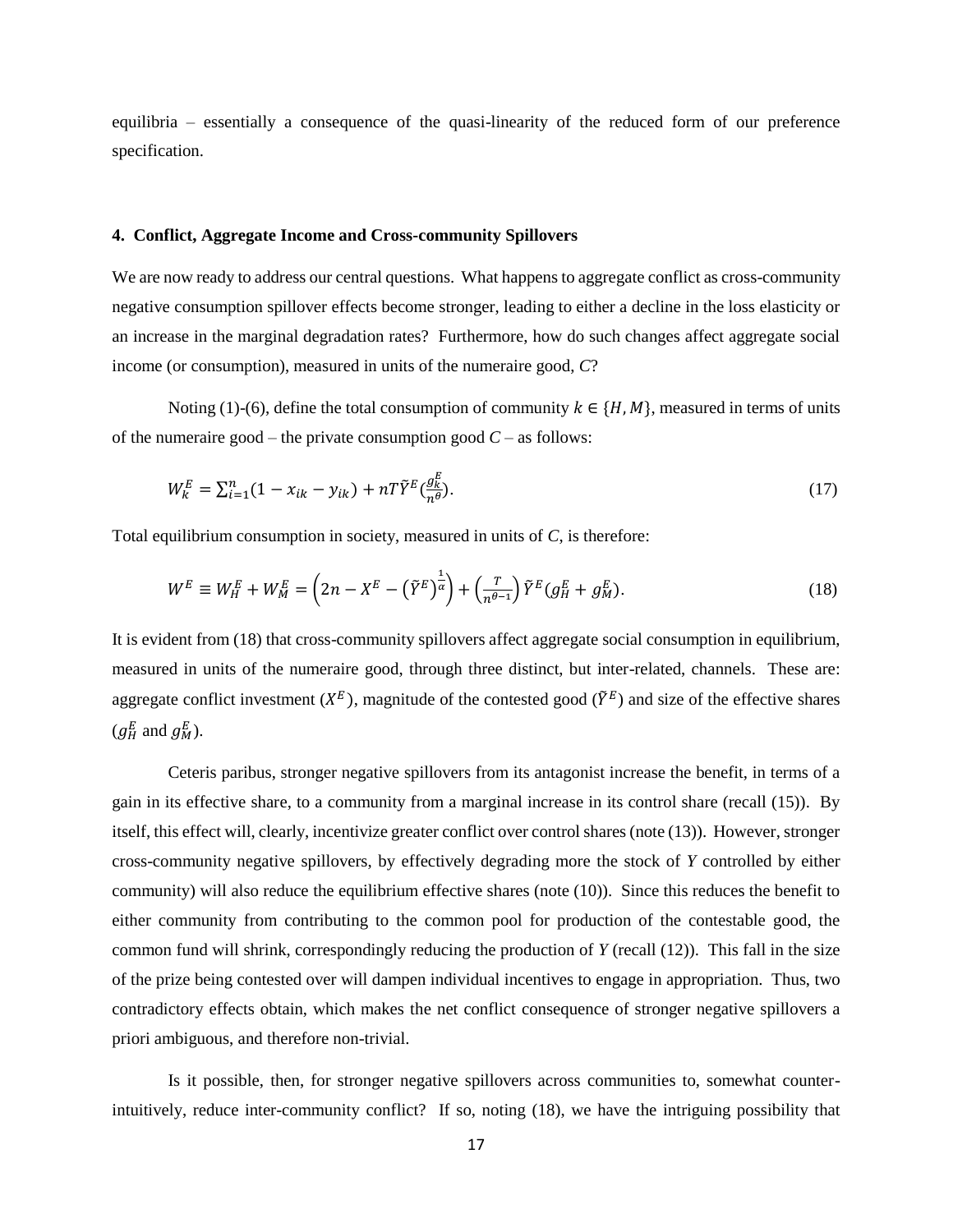greater negative consumption spillovers across communities may prove socially beneficial, in terms of their role in expanding the extent of social peace, and thus aggregate consumption. However, as already noted, they will reduce voluntary contributions to a common fund for production of a good whose consumption is at least partly non-rivalrous within a community. This effect may exacerbate the standard inefficiency associated with decentralized provision of any at least partly-public good, as well as that due to less than full marginal benefit of its subscription accruing to either community. The fall in the effective shares brought about by stronger negative spillovers will depress the numeraire good measure of aggregate consumption as well. Can one then find parametric configurations under which the combination of these three effects is positive, so that, counter-intuitively, stronger negative spillovers end up expanding both peace and aggregate consumption (or, equivalently, production or income) in society?

To fix ideas, it is helpful to begin with an illustrative example.

*Example 1.* Suppose  $T = 1$ ,  $\theta = 0$ ,  $\rho = 1$ ,  $a_H = a_M = b \in (0,2)$ . Then, from (12), (13) and (15),

$$
B^{E} = (\alpha)^{\frac{1}{1-\alpha}} \left(1 - \frac{b}{2}\right)^{\frac{1}{1-\alpha}}; \tag{19}
$$

$$
X^{E} = (\alpha)^{\frac{\alpha}{1-\alpha}} \left(1 - \frac{b}{2}\right)^{\frac{\alpha}{1-\alpha}} \left(\frac{b}{2}\right).
$$
\n<sup>(20)</sup>

 $(i)$  We have, from  $(20)$ :

$$
\left(\frac{b}{X^E}\right)\left(\frac{dX^E}{db}\right) = \left[1 - \left(\frac{\alpha}{1-\alpha}\right)\left(\frac{2}{b} - 1\right)^{-1}\right].\tag{21}
$$

By (21), any increase in the output elasticity reduces the elasticity of aggregate conflict with respect to the common degradation rate. Furthermore,  $\frac{dX^E}{db} < 0$  (resp. > 0) when  $\alpha$  > (resp. <)  $\left(1 - \frac{b}{2}\right)$  $\frac{p}{2}$ ). Thus, starting from some initial level, say  $\ddot{b}$ , any increase in the common degradation rate will reduce aggregate conflict if the output elasticity is greater than  $\left(1-\frac{b}{a}\right)$  $\frac{1}{2}$ ). However, if the output elasticity falls below this threshold, a marginal increase in the common degradation rate will expand conflict. Thus, stronger negative spillovers depress conflict when the production technology for the contested good is relative elastic, but expand it otherwise. We shall generalize and expand this idea in Proposition 1 below.

(ii) Now, using 
$$
(15)
$$
 and  $(18)-(20)$ ,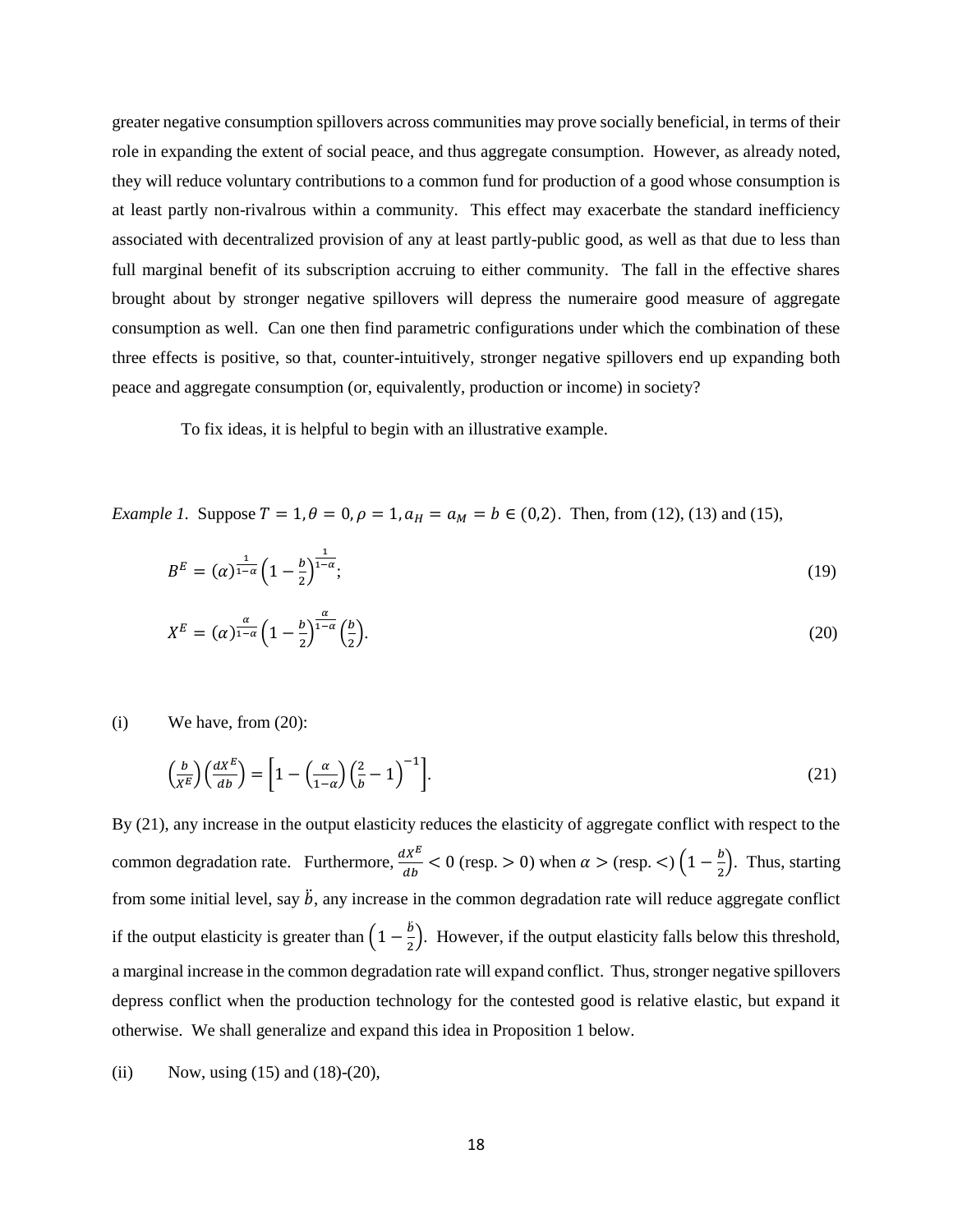$$
W^{E} = 2n + \tilde{Y}^{E} \left[ n(2-b) - \left(\frac{b}{2}\right) \right] - \left(\tilde{Y}^{E}\right)^{\frac{1}{\alpha}}.
$$
\n(22)

Using (22), and recalling that, by (19),  $\left| \tilde{Y}^E \right| = (\alpha)^{\frac{\alpha}{1-\alpha}} \left( 1 - \frac{b}{\alpha} \right)$  $\frac{1}{2}$  $\alpha$  $\vert^{1-\alpha}\vert$ , we get:

$$
\frac{dW^E}{db} = -\tilde{Y}^E \left[ \frac{1}{2} + n \left( \frac{1}{1-\alpha} \right) - \left( \frac{\alpha}{1-\alpha} \right) \left( \frac{1}{2-b} \right) \right].
$$
\n(23)

From (23),

$$
\frac{dW^E}{db} < 0 \text{ iff } \left[ n > \left( \frac{\alpha}{2-b} \right) - \frac{(1-\alpha)}{2} \right]. \tag{24}
$$

By (24), a marginal increase in the common degradation rate will reduce aggregate social consumption when the common population size exceeds  $\left[\frac{a}{2}\right]$  $\frac{\alpha}{2-b}$  –  $\frac{(1-\alpha)}{2}$  $\left(\frac{-a}{2}\right)$ , given  $T = 1$ ,  $\theta = 0$ , and  $\rho = 1$ . For example, at  $\left[ b=1, \alpha=\frac{1}{2} \right]$  $\left(\frac{1}{2}\right), \frac{dW^E}{db}$  $\frac{100}{b}$  < 0 for all  $n \ge 1$ ; whereas, at  $\left[b = \frac{19}{10}\right]$  $\frac{19}{10}$ ,  $\alpha = \frac{9}{10}$ ,  $\frac{dW^E}{db}$  $\frac{w}{db}$  < 0 for all  $n \ge 9$ . These examples provide a concrete illustration of a general phenomenon that we shall identify and underline in Proposition 2 below.

(iii) Lastly, it follows from (24) that, given  $T = 1$ ,  $\theta = 0$ , and  $\rho = 1$ ,  $\frac{dW^E}{dt}$  $\frac{dw^E}{db} > 0$  iff  $\left[b > 2\left(\frac{1-2\alpha+2n}{1-\alpha+2n}\right)\right]$  $\frac{1-2a+2n}{1-a+2n}\bigg].$ Thus, any increase in the common degradation rate, *b*, over  $\left(2\left(\frac{1-2\alpha+2n}{1-\alpha+2n}\right)\right)$  $\left(\frac{1-2a+2n}{1-\alpha+2n}\right)$ , 2) must increase aggregate social consumption. For example, when  $n = 1, \alpha = \frac{1}{2}$  $\frac{1}{2}$ , any increase in the common degradation rate over over  $\left(\frac{8}{5}\right)$  $\frac{6}{5}$ , 2) must expand it. Thus, our example suggests that, when negative spillovers are already at high levels ( $\rho$  is close to 1 and  $a_H$ ,  $a_M$  are both close to 2), further increases in their strength might expand social consumption. Proposition 3 below formalizes and generalizes this idea.  $\square$ 

**Proposition 1.** *Let*  $\eta_b \equiv \left(\frac{bdX^E}{X^Edb}\right)$ *.* 

 $(i)$   $\eta_{\alpha} < 0$ .

- *(ii) For every k*  $\in$  {*H*, *M*}: *(a)*  $\frac{d(\eta_{a_k})}{dx}$  $\frac{\partial u_{k}}{\partial a}$  < 0 *and (b) there exists*  $\check{\gamma} \in (0,1)$  *such that:*  $\eta_{a_k} > 0$  *(resp.*)  $<$  0) if  $\alpha$  <  $\bar{\gamma}$  (resp. >  $\bar{\gamma}$ ).
- (*iii*) *Let*  $a_H = a + \Delta$ *, let*  $a_M = a \Delta$ *, and suppose*  $\Delta > 0$ *. Then*  $\frac{d(\eta_A)}{da} > 0$ *; furthermore, there exists*  $\delta \in (0,1)$  *such that:*  $\eta_{\Delta} < 0$  (resp. > 0) if  $\alpha < \delta$  (resp. >  $\delta$ ).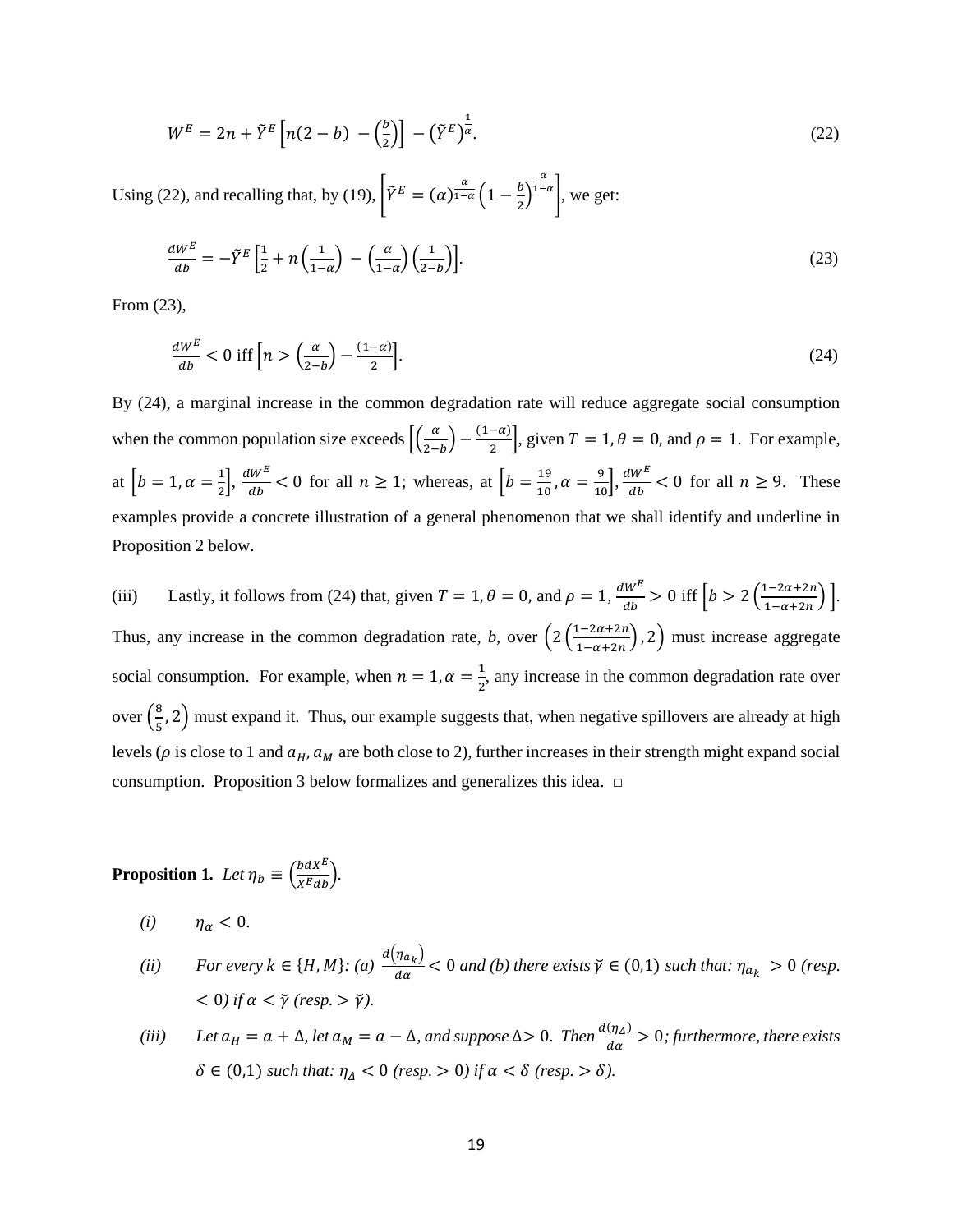(*iv*) 
$$
\frac{d(\eta_{\rho})}{d\alpha} > 0;
$$
 furthermore, there exists  $\gamma \in (0,1)$  such that:  $\eta_{\rho} < 0$  (resp.  $> 0$ ) if  $\alpha < \gamma$  (resp.  $> \gamma$ ).

*Proof.* See the appendix.

Proposition 1 specifies the sign of the elasticity of aggregate conflict with respect to the different parameters of the model. This elasticity with respect to the production technology parameter  $(\alpha)$  is negative, implying that conflict falls as the production technology becomes more elastic (Proposition 1(i)). This happens because an increase in the latter reduces the production of the contested good (Observation 3(iii)), but does not affect effective shares (recall (10)). The impact of changes in the spillover parameters is however more complicated. The conflict elasticity with respect to either marginal degradation rate declines monotonically as the output elasticity rises – it is positive at low output elasticities, but negative at high ones (Proposition 1(ii)). Thus, greater negative spillover from, say, *M* to *H*, due to a rise in the marginal degradation rate for *H*, will reduce aggregate conflict when the output elasticity is close to 1, but increase it when the latter is close to 0. A mean-preserving decrease in the spread of the marginal degradation rates has the same effect (Proposition 1(iii)), as does a reduction in the elasticity of the loss function (Proposition 1(iv)). Thus, in sum, stronger negative spill-overs across communities, instead of increasing conflict, may indeed dampen it when the output elasticity is close to 1, as suggested by Example 1(part (i)) earlier.

Intuitively, as already noted, stronger negative spillovers reduce subscriptions and thereby contract the size of the prize (i.e., the contested good, *Y*). Such contraction reduces the incentive to invest resources in appropriation. Stronger negative spillovers however increase the incentive to invest in appropriation for any given level of the prize. When the output elasticity is close to 1, the first effect dominates. The second effect dominates when the output elasticity is close to 0.

We now turn to aggregate social consumption. From (18), we get the following conclusions.

#### **Proposition 2.**

(*i*) *There must exist*  $\dot{n}$  *such that, if*  $n > \dot{n}$ *, then: (<i>a*)  $\frac{dW^E}{da_H}$ ,  $\frac{dW^E}{da_M}$  $\frac{dw}{da_M}$  < 0, and (b) given  $(a_H + a_M)$ ,  $dW^E$  $rac{W^E}{d\Delta}$  > 0, whenever  $\Delta \equiv \frac{||a_H - a_M||}{2}$  $\frac{-u_{MII}}{2} > 0.$ (*ii*) *There must exist*  $\hat{\pi}$  *such that, if*  $n > \hat{\pi}$ *, then*  $\frac{dW^E}{d\rho} > 0$ *.*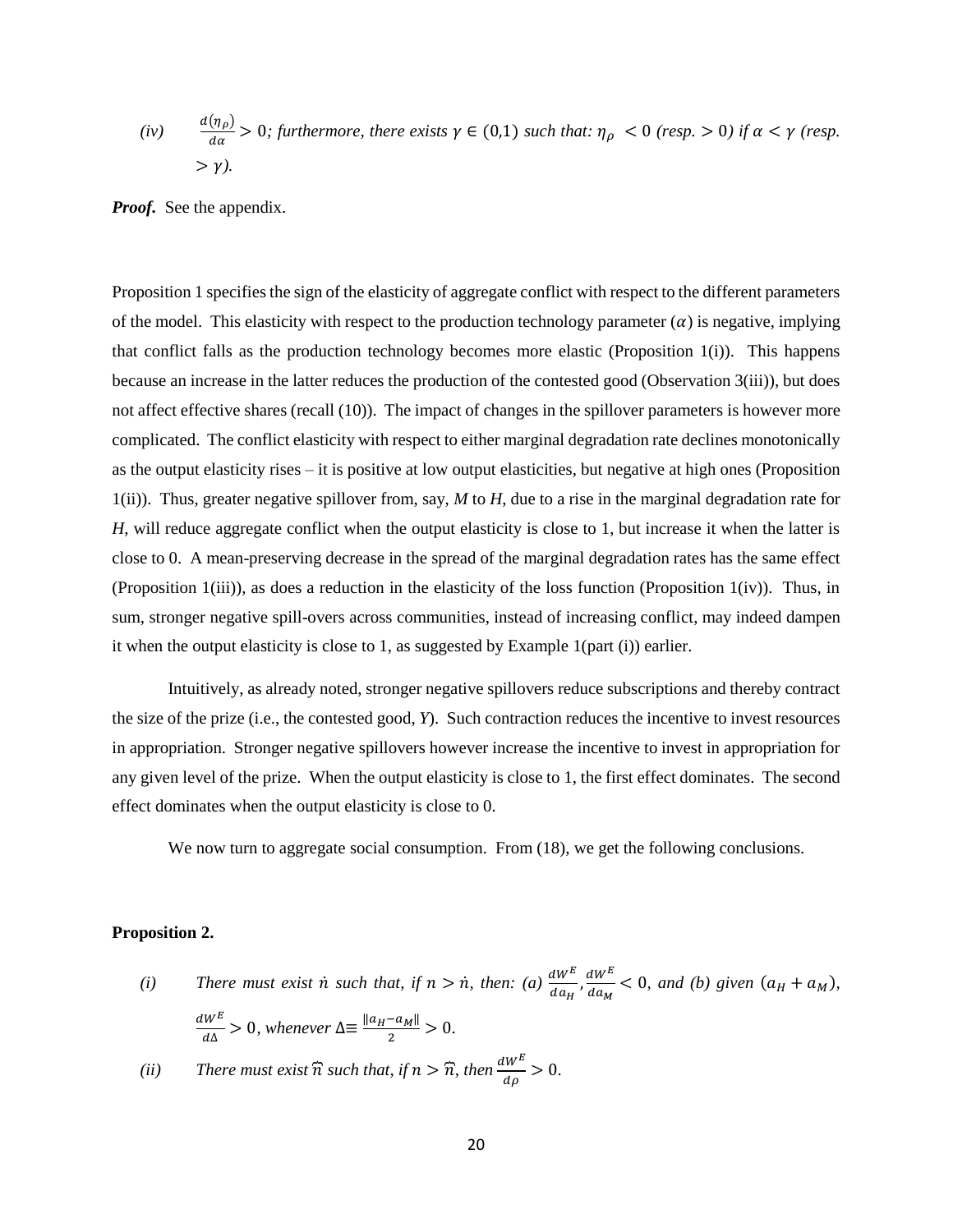(iii) There must exist 
$$
\hat{n}
$$
 such that, if  $n > \hat{n}$ , then  $\frac{dW^E}{d\alpha} < 0$ .

*Proof.* See the appendix.

Proposition 2 essentially implies that, given the other parameters of the model, stronger negative crosscommunity spillovers unambiguously reduce aggregate social consumption when the communities are sufficiently numerous (parts (i) and (ii)). More rigorously, given the other parameters, one can always find a threshold community size with the following property: stronger negative cross-community spillovers, whether in the form of higher marginal degradation rates or a lower loss elasticity, must reduce aggregate social consumption whenever the communities are larger than this threshold size. A mean-preserving contraction in the spread of the marginal degradation rates and a rise in the output elasticity will both have the same effect when the communities are above this size threshold. The exact threshold size of the communities will of course depend on the parameters being held constant, as illustrated in Example 1 (part (ii)). All these conclusions essentially arise from the fact that combined negative effect of any fall in the subscription fund and in effective shares must dominate any consumption gains from consequent lower expenditure on appropriation when the communities are sufficiently large.

Nonetheless, given any arbitrary community size, there always exist parametric configurations under which, at the margin, greater negative spillovers will increase aggregate consumption in society. This holds, in particular, under a combination of high marginal degradation rates and low loss elasticity (recall part (iii) of Example 1). This somewhat paradoxical possibility is presented formally in Proposition 3 below.

**Proposition 3.** Suppose  $a_H$ ,  $a_M = a$ . Then, given any  $n \geq 1$ , there exist  $\check{a} > 0$ ,  $\check{b} > 1$  such that, whenever  $[a \in (\check{\alpha}, 2) \text{ and } \rho \in [1, \check{b})],$ 

$$
[\frac{dW^E}{da_H}, \frac{dW^E}{da_M}, \frac{dW^E}{d\alpha} > 0 \text{ and } \frac{dW^E}{d\rho} < 0].
$$

*Proof. See the appendix.*

Proposition 3 implies the following. Given any community size and any elasticity of the production technology for the contested good, one can find a threshold level of the marginal degradation rate, say  $\check{a}$ , and a threshold level of the loss elasticity, say  $\tilde{b}$ , with the following property. Consider any initial situation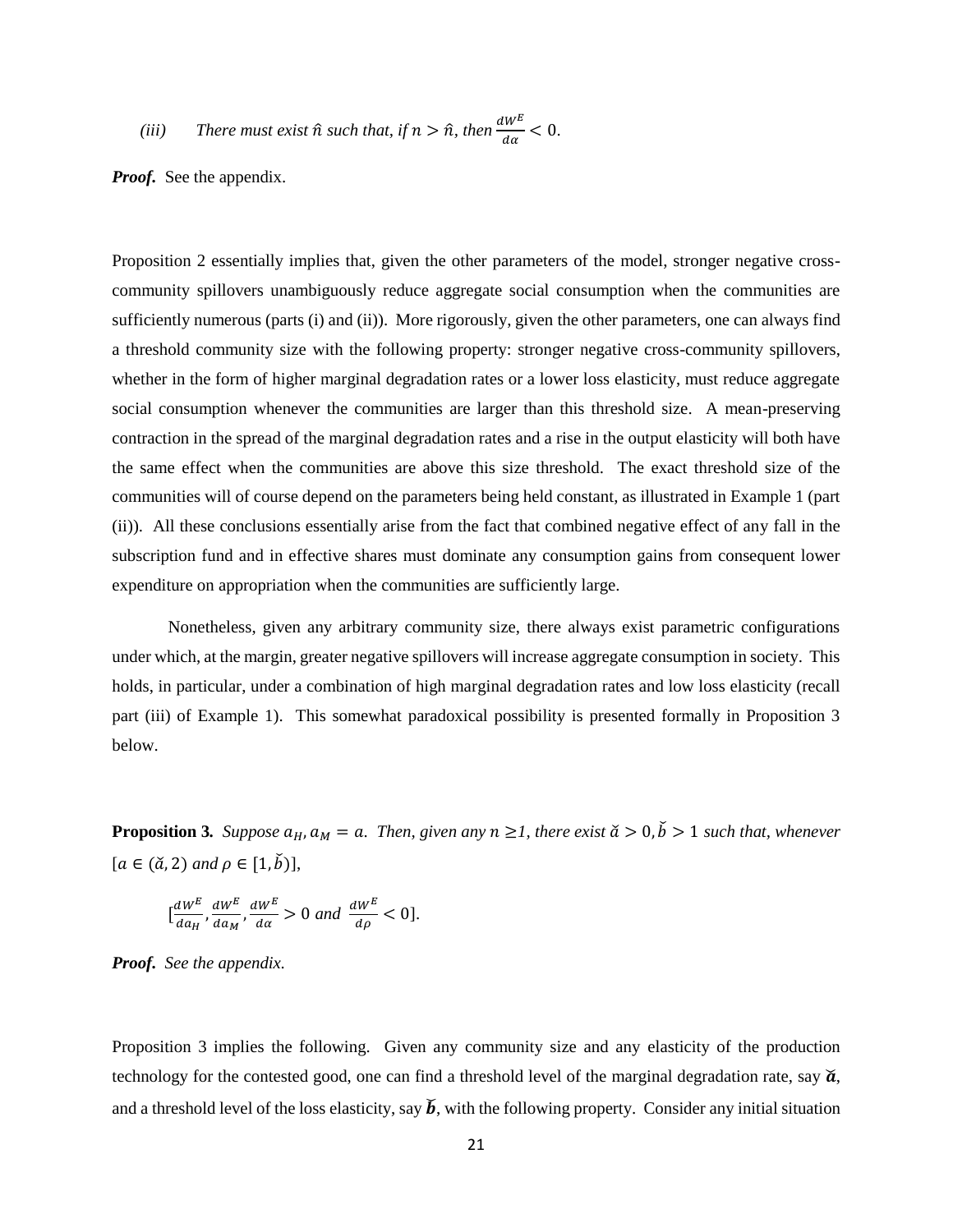where: (a) the two marginal degradation rates are identical and above  $\check{a}$ , while (b) the loss elasticity is below  $\check{b}$ . This initial situation can be broadly interpreted as one characterized by negative cross-community spillovers that are strong enough to exceed a certain threshold level. Any increase of either degradation rate, from this initial situation, must improve aggregate social consumption (or equivalently, production or income) measured in units of the numeraire good. The same holds for a marginal increase in the output elasticity. Any decrease in the loss elasticity from this initial situation must improve aggregate social consumption as well. Thus, in sum, greater negative spillovers across communities may be aggregate consumption augmenting, and, in this specific sense, socially beneficial, irrespective of the size of the communities. Intuitively, this is likely when the strength of negative spillovers increases further, from an already high initial level.

Notice that a linear aggregative structure for the effective share function implies  $\rho = 1$ . It follows from Proposition 3 that, when the effective share function is assumed to have this form, there will always exist a threshold, beyond which stronger negative spillovers will be consumption augmenting.

#### **5. Variants**

We now identify and discuss two possible variants of our model in Section 3, one of which involves an alternative production technology for the contested good, and the other a more general specification of individual preferences.

(i) We have assumed, via (2) and (3), that the subscriptions of the two communities combine in summative fashion to generate the total input allocation for the contestable good. An alternative modeling strategy might be to assume that each community separately produces the contestable good using the total subscription of its own community members as the input pool:  $[B_k = \sum_{i=1}^n y_{ik}]$ . Letting  $\tilde{Y}_k$  denote the amount of the contestable good produced by community *k* (i.e.,  $\tilde{Y}_k \equiv (B_k)^{\alpha}$ ), the total stock of *Y* is then given as:  $[\tilde{Y} = \tilde{Y}_H + \tilde{Y}_M]$ , instead of (3). Notice that the equations derived from the first order conditions, (7) and (11), remain unchanged under this formulation (except that *B* is replaced, sequentially, by  $B_H$  and  $B_M$  in (11)). Since (7) remains unchanged, equations (8)-(10) remain unchanged as well, as does Observation 1. The expression for total common pool subscription in (12) now comes to stand for that within either community,  $B_H^E = B_M^E$ , so that we have  $B^E = 2B_H^E$ , with  $B_H^E$  given by (12). It follows that we now get  $B_k^E$ ,  $\tilde{Y}_k \in (0,1)$ , so that  $B^E$ ,  $\tilde{Y}^E \in (0,2)$ , while the comparative static properties stated in Observation 2 ((ii) and (iii)) and Observation 3 ((ii) and (iii)) remain unchanged. Equation (13) now comes to take the form: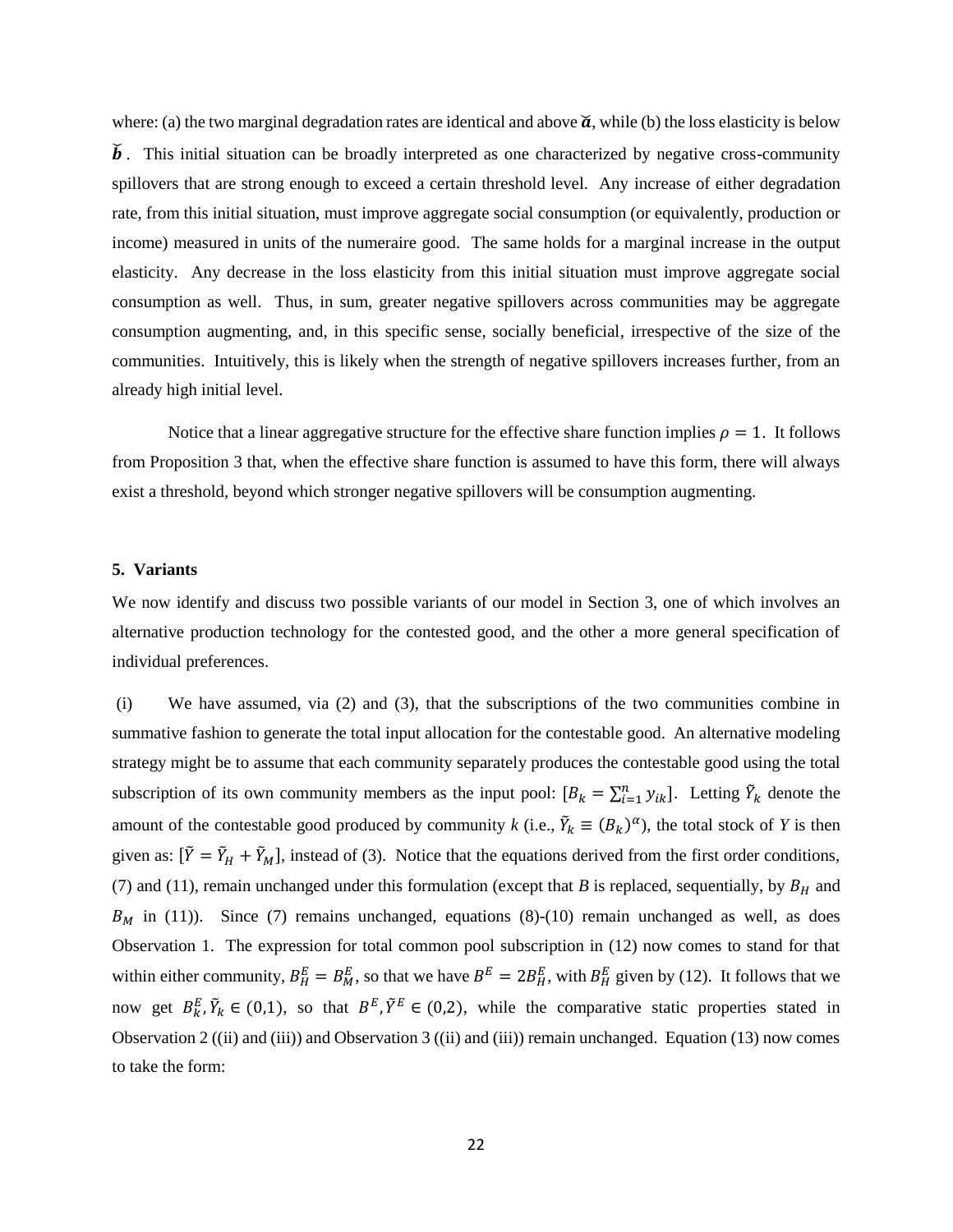$$
X^{E} = 2\left(\frac{r}{n^{\theta}}\right)(B_{H}^{E})^{\alpha}\left(\left(\frac{dg_{H}(p_{H}^{E})}{dp_{H}}\right)^{-1} + \left(\frac{dg_{M}(p_{M}^{E})}{dp_{M}}\right)^{-1}\right)^{-1},
$$

and (14) is modified correspondingly. The claim in (15) remains unchanged, while that in (16) changes to:  $X^E \in (0,2)$ . The claims made in Remark 1 now come to hold under the assumption that  $n \ge 3$ , with the added proviso that each group's total contribution to the production of *Y*, i.e.,  $B_k^E$ , is now uniquely defined by (12). Thus, in this alternative formulation, for each group, total private consumption, total subscription to the production of the contestable good and total expenditure on appropriation all come to be uniquely defined in equilibrium. However, individual private consumption, individual conflict allocation and individual contribution to the production of *Y* all remain indeterminate, as in our benchmark model (recall Remark 1). Since the expressions, respectively, for total spending on *Y* in (12) and total conflict allocation in (13) change only by a multiplicative factor of 2, the comparative static results presented in Propositions 1-3 below remain unchanged. Thus, in sum, very little of substance changes if we replace the specification of the contestable good's production technology adopted in our benchmark formulation by the alternative specification discussed above. A further generalization, which permits the elasticity of that production technology to vary across communities (i.e.,  $\tilde{Y}_k = (B_k)^{\alpha_k}$ , where  $\alpha_H$  need not equal  $\alpha_M$ ), drastically complicates the algebra, but does not yield much additional insight.

(ii) The linear specification of the utility function adopted by us via (6) evidently constitutes a limiting case of the quasi-linear form:

$$
u_{ik} = c_{ik} + T \left(\frac{\tilde{Y}g_k}{n^{\theta}}\right)^{\gamma};
$$

where  $\gamma \in (0,1)$ . The assumed linearity of the utility function in the private consumption good, *C*, enables us to use that good as the numeraire commodity, and thereby arrive at aggregate measures of social consumption in terms of units of *C* (recall Propositions 2 and 3). We cannot consistently use the contestable group-specific public good, *Y*, as the numeraire good because its marginal utility, even in our linear case of (6), cannot be defined independently of the endogenous variable  $g_k$ . Thus, we cannot dispense with the assumed linearity of our utility function in the private good. However, our comparative static conclusions, summarized by Propositions 1-3, are consistent with diminishing marginal utility from the contested good. Propositions 1-3 are derived implicitly for the limiting case ( $\gamma = 1$ ) of the quasi-linear form defined above. Since all relevant functions are continuous, it follows that Propositions 1-3 must continue to hold when  $\gamma$ is less than 1, but sufficiently close to it (i.e., within some non-empty interval  $(\varepsilon, 1)$ ). Thus, the assumed linearity of our utility function drastically simplifies the algebra, but is not necessary for our main conclusions to hold. However, it does appear an open question whether Propositions 1-3 hold for every value of  $\gamma$  in the (0,1) interval.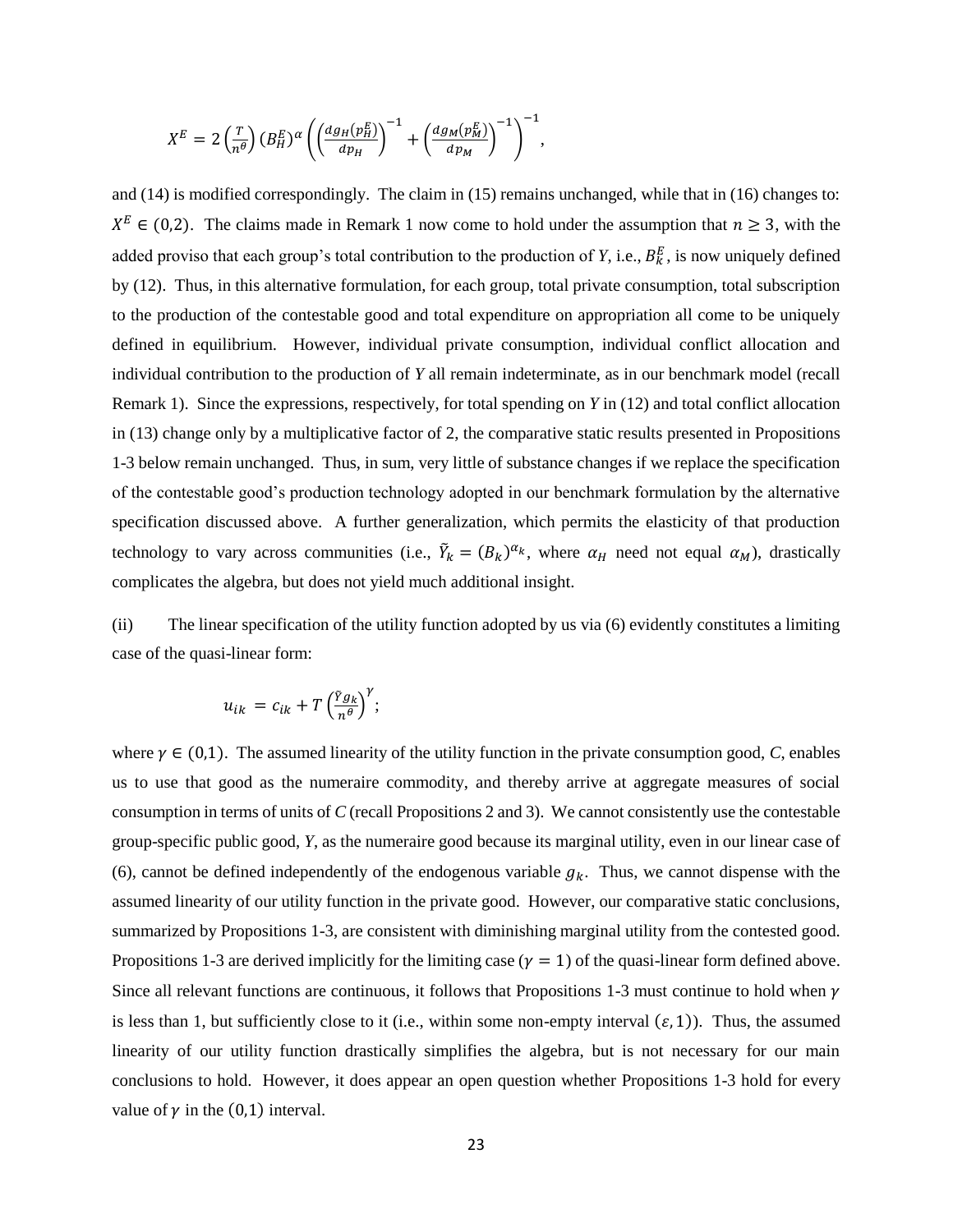#### **6. Concluding Remarks**

This paper has developed a parsimonious theoretical framework to examine how cross-community cost or benefit spillovers, arising from the consumption or exploitation of group-specific public goods, affects both inter-group conflicts over the appropriation of such goods and decentralized private provision for their production. We have offered a model which integrates production versus appropriation choices, vis-à-vis group-specific public goods, with their decentralized voluntary supply, against a backdrop of such crosscommunity consumption spillovers. Our flexible and general formulation of consumption spillovers incorporates earlier specifications as alternative special cases. We have shown that, somewhat counterintuitively, stronger negative (or weaker positive) consumption spillovers across communities may serve to reduce inter-group conflict and increase aggregate income (and consumption) in society under certain conditions, which we have identified. Thus, stronger negative consumption spillovers, under certain conditions, may have socially beneficial consequences. Of course, their impact will be both conflictaugmenting and income-compressing, as may be intuitively expected, under other conditions. We have identified these latter conditions as well.

In many different developing country contexts, climate change and environmental degradation (as well as state policy, population growth or market pressures) increase the costs imposed on one ethnic group due to another group's exploitation of some natural resource. This increases inter-group competition over natural resources and often triggers persistent and widespread social conflict. Such conflict in turn affects decentralized community-level mechanisms for the maintenance and augmentation of the contested natural resource, which feeds back into the original conflict. Our general theoretical analysis offers a broad conceptual structure within which to organize case studies of such feedback loops, linking ethnic conflict and natural resource degradation, in specific developing country contexts.

Dasgupta and Guha Neogi [2018] have examined how within-group fragmentation affects intergroup contests over group-specific public goods, while Esteban and Ray [2001], generalizing Olson [1965], have investigated how group size affects such conflicts under quite broad preference specifications. Analogous incorporation of within-group fragmentation and group size effects in suitably augmented versions of our model may generate useful insights. How income/wealth inequality and polarization affect social conflict [Esteban and Ray, 2011b] within our framework remains an open question. One may use alternatives to our perfect-substitutes summative specification for each community's aggregate group conflict effort, such as a constant elasticity of substitution aggregation [Kolmar and Rommeswinkel, 2013; Cheikbossian and Fayat, 2018], the best-shot specification [Chowdhury *et al.*, 2013] or the weakest-link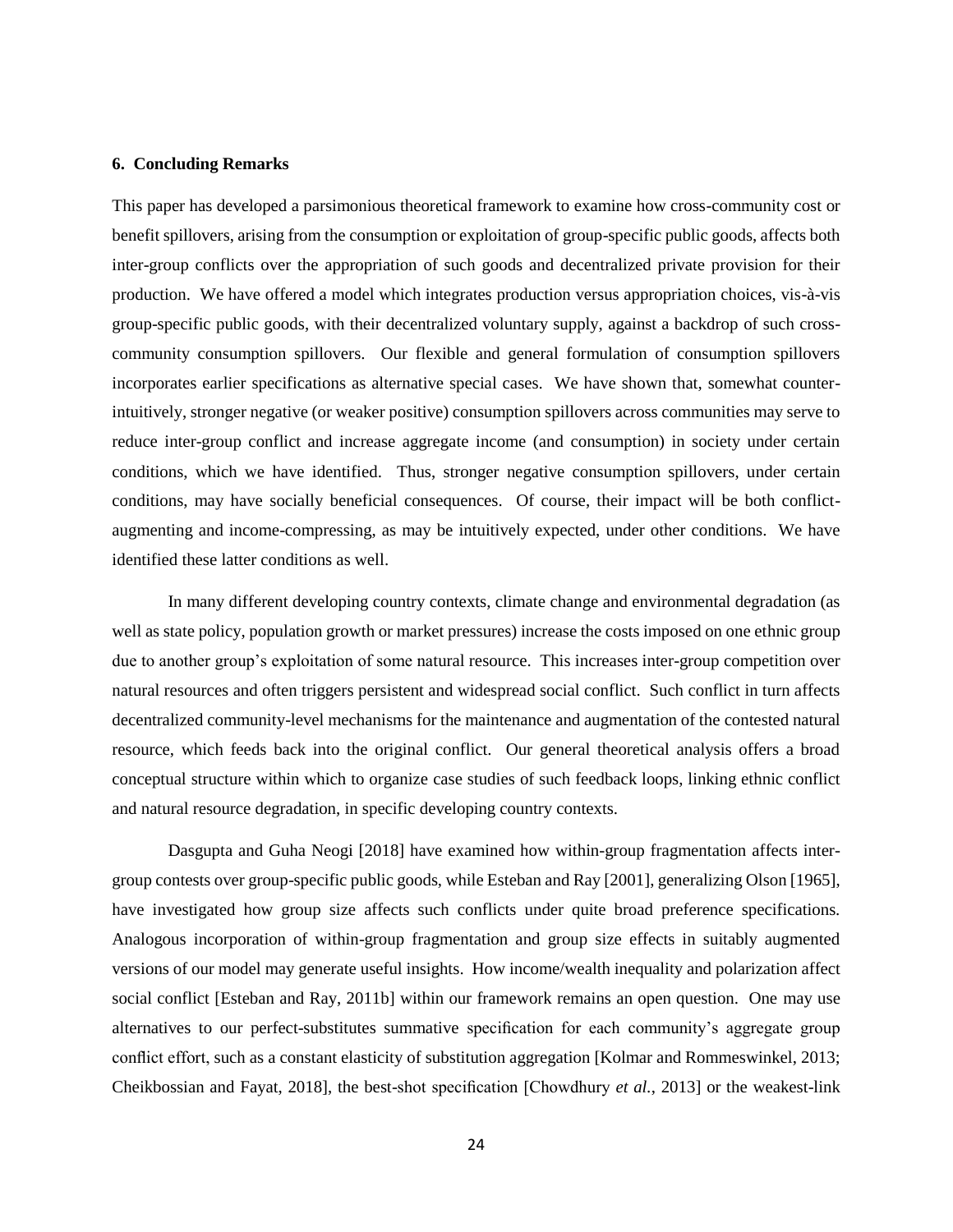formulation [Lee, 2012]. Similar alternatives have also been applied to specify the public good's production technology in voluntary subscription models [Cornes, 1993]. The consequences of cross-community spillovers with endogenous provisioning, in public good contests under such alternative specifications, whether of the conflict technology or the public good's production technology, constitute another promising avenue of future enquiry. We look forward to these and other extensions in future work.

#### **References**

Aggarwal, M. (2020). India is missing a clear forest policy and its jungle dwellers are the worst off, *Quartz India*, January 13,

<https://qz.com/india/1783965/indias-missing-forest-policy-is-hurting-tribals-the-most/>

Alavi, F. (2019). Stray cattle issue – a reality check, *The Indian Express*, June 29,

[https://indianexpress.com/article/opinion/columns/stray-cattle-issue-a-reality-check-cow](https://indianexpress.com/article/opinion/columns/stray-cattle-issue-a-reality-check-cow-slaughter-india-livestock-5805684/)[slaughter-india-livestock-5805684/.](https://indianexpress.com/article/opinion/columns/stray-cattle-issue-a-reality-check-cow-slaughter-india-livestock-5805684/)

- Anderton, C., Anderton, R. and Carter, J. R. (1999). Economic activity in the shadow of conflict, *Economic Inquiry*, 37 (1), 166-79.
- Andreoni, J. (1990). Impure altruism and donations to public goods: a theory of warm-glow giving, *Economic Journal*, 100, 464–477.
- Baik, K. H. (2008). Contests with group-specific public-good prizes, *Social Choice and Welfare*, 30, 103– 117.
- Baik, K. H. (2016). Contests with alternative public‐good prizes, *Journal of Public Economic Theory*, 18 (4), 545-559.
- Baik, K. H. and Jung, H. M. (2021). Contests with multiple alternative prizes public good/bad prizes and externalities, *Journal of Mathematical Economics*, 92, 103-116.
- Bakshi, D. and Dasgupta, I. (2018). A model of dynamic conflict in ethnocracies, *Defence and Peace Economics*, 29 (2), 147-170.
- Bakshi, D. and Dasgupta, I. (2020). Identity conflict with cross-border spillovers, *Defence and Peace Economics*, 31 (7), 786-809.
- Bergstrom, T.C., Blume, L. and Varian, H. (1986). On the private provision of public goods, *Journal of Public Economics*, 29, 25–49.
- Bostedt, K.G. (1999). Threatened species as public goods and public bads: An application to wild predators in Sweden, *Environmental and Resource Economics*, 13, 59–73.
- Buchholz, W., Cornes, R. and Rübbelke, D. (2018). Public goods and public bads, *Journal of Public Economic Theory,* 20 (4), 525-540.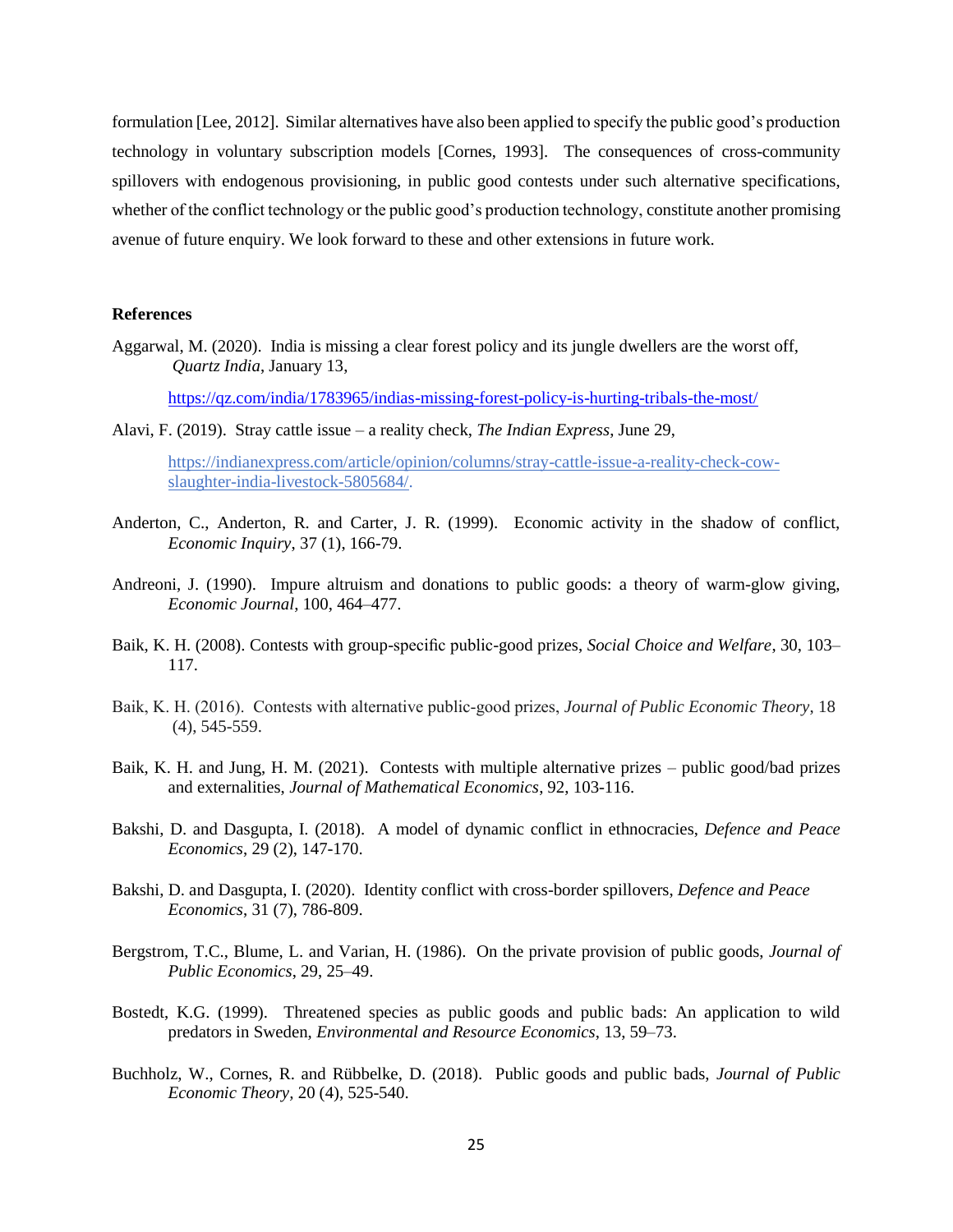- Caruso, R. (2010). Butter, guns and ice-cream: theory and evidence from sub-Saharan Africa, *Defence and Peace Economics*, 21 (3), 269-283.
- Chari, M. (2019). Hindutva paranoia about cow slaughter has given India a stray cattle problem that's here to stay, *Scroll.in*, January 13,

**[https://scroll.in/article/908702/the-cow-and-bull-story-as-farmers-vent-anger-indias-stray](https://scroll.in/article/908702/the-cow-and-bull-story-as-farmers-vent-anger-indias-stray-cattle-problem-is-here-to-stay)[cattle-problem-is-here-to-stay.](https://scroll.in/article/908702/the-cow-and-bull-story-as-farmers-vent-anger-indias-stray-cattle-problem-is-here-to-stay)** 

- Cheikbossian, G. (2008). Heterogeneous groups and rent-seeking for public goods, *European Journal of Political Economy*, 24, 133–150.
- Cheikbossian, G. and Fayat, R. (2018). Group size, collective action and complementarities in efforts, *Economics Letters*, 168, 77-81.
- Chowdhury, S. M., Lee, D. and Sheremeta, R, M. (2013). Top guns may not fire: best-shot group contests with group-specific public good prizes, *Journal of Economic Behavior & Organization*, 92, 94– 103.
- Cornes, R. (1993). Dyke maintenance and other stories: some neglected types of public goods, *Quarterly Journal of Economics*, 108, 259–271.
- Cornes, R. and Sandler, T. (1994). The comparative static properties of the impure public good model, *Journal of Public Economics*, 54, 403–421.
- Cornes, R. and Sandler, T. (1996). *The Theory of Externalities, Public Goods and Club Goods,* 2nd Ed*.* (Cambridge University Press, Cambridge UK).
- Cornes, R. and Sandler, T. (2000). Pareto-improving redistribution and pure public goods, *German Economic Review*, 1, 169–186.
- Cornes, R., Hartley, R. and Tamura, Y. (2019). Two-aggregate games: demonstration using a production–appropriation model, *The Scandinavian Journal of Economics*, 121 (1), 353-378.
- Dal Bo, E. and Dal Bo, P. (2011). Workers, warriors, and criminals: social conflict in general equilibrium, *Journal of the European Economic Association*, 9 (4), 646-77.
- Dal Bo, E. and Dal Bo, P. (2012). Conflict and policy in general equilibrium: Insights from a standard trade model, in M. Garfinkel and S. Skaperdas (eds.), *The Oxford Handbook of The Economics of Peace and Conflict*, (Oxford University Press, New York) 611-632.
- Dasgupta, I. and Guha Neogi, R. (2018). Between-group contests over group-specific public goods with within-group fragmentation, *Public Choice*, 174 (3-4), 315-334.
- Dasgupta, I. (2017). Linguistic assimilation and ethno-religious conflict, in W. Buchholtz and D. Ruebbelke (eds.), *The Theory of Externalities and Public Goods: Essays in Memory of RichardC. Cornes*, (Springer, Berlin) 219-242.
- Dasgupta, I. and Kanbur, R. (2005a). Community and anti-poverty targeting, *Journal of Economic Inequality* 3 (3), 281-302.
- Dasgupta, I. and Kanbur, R. (2005b). Bridging communal divides: separation, patronage, integration, in C. Barrett (ed.) *The Social Economics of Poverty: On Identities, Groups, Communities and Networks*, (Routledge, London) 146-170.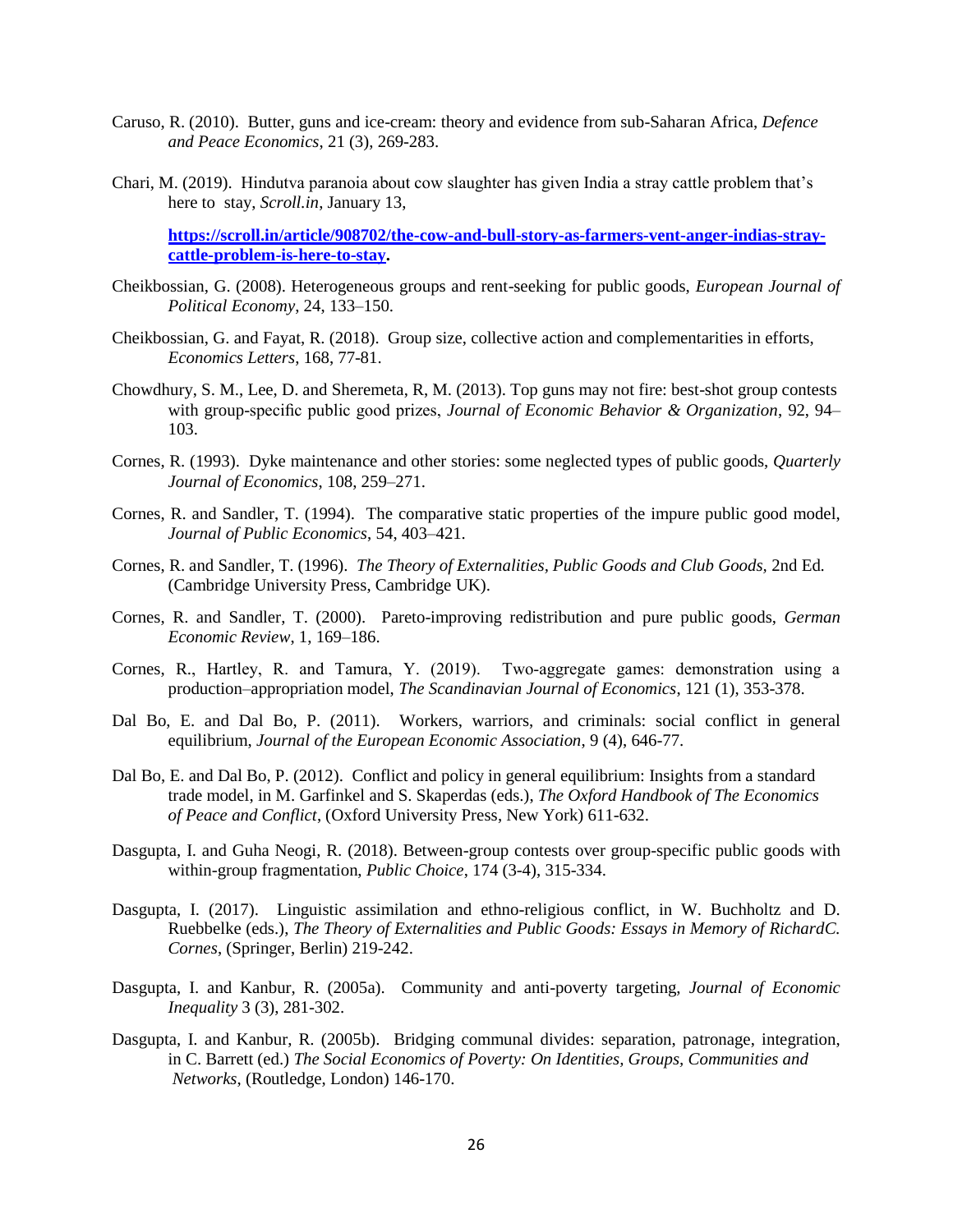- Dasgupta, I. and Kanbur, R. (2007). Community and class antagonism, *Journal of Public Economics*, 91 (9), 1816-1842.
- Dasgupta, I. and Kanbur, R. (2011). Does philanthropy reduce inequality? *Journal of Economic Inequality*, 9, 1–21.
- Dasgupta, I. and Pal, S. (2021). Touch thee not: group conflict, caste power and untouchability in rural India. *Journal of Comparative Economics*, 49(2), 442-466.
- Epstein, G. S. and Mealem, Y. (2009). Group specific public goods, orchestration of interest groups with free riding. *Public Choice*, 139, 357–369.
- Esteban, J. and Ray, D. (2001). Collective action and the group size paradox, *American Political Science Review*, 95, 663–672.
- Esteban, J. and Ray, D. (2011a). A model of ethnic conflict, *Journal of the European Economic Association*, 9, 496–521.
- Esteban, J. and Ray, D., (2011b). Linking conflict to inequality and polarization, *American Economic Review*, 101 (4), 1345–1374.
- Gradstein, M. (1993). Rent-seeking and the provision of public goods, *Economic Journal*, 103, 1236– 1243.
- Hausken, K. (2005). Production and conflict models versus rent-seeking models, *Public Choice*, 123, 59– 93.
- Grossman, H. I. and Kim, M. (1996). Predation and accumulation, *Journal of Economic Growth*, 1, 333- 350.
- Hirshleifer, J. (1991). The paradox of power, *Economics &* Politics, 3 (3), 177–200.
- Ihori, T. (2000). Defense expenditures and allied cooperation, *Journal of Conflict Resolution*, 44, 854– 867.
- Katz, E., Nitzan, S. and Rosenberg, J. (1990). Rent-seeking for pure public goods, *Public Choice*, 65, 49-60.
- Kolmar, M. and Rommeswinkel, H. (2013). Contests with group-specific public goods and complementarities in efforts, *Journal of Economic Behavior and Organization*, 89, 9–22.
- Lee, D. (2012). Weakest-link contests with group-specific public good prizes, *European Journal of Political Economy*, 28 (2), 238–248.
- Mitra, A. and Ray, D. (2014). Implications of an economic theory of conflict: Hindu-Muslim violence in India, *Journal of Political Economy*, 122 (4), 719-765.
- Murphy, K.M., Schleifer, A. and Vishny, R. W. (1993). Why is rent-seeking so costly to growth?, *American Economic Review*, 83 (2), 409-14.
- Nitzan, S. and Ueda, K. (2009). Collective contests for commons and club goods, *Journal of Public Economics*, 93, 48-55.
- Noh, S. J. (2002). Production, appropriation and income transfer, *Economic Inquiry*, 40 (2), 279–287.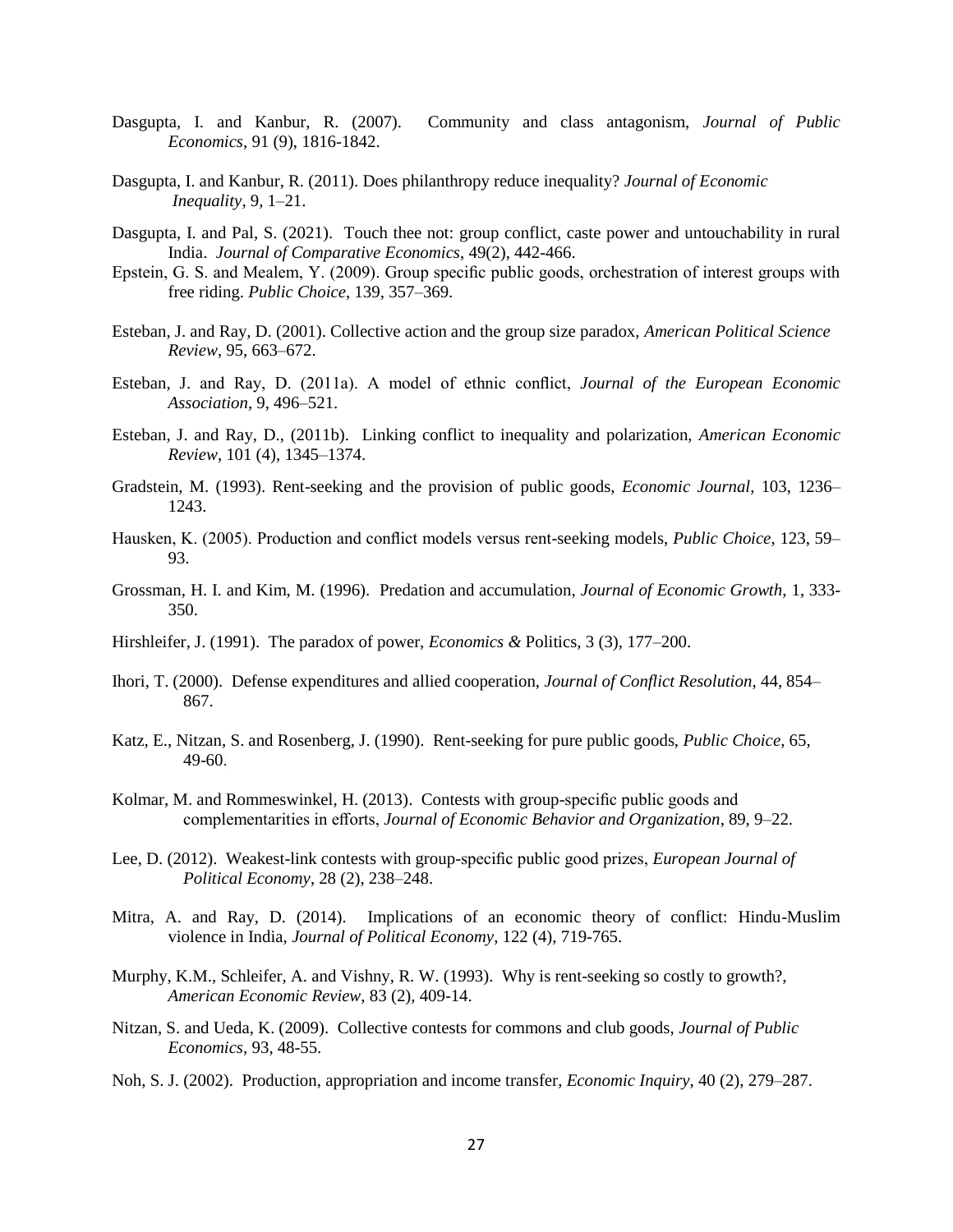- Olson, M. (1965). *The Logic of Collective Action: Public Goods and the Theory of Groups* (Harvard University Press, Cambridge MA). .
- Riaz, K., Shogren, J. F. and Johnson, S. R. (1995). A general model of rent-seeking for pure public goods, *Public Choice*, 82, 243–259.
- Shettima, A. G. and Tar, U. A. (2008). Farmer-pastoralist conflict in West Africa: exploring the causes and consequences, *Information, Society and Justice*, 1.2, 163-184.
- Skaperdas, S. (1992). Cooperation, conflict, and power in the absence of property rights, *American Economic Review*, 82, 720–739.
- Tullock, G. (1980). Efficient rent seeking, in J.M. Buchanan, R.D. Tollison and G. Tullock (eds.) *Toward a Theory of the Rent-seeking Society*, (Texas A and M University Press, College Station) 97-112.
- Ursprung, H. W. (1990). Public goods, rent dissipation, and candidate competition, *Economics and Politics*, 2, 115–132.

#### **Appendix: Proofs**

*Proof of Observation 2.* From Observation 1 ((i) and (ii)), for all  $k \in \{H, M\}$ ,  $g_k^E \in (0,1)$ . By assumption,  $T \in (0,1]$  and  $\alpha \in (0,1)$ , and  $n \ge 1$ . Then part (i) of Observation 1 follows immediately from (12) in light of (10). Now, from (12), we get:

$$
B^{E} = \left( \left( \frac{T\alpha}{n^{\theta}} \right) \left( 1 - \frac{1}{\rho \left( a_{H} \frac{-1}{\rho} + a_{M} \frac{-1}{\rho} \right)^{\rho}} \right) \right)^{\frac{1}{1-\alpha}} = \left( \left( \frac{T\alpha}{n^{\theta}} \right) \left( 1 - \frac{a_{M}}{\rho \left( 1 + \left( \frac{a_{M}}{a_{H}} \right)^{\frac{1}{\rho}} \right)^{\rho}} \right) \right)^{\frac{1}{1-\alpha}}.
$$
(A.1)

Without loss of generality, suppose  $\left(\frac{a_M}{a}\right)$  $\left(\frac{du}{dt}\right) \leq 1$ . Then part (ii) of Observation 2 follows immediately from (A.1). Now, from (A.1),

$$
\ln B^{E} = \left(\frac{1}{1-\alpha}\right) \left[ \ln \alpha + \ln \left( \left(\frac{T}{n^{\theta}}\right) \left(1 - \frac{a_{H}a_{M}}{\rho \left(a_{H} \overrightarrow{\bar{\rho}} + a_{M} \overrightarrow{\bar{\rho}}\right)^{\rho}}\right) \right) \right];
$$

implying: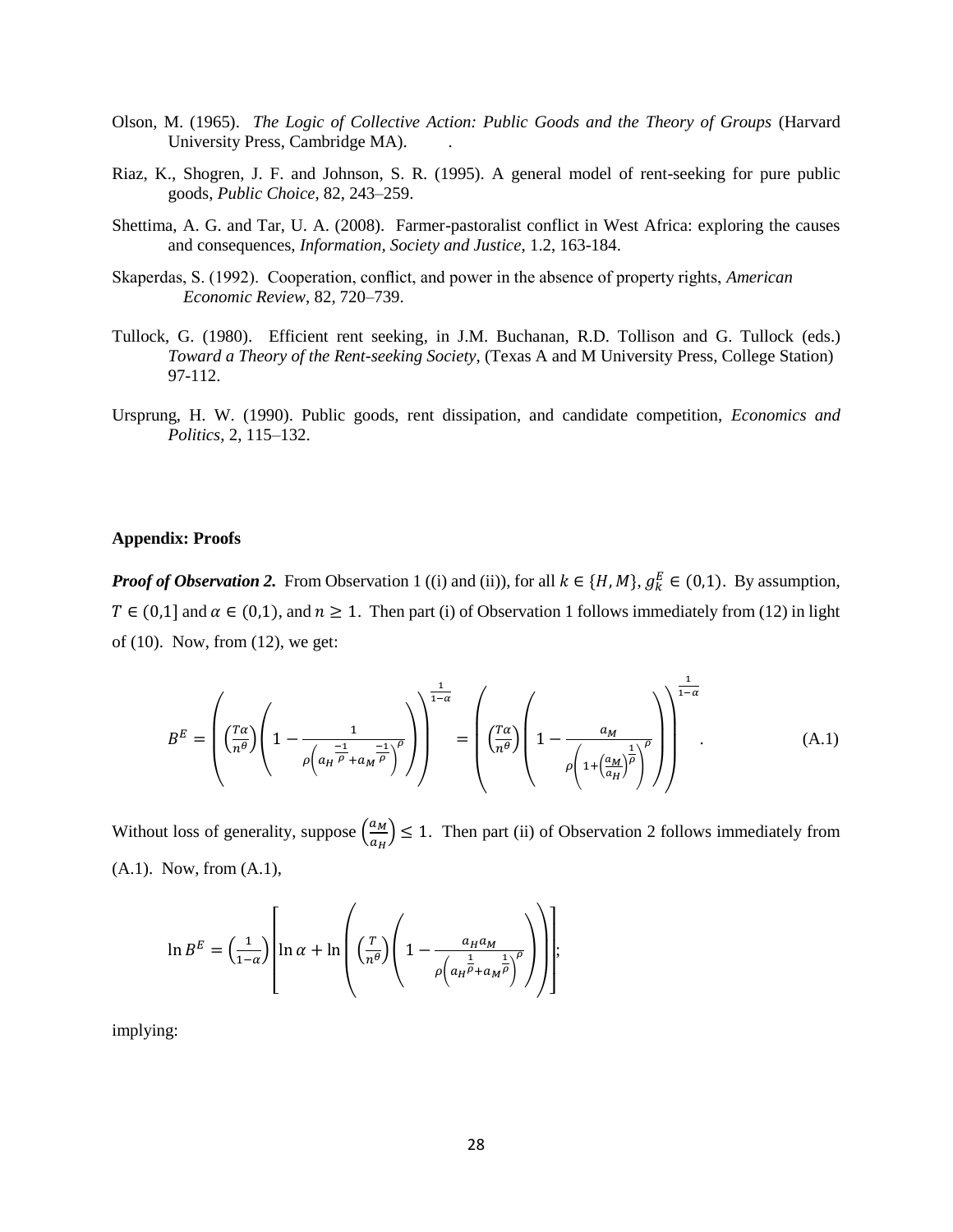$$
\left(\frac{(1-\alpha)^2 \alpha}{B^E}\right) \frac{dB^E}{d\alpha} = \left[ (1-\alpha) + \ln \left( \left(\frac{T\alpha}{n^{\theta}}\right) \left(1 - \frac{a_H a_M}{\rho \left(a_H \bar{b} + a_M \bar{b}\right)^2} \right) \right)^{\alpha} \right].
$$
\n
$$
\text{Let } Z = \left[ (1-\alpha) + \ln \left( \left(\frac{T\alpha}{n^{\theta}}\right) \left(1 - \frac{a_H a_M}{\rho \left(a_H \bar{b} + a_M \bar{b}\right)^2} \right) \right)^{\alpha} \right].
$$
\n
$$
\text{Then } \lim_{\alpha \to 0} Z = 1, \text{ and } \lim_{\alpha \to 1} Z = \ln \left( \left(\frac{T}{n^{\theta}}\right) \left(1 - \frac{a_H a_M}{\rho \left(a_H \bar{b} + a_M \bar{b}\right)^2} \right) \right).
$$
\n
$$
\left. \lim_{\rho \left(a_H \bar{b} + a_M \bar{b}\right)^2} \right) < 0.
$$
\n
$$
\text{Now let } \tilde{Z} \equiv \alpha \ln \left( \left(\frac{T\alpha}{n^{\theta}}\right) \left(1 - \frac{a_H a_M}{\rho \left(a_H \bar{b} + a_M \bar{b}\right)^2} \right) \right).
$$
\n
$$
\text{Then } \frac{dZ}{d\alpha} = \ln \left( \left(\frac{T\alpha}{n^{\theta}}\right) \left(1 - \frac{a_H a_M}{\rho \left(a_H \bar{b} + a_M \bar{b}\right)^2} \right) \right).
$$
\n
$$
\text{Then } \frac{dZ}{d\alpha} = \ln \left( \left(\frac{T\alpha}{n^{\theta}}\right) \left(1 - \frac{a_H a_M}{\rho \left(a_H \bar{b} + a_M \bar{b}\right)^2} \right) \right) < 0.
$$
\n
$$
\text{Part (iii) of Observation 2}
$$

follows.  $\Box$ 

*Proof of Observation 3.* Parts (i) and (ii) of Observation 3 follow immediately from parts (i) and (ii), respectively, of Observation 2, in light of (3). Now, using (3) and (12),

$$
\tilde{Y}^{E} = \left( \left( \frac{T\alpha}{n^{\theta}} \right) \left( 1 - \frac{a_{H} a_{M}}{\rho \left( a_{H} \frac{1}{\rho} + a_{M} \frac{1}{\rho} \right)^{\rho}} \right) \right)^{\frac{\alpha}{1-\alpha}}.
$$
\n(A.3)

Hence

$$
\ln \tilde{Y}^{E} = \left(\frac{\alpha}{1-\alpha}\right) \left[ \ln \alpha + \ln \left( \left(\frac{T}{n^{\theta}}\right) \left(1 - \frac{a_{H}a_{M}}{\rho \left(a_{H} \bar{\vec{P}} + a_{M} \bar{\vec{P}}\right)^{\rho}}\right) \right) \right];
$$

implying: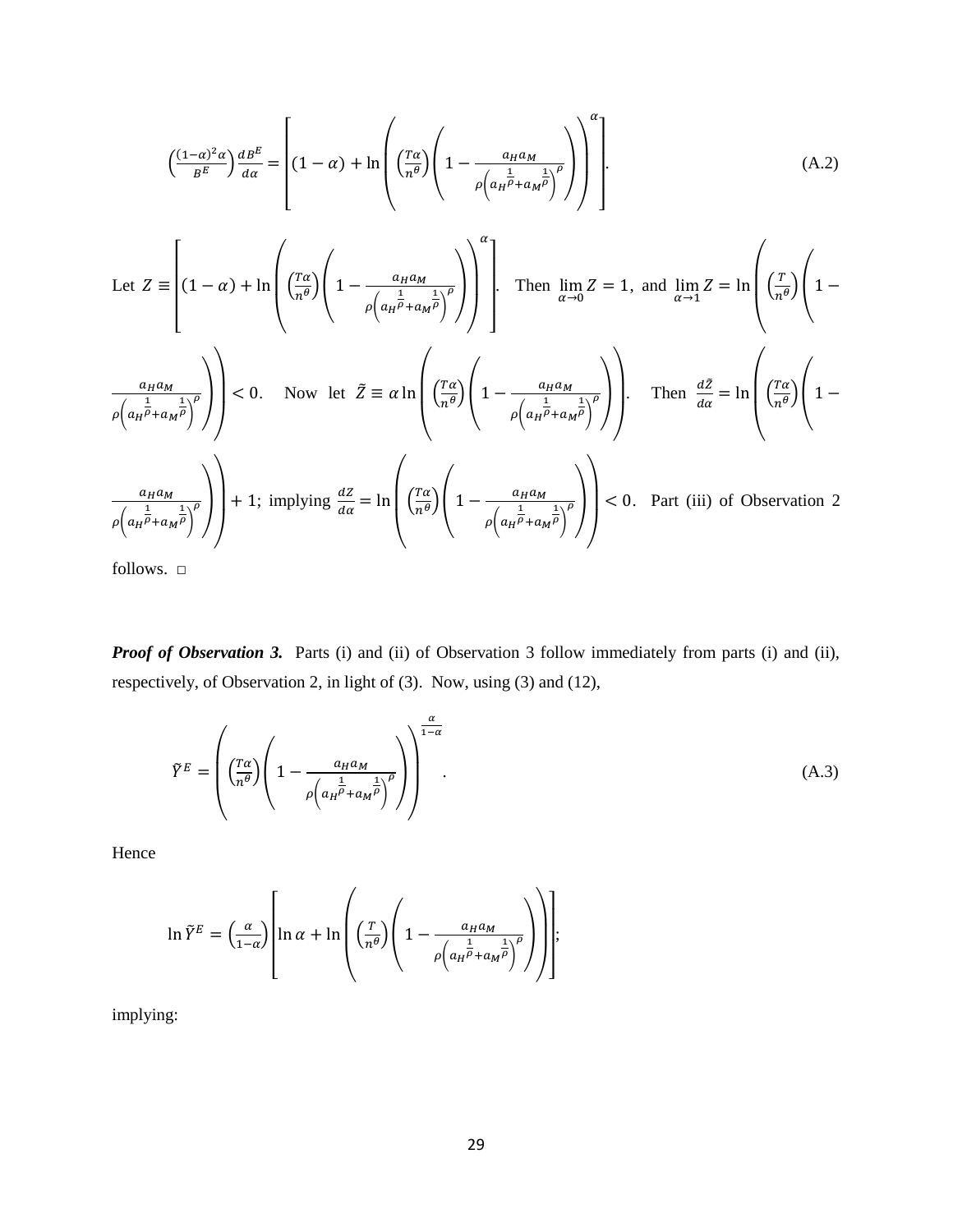$$
\left(\frac{(1-\alpha)^2}{\tilde{r}}\right)\frac{d\tilde{r}^E}{d\alpha} = \left[ (1-\alpha) + \ln\left(\left(\frac{T\alpha}{n\theta}\right)\left(1 - \frac{a_H a_M}{\rho\left(a_H \vec{b} + a_M \vec{b}\right)^{\rho}}\right)\right) \right].
$$
\n
$$
\text{Let } Z \equiv \left[ (1-\alpha) + \ln\left(\left(\frac{T\alpha}{n\theta}\right)\left(1 - \frac{a_H a_M}{\rho\left(a_H \vec{b} + a_M \vec{b}\right)^{\rho}}\right)\right) \right].
$$
\n
$$
\text{Then } \lim_{\alpha \to 0} Z = -\infty, \text{ and } \lim_{\alpha \to 1} Z = \ln\left(\left(\frac{T}{n\theta}\right)\left(1 - \frac{a_H a_M}{\rho\left(a_H \vec{b} + a_M \vec{b}\right)^{\rho}}\right)\right).
$$
\n
$$
\frac{a_H a_M}{\rho\left(a_H \vec{b} + a_M \vec{b}\right)^{\rho}} \right) < 0. \text{ Furthermore, } \frac{dZ}{d\alpha} = -1 + \frac{1}{\alpha} > 0. \text{ Part (iii) of Observation 3 follows. } \square
$$

*Proof of Proposition 1.* By (5) and (9),  $\left(\frac{dg_H(p_H^E)}{dx}\right)$  $\frac{H(VH)}{dp_{H}}\Big)$ −1  $+\left(\frac{dg_M(p_M^E)}{dp}\right)$  $\frac{(M(VM))}{dp_M}$ −1 ) −1 is independent of  $\alpha$ . Part (i) of Proposition 1 then follows directly from (13) in light of (3) and Observation 3(iii).

We shall prove parts (ii), (iii) and (iv) of Proposition 1 via the following lemma.

# **Lemma 1.**

(i) For every 
$$
k \in \{H, M\}
$$
,  $\lim_{\alpha \to 0} \left( \frac{a_k dx^E}{x^E da_k} \right) = p_{-k}^E$ ,  $\lim_{\alpha \to 1} \left( \frac{a_k dx^E}{x^E da_k} \right) = -\infty$ , and  $\frac{d \left( \frac{a_k dx^E}{x^E da_k} \right)}{da} < 0$ .

(ii) Let 
$$
a_H = a + \Delta
$$
, let  $a_M = a - \Delta$ , and suppose  $\Delta > 0$ . Then,  $\lim_{\alpha \to 0} \left( \frac{\Delta d X^E}{X^E d\Delta} \right) = \Delta \left[ \frac{p_M^E}{a_H} - \frac{p_H^E}{a_M} \right] <$ 

$$
0, \lim_{\alpha \to 1} \left( \frac{\Delta d X^E}{X^E d\Delta} \right) = \infty, \ and \ \frac{d \left( \frac{\Delta d X^E}{X^E d\Delta} \right)}{d\alpha} > 0.
$$

$$
(iii) \quad \lim_{\alpha \to 0} \left( \frac{\rho dX^E}{X^E d\rho} \right) = K \lim_{\alpha \to 1} \left( \frac{\rho dX^E}{X^E d\rho} \right) = \infty, \text{ and } \frac{d \left( \frac{\rho dX^E}{X^E d\rho} \right)}{d\alpha} > 0; \text{ where } K = \rho \left( \frac{\ln p_M^E + \left( \frac{p_H^E}{p_M^E} \right) \ln p_H^E}{1 + \left( \frac{p_H^E}{p_M^E} \right)} \right) < 0.
$$

## *Proof of Lemma 1.*

(i) Using (13),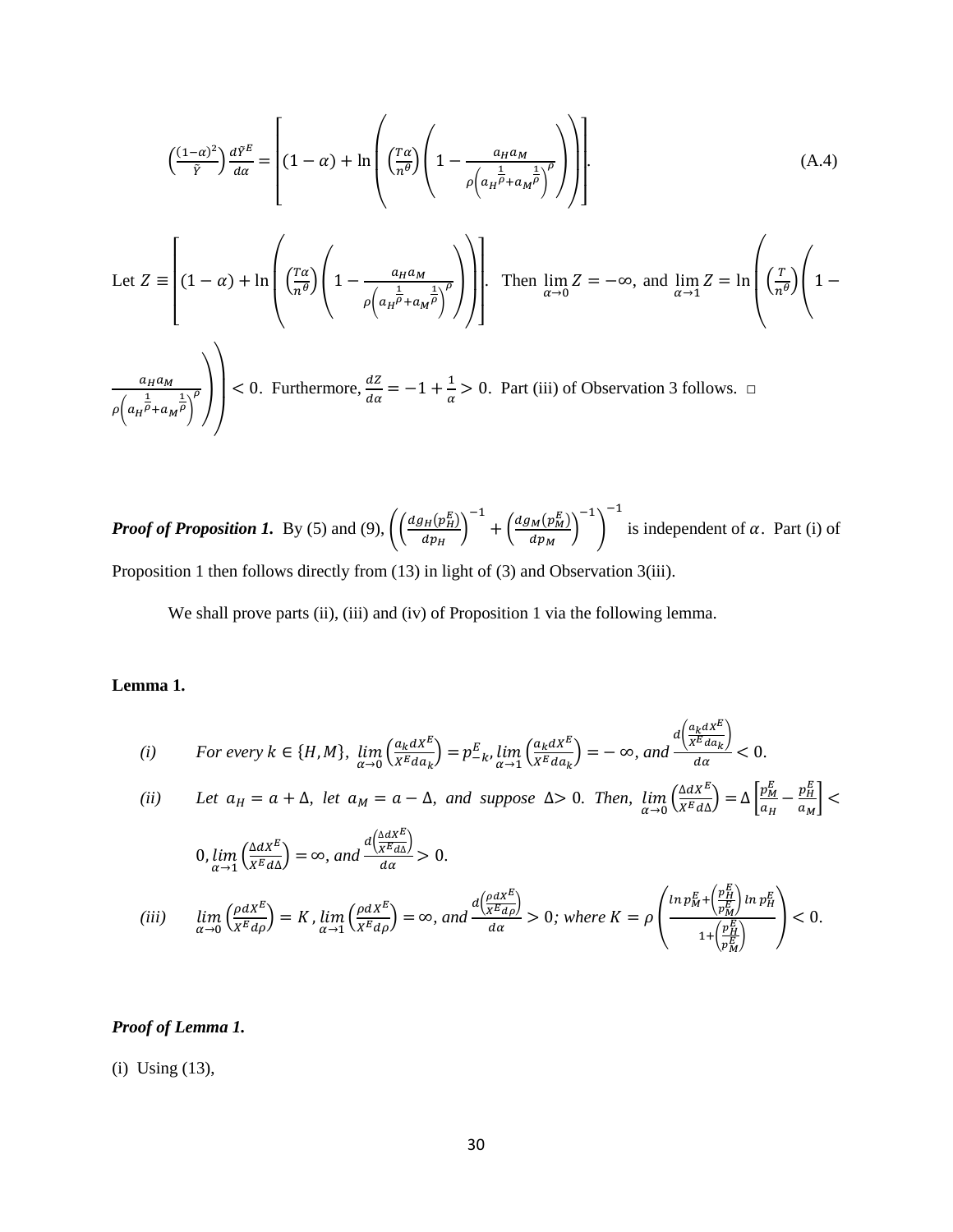$$
\left(\frac{n^{\theta}}{T}\right)X^{E} = \tilde{Y}^{E}\left(\left(\frac{dg_{H}(p_{H}^{E})}{dp_{H}}\right)^{-1} + \left(\frac{dg_{M}(p_{M}^{E})}{dp_{M}}\right)^{-1}\right)^{-1}.
$$
\n(A.5)

Hence,

$$
\left(\frac{n^{\theta}}{\tau}\right) \left(\left(\frac{dg_H(p_H^E)}{dp_H}\right)^{-1} + \left(\frac{dg_M(p_M^E)}{dp_M}\right)^{-1}\right) \left(\frac{dX^E}{da_k}\right) = \frac{dY^E}{da_k} - \tilde{Y}^E \left(\left(\frac{dg_H(p_H^E)}{dp_H}\right)^{-1} + \left(\frac{dg_M(p_H^E)}{dp_H}\right)^{-1}\right)
$$
\n
$$
\left(\frac{dg_M(p_M^E)}{dp_M}\right)^{-1} \left[\left(\frac{\partial \left(\left(\frac{dg_H(p_H^E)}{dp_H}\right)^{-1} + \left(\frac{dg_M(p_H^E)}{dp_M}\right)^{-1}\right)}{\partial p_H}\right) \left(\frac{dp_H}{da_k}\right) + \left(\frac{\partial \left(\left(\frac{dg_H(p_H^E)}{dp_H}\right)^{-1} + \left(\frac{dg_M(p_H^E)}{dp_M}\right)^{-1}\right)}{\partial a_k}\right)\right].
$$
\n(A.6)

Define 
$$
S \equiv \left(\frac{\partial \left(\left(\frac{dg_H}{dp_H}\right)^{-1} + \left(\frac{dg_M}{dp_M}\right)^{-1}\right)}{\partial p_H}\right)
$$
. Then, noting that  $p_H = 1 - p_M$ , we get:  
\n
$$
S = -\left(\left(\frac{dg_H}{dp_H}\right)^{-2} \frac{d^2 g_H}{dp_H^2} - \left(\frac{dg_M}{dp_M}\right)^{-2} \frac{d^2 g_M}{dp_M^2}\right).
$$
\n(A.7)

Recall that, from (5):  $\frac{dg_k}{dp_k} = a_k p_{-k}^{\rho-1}, \frac{d^2 g_k}{dp_k^2}$  $rac{d^2 g_k}{d p_k^2} = -\left(\frac{\rho - 1}{p_{-k}}\right)$  $\frac{\rho-1}{p_{-k}}\bigg)\frac{dg_k}{dp_k}$  $\frac{u y_k}{d p_k}$ . Then, from (A.7), we have:

$$
S = \left(\frac{dg_M}{dp_M}\right)^{-1} (\rho - 1) \left( \left(\frac{dg_M}{dp_M}\right) \left(\frac{dg_H}{dp_H}\right)^{-1} \left(\frac{1}{p_M}\right) - \left(\frac{1}{p_H}\right) \right).
$$

Since  $\left(\frac{dg_M}{dx}\right)$  $\frac{dg_M}{dp_M}\Big) \Big( \frac{dg_H}{dp_H}$  $\left(\frac{dg_H}{dp_H}\right)^{-1} = \left(\frac{a_M}{a_H}\right)$  $\frac{a_M}{a_H}\Big) \Big( \frac{p_H}{p_M}$  $\left(\frac{p_H}{p_M}\right)^{\rho-1}$ , and, from (8),  $\left[1 = \left(\frac{a_H}{a_M}\right)\right]$  $\frac{a_H}{a_M}$ )  $\left(\frac{p_M}{p_H}\right)$  $\left(\frac{p_M}{p_H}\right)^{\rho}$  in equilibrium, we then have:

$$
S^{E} = \left(\frac{dg_M}{dp_M}\right)^{-1} \left(\rho - 1\right) \left(\left(\frac{p_H}{p_M}\right)^{-1} \left(\frac{1}{p_M}\right) - \left(\frac{1}{p_H}\right)\right) = 0. \tag{A.8}
$$

In light of  $(A.8)$ ,  $(A.6)$  reduces to:

$$
\left(\frac{n^{\theta}}{T}\right) \left(\left(\frac{dg_H(p_H^E)}{dp_H}\right)^{-1} + \left(\frac{dg_M(p_M^E)}{dp_M}\right)^{-1}\right) \left(\frac{dX^E}{da_k}\right) = \frac{d\tilde{Y}^E}{da_k} - \tilde{Y}^E \left(\left(\frac{dg_H(p_H^E)}{dp_H}\right)^{-1} + \left(\frac{dg_M(p_H^E)}{dp_H}\right)^{-1}\right)
$$
\n
$$
\left(\frac{dg_M(p_M^E)}{dp_M}\right)^{-1}\right)^{-1} \left(\frac{\partial \left(\left(\frac{dg_H(p_H^E)}{dp_H}\right)^{-1} + \left(\frac{dg_M(p_M^E)}{dp_M}\right)^{-1}\right)}{\partial a_k}\right).
$$
\n(A.9)

Now recall that, by (5):

$$
\left(\frac{dg_H}{dp_H}\right)^{-1} + \left(\frac{dg_M}{dp_M}\right)^{-1} = \left(\frac{1}{a_H p_M \rho^{-1}} + \frac{1}{a_M p_H \rho^{-1}}\right),\tag{A.10}
$$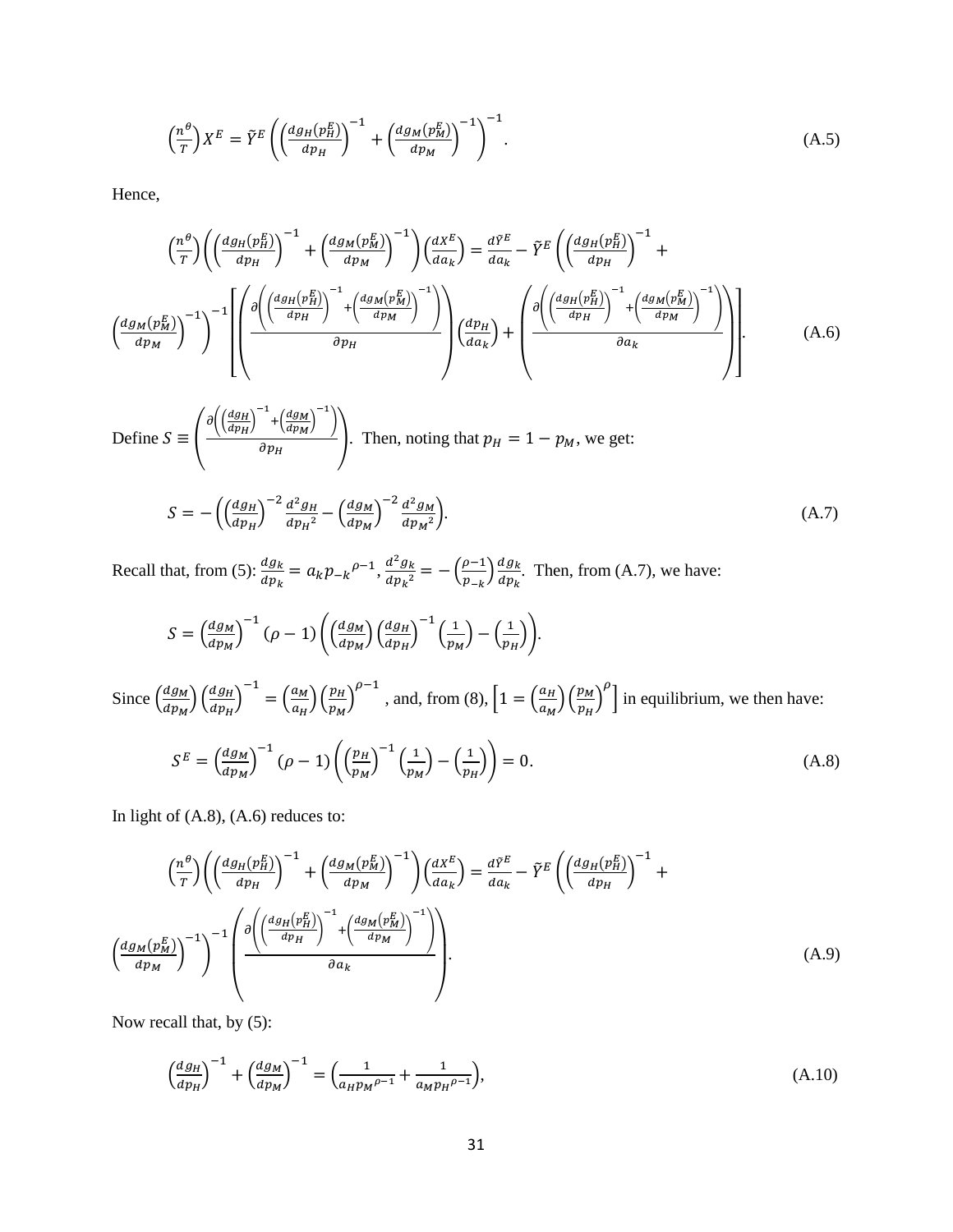implying:

$$
\left(\frac{\partial \left(\left(\frac{dg_H}{dp_H}\right)^{-1} + \left(\frac{dg_M}{dp_M}\right)^{-1}\right)}{\partial a_k}\right) = -a_k^{-1} \left(\frac{dg_k}{dp_k}\right)^{-1}.\tag{A.11}
$$

Combining (A.10) and (A.11), and recalling that  $A_k = \frac{a_k}{a_k}$  $\frac{a_k}{a_{-k}}$ , we get:

$$
\left( \left( \frac{dg_H}{dp_H} \right)^{-1} + \left( \frac{dg_M}{dp_M} \right)^{-1} \right)^{-1} \left[ \left( \frac{\partial \left( \left( \frac{dg_H}{dp_H} \right)^{-1} + \left( \frac{dg_M}{dp_M} \right)^{-1} \right)}{\partial a_K} \right) \right] = -\frac{a_k^{-1}}{\left( 1 + A_k \left( \frac{p-k}{p_k} \right)^{\rho-1} \right)}.
$$
\n(A.12)

Hence, combining (A.9) and (A.12), we have:

$$
\left(\frac{n^{\theta}}{T}\right) \left(\left(\frac{dg_H(p_H^E)}{dp_H}\right)^{-1} + \left(\frac{dg_M(p_M^E)}{dp_M}\right)^{-1}\right) \left(\frac{dX^E}{da_k}\right) = \frac{d\tilde{Y}^E}{da_k} + \frac{a_k^{-1}\tilde{Y}^E}{\left(1 + A_k\left(\frac{p-k}{p_k}\right)^{\rho-1}\right)}.
$$
\n(A.13)

By (13),

$$
\left(\frac{n^{\theta}}{T}\right) \left(\left(\frac{dg_H(p_H^E)}{dp_H}\right)^{-1} + \left(\frac{dg_M(p_M^E)}{dp_M}\right)^{-1}\right) = \tilde{Y}^E(X^E)^{-1}.
$$
\n(A.14)

Since, by (3),  $\left[\left(\frac{d\tilde{Y}^E}{dx}\right)^2\right]$  $\frac{d\tilde{Y}^E}{da_k}$ ) =  $\alpha \tilde{Y}^E (B^E)^{-1} \left( \frac{dB^E}{da_k} \right)$  $\left(\frac{a}{da_k}\right)$ , (A.13) and (A.14) together yield:

$$
a_k(X^E)^{-1} \left(\frac{dX^E}{da_k}\right) = \alpha a_k(B^E)^{-1} \left(\frac{d^{BE}}{da_k}\right) + \frac{1}{\left(1 + A_k\left(\frac{p-k}{p_k}\right)^{\rho-1}\right)}.
$$
\n(A.15)

Since, from (8),  $\left[1 = \left(\frac{a_H}{a}\right)\right]$  $\frac{a_H}{a_M}$ ) $\left(\frac{p_M}{p_H}\right)$  $\left(\frac{p_M}{p_H}\right)^{\rho}$  in equilibrium, (A.15) reduces to:

$$
a_k(X^E)^{-1} \left(\frac{dX^E}{da_k}\right) = \alpha a_k (B^E)^{-1} \left(\frac{d^{B^E}}{da_k}\right) + p_{-k}^E. \tag{A.16}
$$

Now, from (11),

$$
B^{E} = \left(\frac{\alpha T g_{k}^{E}}{n^{\theta}}\right)^{\frac{1}{1-\alpha}},\tag{A.17}
$$

so that:

$$
\alpha \left(\frac{a_k}{B^E}\right) \frac{d^E}{da_k} = a_k \left(\frac{\alpha}{1-\alpha}\right) \left(g_k^E\right)^{-1} \left(\frac{d^E_k}{da_k}\right). \tag{A.18}
$$

From (9) and (10),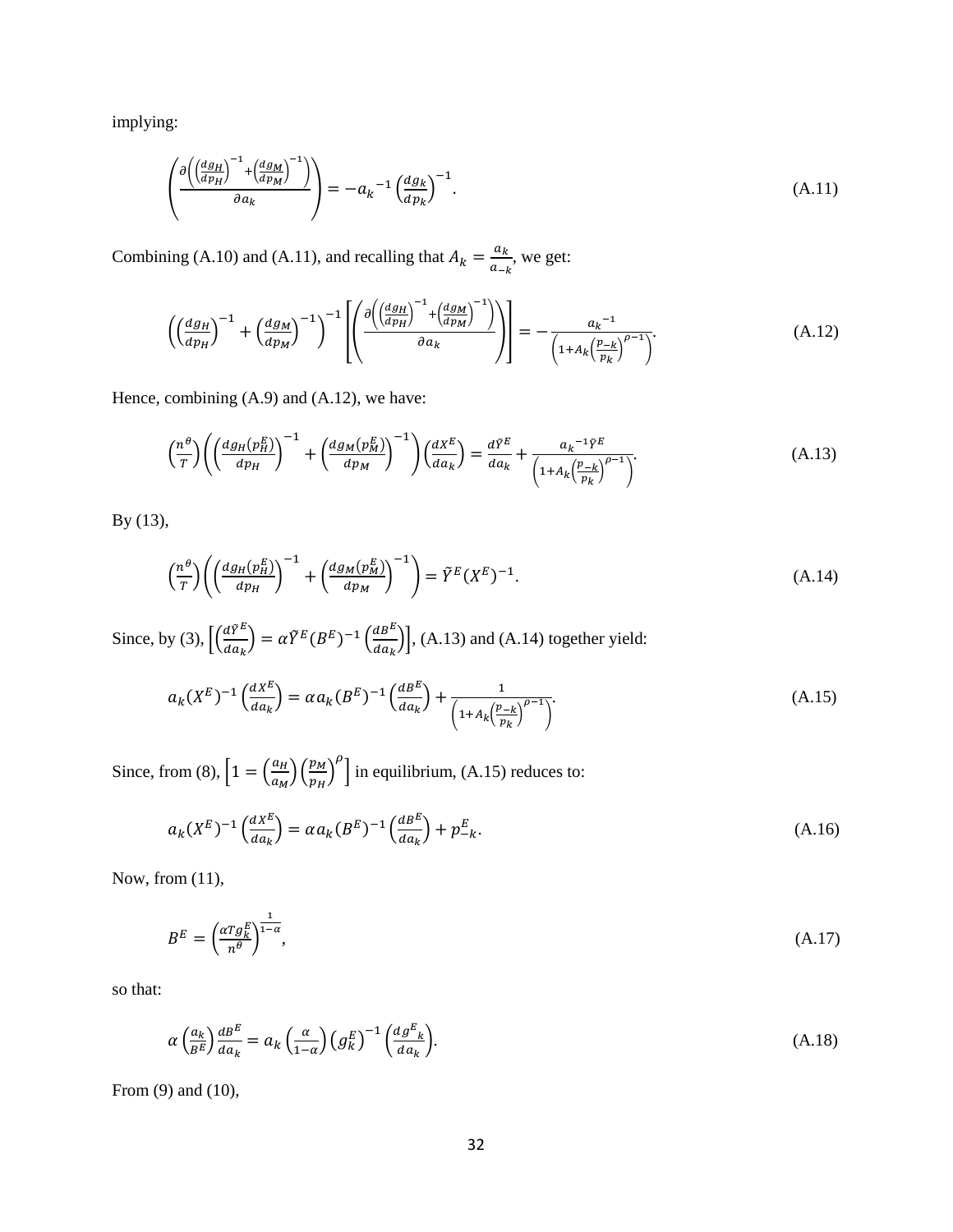$$
\frac{dg_k^E}{da_k} = -\rho^{-1} (p_{-k}^E)^{(\rho+1)}.
$$
\n(A.19)

Combining  $(A.16)$ ,  $(A.18)$  and  $(A.19)$ , we get:

$$
a_k(X^E)^{-1} \left(\frac{dX^E}{da_k}\right) = p_{-k}^E \left(1 - a_k\left(\frac{\alpha}{1-\alpha}\right) \left(g_k^E\right)^{-1} \rho^{-1} \left(p_{-k}^E\right)^{\rho}\right).
$$
 (A.20)

Noting that, by (9) and (10), both  $p_{-k}^E$  and  $g_k^E$  are independent of  $\alpha$ , part (i) of Lemma 1 follows.

(ii) From  $(A.20)$ , recalling  $(10)$ ,

$$
\Delta(X^{E})^{-1} \left[ \frac{dX^{E}}{d\Delta} \right] = \Delta(X^{E})^{-1} \left[ \frac{dX^{E}}{da_{H}} - \frac{dX^{E}}{da_{M}} \right]
$$

$$
= \left( \frac{\alpha}{1-\alpha} \right) \Delta(g_{M}^{E})^{-1} \rho^{-1} \left[ (p_{H}^{E})^{(\rho+1)} - (p_{M}^{E})^{(\rho+1)} \right] + \Delta[a_{H}^{-1} p_{M}^{E} - a_{M}^{-1} p_{H}^{E}].
$$

Since  $\Delta > 0$ ,  $a_H > a_M$ . Hence, by (8),  $p_H^E > p_M^E$ , so that  $[a_H^{-1}p_M^E - a_M^{-1}p_H^E] < 0$  and  $[(p_H^E)^{(\rho+1)} (p_M^E)^{(\rho+1)}$  > 0. Part (ii) of Lemma 1 follows.

 $(iii)$  From  $(A.5)$ ,

$$
\left(\frac{n^{\theta}}{T}\right) \left(\left(\frac{dg_H(p_H^E)}{dp_H}\right)^{-1} + \left(\frac{dg_M(p_M^E)}{dp_M}\right)^{-1}\right) \left(\frac{dX^E}{d\rho}\right) = \frac{d\tilde{Y}^E}{d\rho} - \tilde{Y}^E \left(\left(\frac{dg_H(p_H^E)}{dp_H}\right)^{-1} + \left(\frac{dg_H(p_H^E)}{dp_H}\right)^{-1}\right)
$$
\n
$$
\left(\frac{dg_M(p_M^E)}{dp_M}\right)^{-1}\right)^{-1} \left[\left(\frac{\partial\left(\left(\frac{dg_H(p_H^E)}{dp_H}\right)^{-1} + \left(\frac{dg_M(p_H^E)}{dp_H}\right)^{-1}\right)}{\partial p_H}\right) \left(\frac{dp_H}{d\rho}\right) + \left(\frac{\partial\left(\left(\frac{dg_H(p_H^E)}{dp_H}\right)^{-1} + \left(\frac{dg_M(p_H^E)}{dp_M}\right)^{-1}\right)}{\partial \rho}\right)\right];\tag{A.21}
$$

which, in light of  $(A.7)$ ,  $(A.8)$ ,  $(A.10)$  and  $(A.14)$  reduces to:

$$
(X^{E})^{-1}\left(\frac{dX^{E}}{d\rho}\right) = \tilde{Y}^{E^{-1}}\left(\frac{d\tilde{Y}^{E}}{d\rho}\right) - \left(\frac{1}{a_{H}(p_{M}^{E})^{\rho-1}} + \frac{1}{a_{M}(p_{H}^{E})^{\rho-1}}\right)^{-1}\left(\frac{\partial\left(\left(\frac{dg_{H}}{dp_{H}}\right)^{-1} + \left(\frac{dg_{M}}{dp_{M}}\right)^{-1}\right)}{\partial\rho}\right). \tag{A.22}
$$

From (A.10),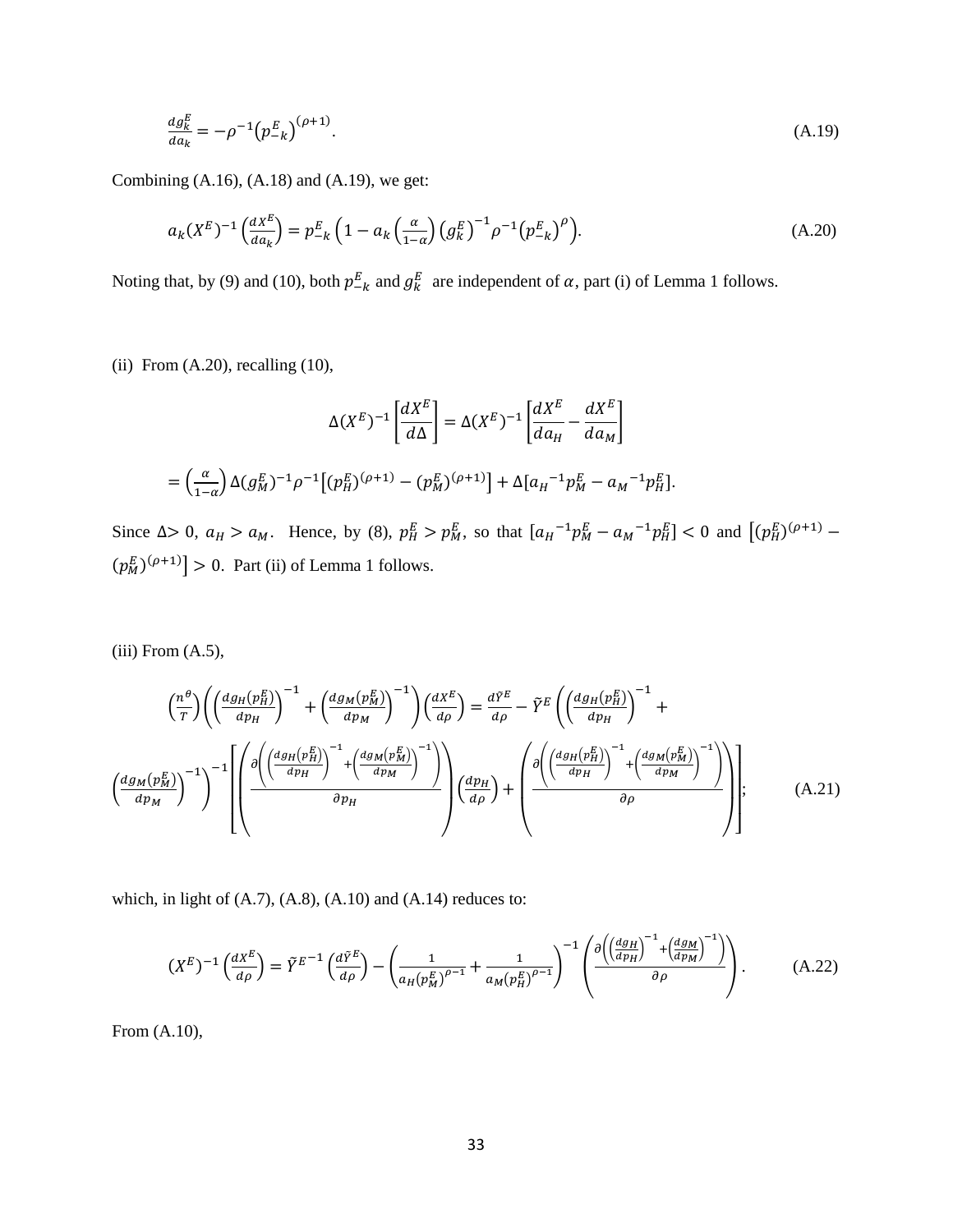$$
\left(\frac{\partial \left(\left(\frac{dg_H}{dp_H}\right)^{-1} + \left(\frac{dg_M}{dp_M}\right)^{-1}\right)}{\partial \rho}\right) = -\left(\left(\frac{dg_H}{dp_H}\right)^{-1} \left(\ln p_M\right) + \left(\frac{dg_M}{dp_M}\right)^{-1} \left(\ln p_H\right)\right). \tag{A.23}
$$

Using  $(5)$ ,  $(A.22)$  and  $(A.23)$ , we then get:

$$
(X^{E})^{-1} \left(\frac{dX^{E}}{d\rho}\right) = \tilde{Y}^{E^{-1}} \left(\frac{d\tilde{Y}^{E}}{d\rho}\right) + \left(\frac{1}{a_{H}(p_{M}^{E})^{\rho-1}} + \frac{1}{a_{M}(p_{H}^{E})^{\rho-1}}\right)^{-1} \left(\frac{\ln p_{M}^{E}}{a_{H}(p_{M}^{E})^{\rho-1}} + \frac{\ln p_{H}^{E}}{a_{M}(p_{H}^{E})^{\rho-1}}\right). \tag{A.24}
$$

Since, by (3),  $\left[ \left( \frac{d\tilde{\gamma}^E}{d\rho} \right) = \alpha \tilde{\gamma}^E (B^E)^{-1} \left( \frac{d^E}{d\rho} \right) \right]$ , in light of (8), (A.24) reduces to:

$$
\rho(X^E)^{-1}\left(\frac{dX^E}{d\rho}\right) = \rho\alpha(B^E)^{-1}\left(\frac{dB^E}{d\rho}\right) + \rho\left(\frac{\ln p_M^E + \left(\frac{p_H^E}{p_M^E}\right)\ln p_H^E}{1 + \left(\frac{p_H^E}{p_M^E}\right)}\right).
$$
\n(A.25)

Without loss of generality, suppose  $A_M \geq 1$ . From (A.17), we have:

$$
\rho \alpha (B^E)^{-1} \frac{d^{2}}{d\rho} = \rho \left(\frac{\alpha}{1-\alpha}\right) (g_H^E)^{-1} \left(\frac{d g_H^E}{d\rho}\right). \tag{A.26}
$$

Then, (A.25) reduces to:

$$
\rho(X^{E})^{-1}\left(\frac{dX^{E}}{d\rho}\right) = \rho\left(\frac{\alpha}{1-\alpha}\right)(g_{H}^{E})^{-1}\left(\frac{dg_{H}^{E}}{d\rho}\right) + \rho\left(\frac{\ln p_{M}^{E} + \left(\frac{p_{H}^{E}}{p_{M}^{E}}\right)\ln p_{H}^{E}}{1 + \left(\frac{p_{H}^{E}}{p_{M}^{E}}\right)}\right).
$$
\n(A.27)

Now, from (5),

$$
\frac{dg^E_H}{d\rho} = -a_H \left(\frac{p_M^E}{\rho}\right) \left[ \ln p_M^E - \left(\frac{\rho}{p_M^E}\right) \frac{dp_H^E}{d\rho} - \frac{1}{\rho} \right].
$$
\n(A.28)

From (9),  $\frac{dp_H^E}{dx}$  $\frac{dp_H^E}{dp} = \left(A_M^{\frac{1}{\rho}} + 1\right)$ −2  $\frac{A_M}{a^2}$  $\left(\frac{1}{2}M\right)^{\frac{1}{p}}\ln(A_M) \ge 0$ , since  $A_M \ge 1$  by assumption. Hence, from (A.28),

 $dg_H^E$  $\frac{dg_H}{d\rho}$  is positive, finite and independent of  $\alpha$ . The terms  $g_H^E$  and  $p_H^E$  are both finite and independent of  $\alpha$  as well. Lemma 1(iii) then follows from  $(A.27)$ .  $\square$ 

Parts (ii), (iii) and (iv) of Proposition 1 follow immediately from parts (i), (ii) and (iii) of Lemma 1, respectively. □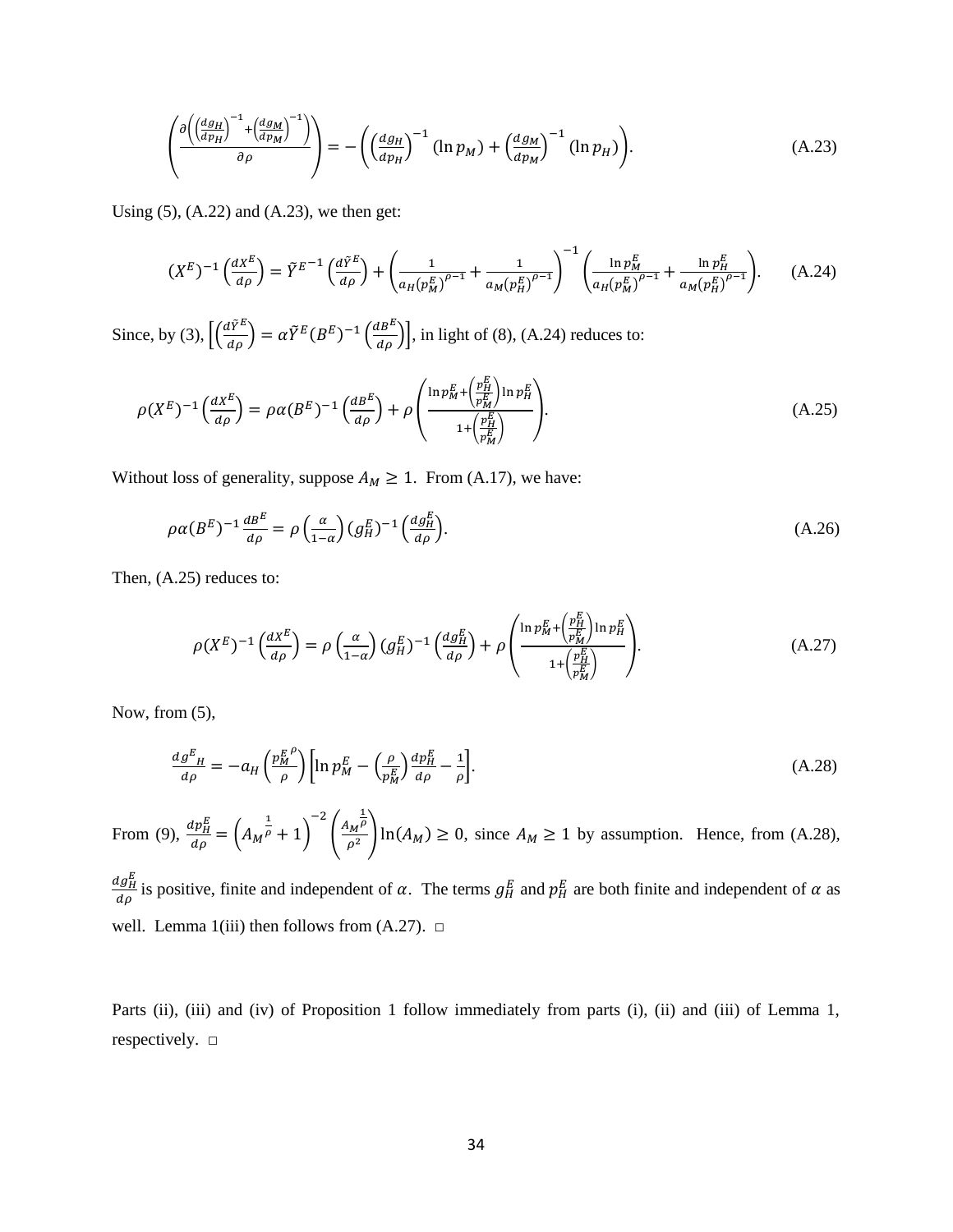## *Proof of Proposition 2.*

(i) From (18),

$$
\frac{dW^E}{da_k} = \left(-\frac{dX^E}{da_k} - \frac{dB^E}{da_k}\right) + \alpha \left(\frac{T}{n^{\theta-1}}\right) (B^E)^{\alpha-1} \left(\frac{dB^E}{da_k}\right) (g_H^E + g_M^E) + \left(\frac{T}{n^{\theta-1}}\right) \tilde{Y}^E \left(\frac{d(g_H^E + g_M^E)}{da_k}\right). \tag{A.29}
$$

Together, (A.29) and (11) yield:

$$
\frac{dW^E}{da_k} = \left( (2n-1) \left( \frac{dB^E}{da_k} \right) - \frac{dX^E}{da_k} \right) + \left( \frac{T}{n^{\theta-1}} \right) \tilde{Y}^E \left( \frac{d(g_H^E + g_H^E)}{da_k} \right). \tag{A.30}
$$

In light of (A.16), (A.30) reduces to:

$$
\frac{dW^E}{da_k} = \left[ (2n-1) - \alpha (B^E)^{-1} X^E \right] \left( \frac{d^{2}}{da_k} \right) - \frac{X^E p_{-k}^E}{a_k} + \left( \frac{T}{n^{\theta-1}} \right) \tilde{Y}^E \left( \frac{d(g_H^E + g_H^E)}{da_k} \right). \tag{A.31}
$$

From (11) and (13),

$$
\alpha \left(\frac{X^E}{B^E}\right) = g_H^{-1} \left( \left(\frac{dg_H(p_H^E)}{dp_H}\right)^{-1} + \left(\frac{dg_M(p_M^E)}{dp_M}\right)^{-1} \right)^{-1}.\tag{A.32}
$$

From (8) and (A.10),

$$
g_H^{-1} \left( \left( \frac{dg_H}{dp_H} \right)^{-1} + \left( \frac{dg_M}{dp_M} \right)^{-1} \right)^{-1} = \frac{\rho a_H p_M \rho}{\rho - a_H p_M \rho},\tag{A.33}
$$

In light of (A.32) and (A.33), (A.31) yields:

$$
\frac{dW^E}{da_k} = \left[\frac{(2n-1)\left(\rho - a_H(p_M^E)^{\rho}\right) - \rho a_H(p_M^E)^{\rho}}{\rho - a_H(p_M^E)^{\rho}}\right] \left(\frac{dB^E}{da_k}\right) - \frac{X^E p_{-k}^E}{a_k} + \left(\frac{T}{n^{\theta-1}}\right) \tilde{Y}^E \left(\frac{d\left(g_H^E + g_M^E\right)}{da_k}\right). \tag{A.34}
$$

Now notice that, by (11), (A.18) and (A.19),

$$
\frac{dB^E}{da_k} = -\left(\frac{\alpha}{1-\alpha}\right) \left(\tilde{Y}^E\right) \left(\frac{T}{n^{\theta}}\right) \rho^{-1} \left(p_{-k}^E\right)^{(\rho+1)}; \tag{A.35}
$$

From (10),  $\left(\frac{dg^E_H}{dx}\right)$  $\frac{lg^E}{da_k}$  =  $\left(\frac{dg^E}{da_k}\right)$  $\frac{\partial g_{M}}{\partial a_{k}}$ . Then (A.19), (A.34) and (A.35) yield:

$$
-\left(\tilde{Y}^{E}\right)^{-1} \frac{dW^{E}}{da_{k}} = \left( \left[ \frac{(2n-1)\left(\rho - a_{H}\left(p_{M}^{E}\right)^{\rho}\right) - \rho a_{H}\left(p_{M}^{E}\right)^{\rho}}{\rho - a_{H}\left(p_{M}^{E}\right)^{\rho}} \right] \left( \frac{\alpha}{1-\alpha} \right) + 2n \right) \left( \frac{r}{n^{\theta}} \right) \rho^{-1} \left( p_{-k}^{E} \right)^{(\rho+1)} + \frac{X^{E} p_{-k}^{E}}{\tilde{Y}^{E} a_{k}}. (A.36)
$$

Together, (A.5) and (A.36) yield:

$$
-(\tilde{Y}^{E})^{-1} \left(\frac{n^{\theta}}{T}\right) \frac{dW^{E}}{da_{k}} = \left(\left[\frac{(2n-1)(\rho - a_{H}(p_{M}^{E})^{\rho}) - \rho a_{H}(p_{M}^{E})^{\rho}}{\rho - a_{H}(p_{M}^{E})^{\rho}}\right] \left(\frac{\alpha}{1-\alpha}\right) + 2n\right) \rho^{-1} \left(p_{-\kappa}^{E}\right)^{(\rho+1)}
$$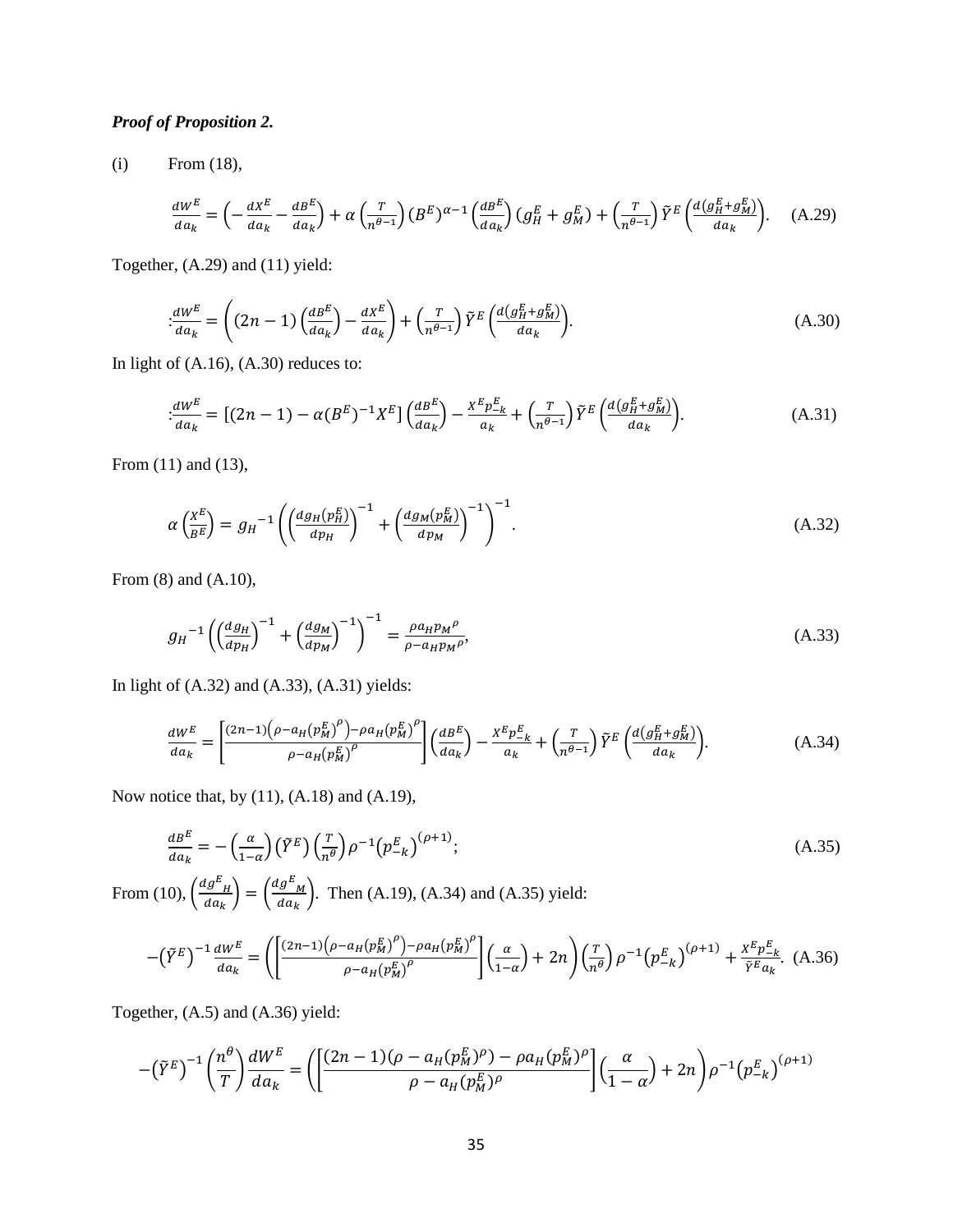$$
+\left(\frac{p_{-k}^{E}}{a_{k}}\right)\left(\left(\frac{dg_{H}(p_{H}^{E})}{dp_{H}}\right)^{-1}+\left(\frac{dg_{M}(p_{M}^{E})}{dp_{M}}\right)^{-1}\right)^{-1}.
$$
\n(A.37)

Consider the term  $Z \equiv (2n - 1)(\rho - a_H(p_M^E)^{\rho}) - \rho a_H(p_M^E)^{\rho}$ . By Observation 1,  $(\rho - a_H(p_M^E)^{\rho}) > 0$ . Then there must exist  $\dot{n}$  such that, if  $n > \dot{n}$ , then  $Z > 0$ . Part (a) of Proposition 2(i) follows. Now, using  $(A.37)$ , and noting  $(10)$ , we have:

$$
-(\tilde{Y}^{E})^{-1} \left(\frac{n^{\theta}}{T}\right) \left(\frac{dW^{E}}{da_{H}} - \frac{dW^{E}}{da_{M}}\right) =
$$
\n
$$
\left( \left[ \frac{(2n-1)\left(\rho - a_{H}(p_{M}^{E})^{\rho}\right) - \rho a_{H}(p_{M}^{E})^{\rho}}{\rho - a_{H}(p_{M}^{E})^{\rho}} \right] \left(\frac{\alpha}{1-\alpha}\right) + 2n \right) \rho^{-1} \left[ (p_{M}^{E})^{(\rho+1)} - (p_{H}^{E})^{(\rho+1)} \right] + \left[ \left(\frac{p_{M}^{E}}{a_{H}}\right) - \left(\frac{p_{H}^{E}}{a_{H}}\right) \right] \left( \left(\frac{dg_{H}(p_{H}^{E})}{dp_{H}}\right)^{-1} + \left(\frac{dg_{M}(p_{M}^{E})}{dp_{M}}\right)^{-1} \right). \tag{A.38}
$$

Without loss of generality, suppose  $a_H > a_M$ . Then, from (8),  $p_H^E > p_M^E$ . Part (b) of Proposition 2(i) then follows from (A.38).

(ii) From (18),

$$
\frac{dW^E}{d\rho} = \left(-\frac{dX^E}{d\rho} - \frac{dB^E}{d\rho}\right) + \alpha \left(\frac{T}{n^{\theta-1}}\right) (B^E)^{\alpha-1} \left(\frac{dB^E}{d\rho}\right) (g_H^E + g_M^E) + \left(\frac{T}{n^{\theta-1}}\right) \tilde{Y}^E \left(\frac{d(g_H^E + g_M^E)}{d\rho}\right). \tag{A.39}
$$

Together, (A.39) and (11) yield:

$$
\frac{dW^E}{d\rho} = \left( (2n-1) \left( \frac{dB^E}{d\rho} \right) - \frac{dX^E}{d\rho} \right) + n \left( \frac{B^E}{\alpha} \right) (g_H^E)^{-1} \left( \frac{d(g_H^E + g_H^E)}{d\rho} \right). \tag{A.40}
$$

In light of  $(A.25)$ ,  $(A.40)$  reduces to:

$$
\frac{dW^E}{d\rho} = \left[ (2n-1) - \alpha (B^E)^{-1} X^E \right] \left( \frac{dB^E}{d\rho} \right) - X^E \left( \frac{\ln p_M^E + \left( \frac{p_H^E}{p_M^E} \right) \ln p_H^E}{1 + \left( \frac{p_H^E}{p_M^E} \right)} \right) + n \left( \frac{B^E}{\alpha} \right) (g_H^E)^{-1} \left( \frac{d(g_H^E + g_M^E)}{d\rho} \right). \tag{A.41}
$$

Noting (A.32) and (A.33), (A.41) further reduces to:

$$
\frac{dW^{E}}{d\rho} = \left[ \frac{(2n-1)\left(\rho - a_{H}(p_{M}^{E})^{\rho}\right) - \rho a_{H}(p_{M}^{E})^{\rho}}{\rho - a_{H}(p_{M}^{E})^{\rho}} \right] \left(\frac{dB^{E}}{d\rho}\right)
$$
\n
$$
-X^{E} \left( \frac{\ln p_{M}^{E} + \left(\frac{p_{H}^{E}}{p_{M}^{E}}\right) \ln p_{H}^{E}}{1 + \left(\frac{p_{H}^{E}}{p_{M}^{E}}\right)} \right) + n \left(\frac{B^{E}}{\alpha}\right) \left(g_{H}^{E}\right)^{-1} \left(\frac{d\left(g_{H}^{E} + g_{M}^{E}\right)}{d\rho}\right). \tag{A.42}
$$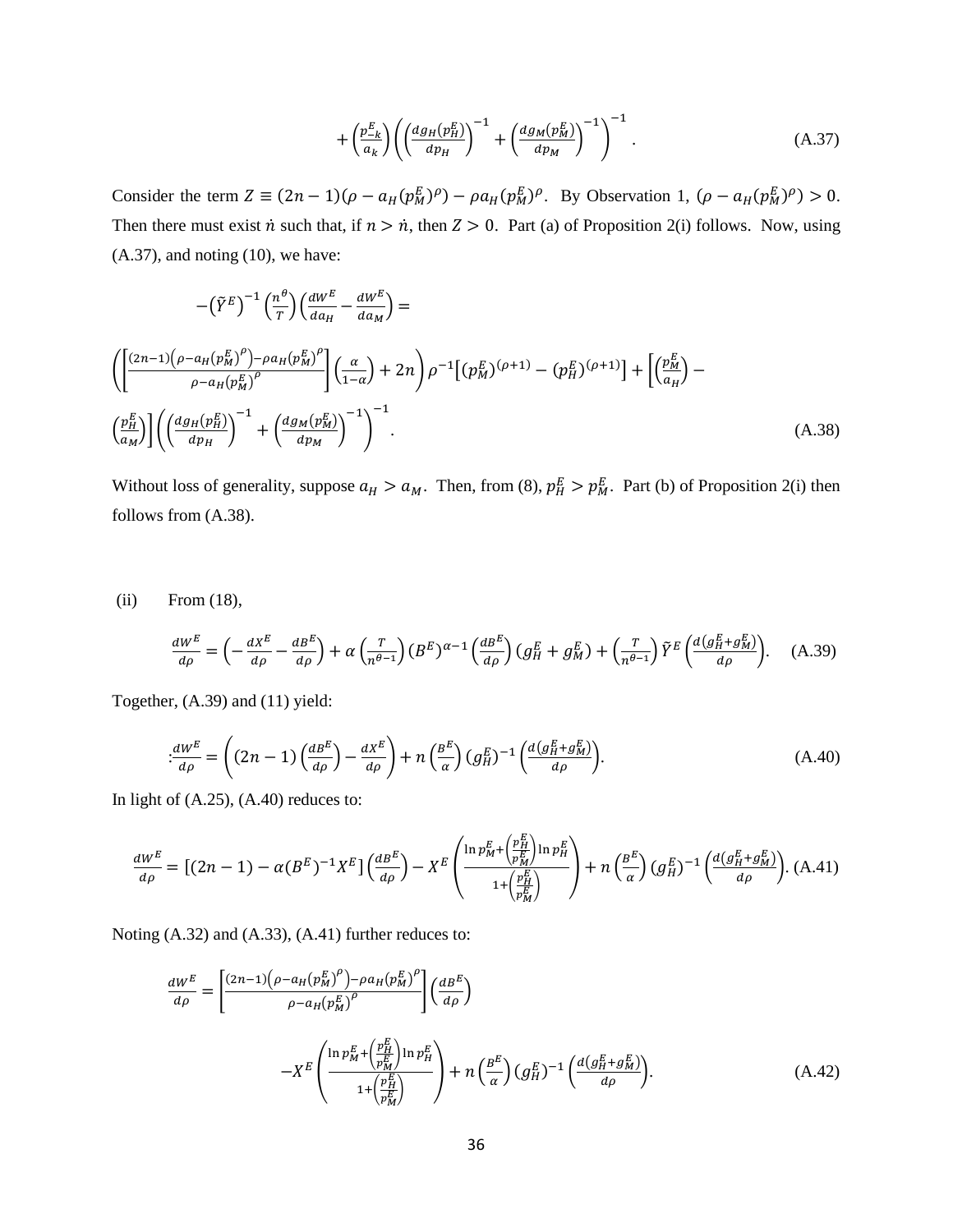Together, (A.42), (A.26) and (10) yield:

$$
\left(\frac{\alpha g_H^E}{B^E}\right) \left(\frac{dW^E}{d\rho}\right) =
$$
\n
$$
\left(\left[\frac{(2n-1)\left(\rho - a_H(p_M^E)^{\rho}\right) - \rho a_H(p_M^E)^{\rho}}{\rho - a_H(p_M^E)^{\rho}}\right] \left(\frac{\alpha}{1-\alpha}\right) + 2n\right) \left(\frac{dg_H^E}{d\rho}\right) - \left(\frac{\alpha g_H^E X^E}{B^E}\right) \left(\frac{\ln p_M^E + \left(\frac{p_H^E}{p_M^E}\right)\ln p_H^E}{1 + \left(\frac{p_H^E}{p_M^E}\right)}\right). \tag{A.43}
$$

By (A.28),  $\frac{dg_H^E}{dx}$  $\frac{d g_H^E}{d \rho}$  is positive. By Observation 1,  $(\rho - a_H(p_M^E))^{\rho} > 0$ . Note that, by (12) and (13),  $\frac{X^E}{B^E}$  $\frac{A}{B^E}$  is positive and finite, as is  $\lim_{\alpha \to 1} \frac{x^E}{B^E}$  $\frac{\lambda}{B^E}$ . Then there must exist  $\hat{n}$  such that, if  $n > \hat{n}$ , then  $[(2n-1)(\rho$  $a_H(p_M^E)^{\rho}$  –  $\rho a_H(p_M^E)^{\rho}$  > 0. Proposition 2(ii) follows.

#### (iii) Combining  $(13)$  and  $(18)$  and using  $(10)$ , we have:

$$
\frac{dW^{E}}{d\alpha} = g_{H}^{E} \left(\frac{T}{n^{\theta}}\right) \left[2n - g_{H}^{E-1} \left(\left(\frac{dg_{H}(p_{H}^{E})}{dp_{H}}\right)^{-1} + \left(\frac{dg_{M}(p_{M}^{E})}{dp_{M}}\right)^{-1}\right)\right] \frac{d\tilde{Y}^{E}}{d\alpha} - \frac{dB^{E}}{d\alpha}.
$$
\n(A.44)

Together, (A.33) and (A.44) yield:

$$
\frac{dW^E}{d\alpha} = g_H^E \left(\frac{T}{n^{\theta}}\right) \left[2n - \frac{\rho a_H (p_M^E)^{\rho}}{\rho - a_H (p_M^E)^{\rho}}\right] \frac{d\tilde{Y}^E}{d\alpha} - \frac{dB^E}{d\alpha}.
$$
\n(A.45)

Since: 
$$
\left[\frac{dB^E}{d\alpha} = \left(\frac{B^E}{\alpha \tilde{Y}^E}\right) \frac{d\tilde{Y}^E}{d\alpha} - \left(\frac{B^E}{\alpha}\right) \ln B^E\right]
$$
, (A.45) yields:  
\n
$$
\frac{dW^E}{d\alpha} = \left[g_H^E T \left[2n^{1-\theta} - \frac{\rho a_H (p_M^E)^{\rho}}{n^{\theta} (\rho - a_H (p_M^E)^{\rho})}\right] - \left(\frac{B^{E^{1-\alpha}}}{\alpha}\right)\right] \frac{d\tilde{Y}^E}{d\alpha} + \left(\frac{B^E}{\alpha}\right) \ln B^E.
$$
\n(A.46)

Noting that  $B^E \in (0,1)$  by Observation 2(i), so that  $[\ln B^E < 0]$ , and recalling that  $\frac{d\tilde{\gamma}^E}{d\alpha} < 0$  by Observation 3(iii), part (iii) of Proposition 2 follows from  $(A.46)$ .  $\square$ 

### *Proof of Proposition 3.*